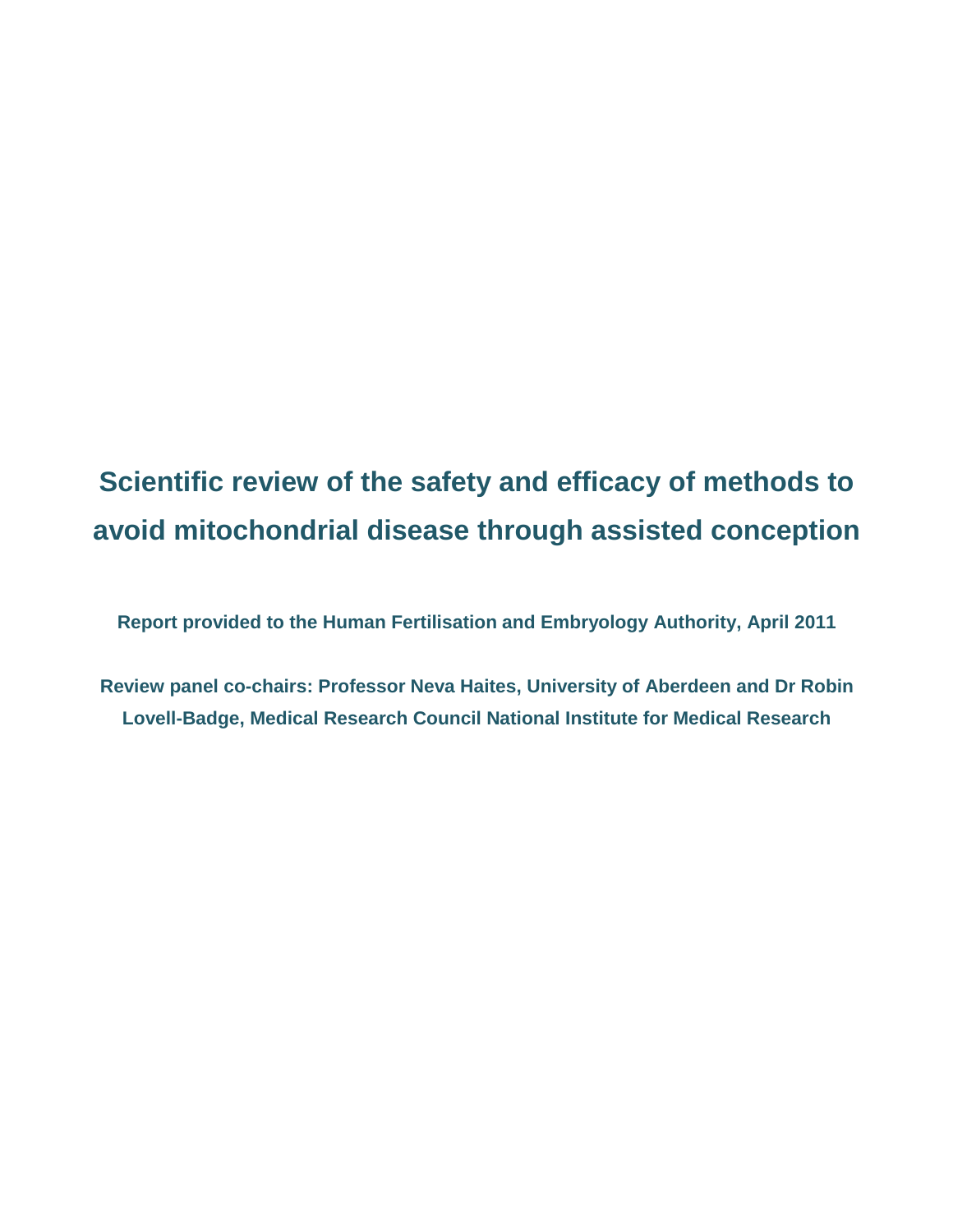# **Contents**

|                                                                   | Page |
|-------------------------------------------------------------------|------|
| <b>Executive summary</b>                                          | 3    |
| 1. Introduction, scope and objectives                             | 5    |
| 2. Background information on mitochondrial biology and disease    | 6    |
| 3. Review of preimplantation genetic diagnosis to avoid           | 10   |
| mitochondrial disease                                             |      |
| 4. Review of maternal spindle transfer and pronuclear transfer to | 13   |
| avoid mitochondrial disease                                       |      |
| 5. Further research                                               | 20   |
| <b>6. Conclusions</b>                                             | 22   |
| Annex A: Clinical disorders due to mutations in mtDNA             | 25   |
| <b>Annex B: Methodology of review</b>                             | 27   |
| <b>Annex C: Evidence reviewed</b>                                 | 29   |
| <b>Annex D: Glossary</b>                                          | 38   |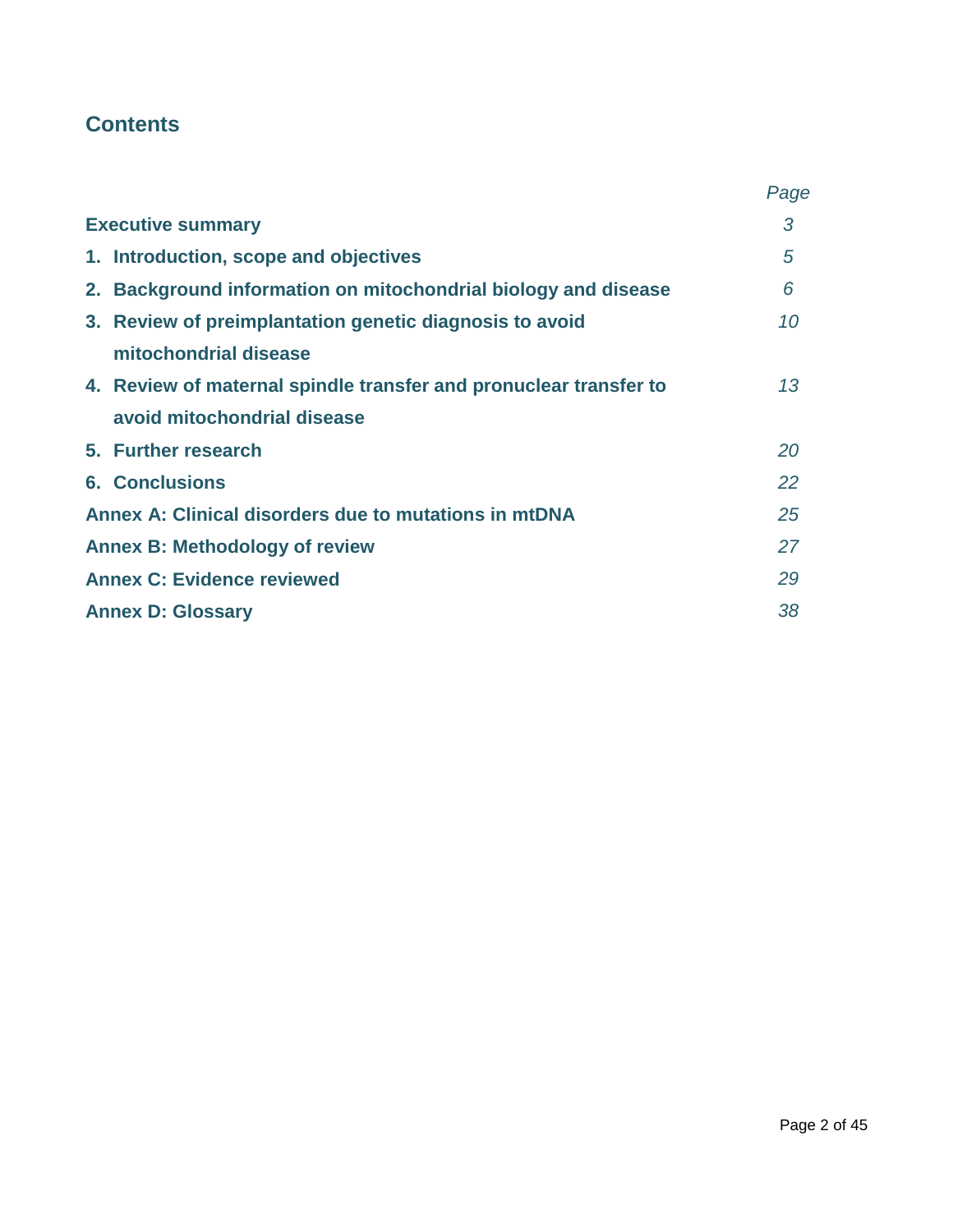#### **Executive summary**

Mitochondria are small structures present in human cells that produce a cell"s energy. They contain a small amount of DNA that is inherited exclusively from the mother through the mitochondria present in her eggs. Mutations in this mitochondrial DNA can cause a range of rare but serious diseases, which can be fatal. However, there are several novel methods with the potential to reduce the transmission of abnormal mitochondrial DNA from a mother to her child, and thus avoid mitochondrial disease in the child and subsequent generations.

The Human Fertilisation and Embryology (HFE) Act 1990 (as amended) only permits eggs and embryos that have not had their nuclear or mitochondrial DNA altered to be used for treatment. However, the Act allows for regulations to be passed by Parliament that will allow techniques that alter the DNA of an egg or embryo to be used in assisted conception, to prevent the transmission of serious mitochondrial disease.

The Secretary of State for Health asked the Human Fertilisation and Embryology Authority (HFEA), in February 2011, to carry out a scientific review to scope "expert views on the effectiveness and safety of mitochondrial transfer". In order to carry out this task, the HFEA established a small panel, with broad-ranging scientific and clinical expertise, to collate and summarise the current state of expert understanding on the safety and efficacy of methods to avoid mitochondrial disease through assisted conception.

This report presents the panel"s assessment of the safety and efficacy of the three techniques that have the potential to avoid mitochondrial disease. Preimplantation genetic diagnosis (PGD) involves removing and examining one or more cells from an early embryo to identify those that are unlikely to lead to a mitochondrial disorder in the resulting child. PGD for mitochondrial diseases is licensed in the UK. Maternal spindle transfer and pronuclear transfer are two techniques, currently at the research stage, that involve transferring the mother"s, or both parent"s, genetic material into an unfertilised donor egg or a fertilised donor embryo that contains healthy mitochondria. Neither maternal spindle transfer nor pronuclear transfer is permitted for treatment under the HFE Act 1990 (as amended) because each alters the mitochondrial DNA of the egg or embryo.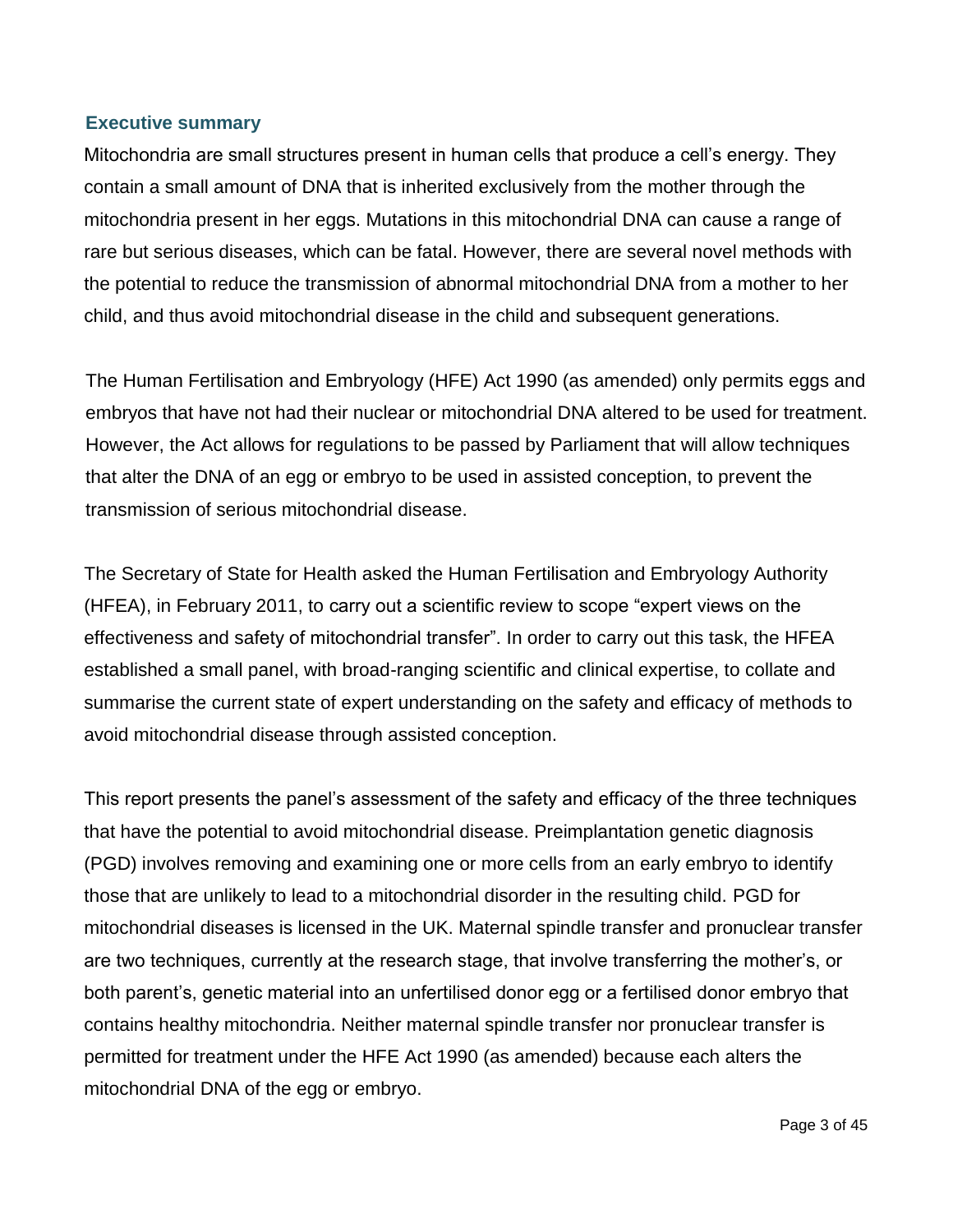The panel concludes that PGD can only reduce, not eliminate, the risk of transmitting abnormal mitochondrial DNA that may lead to a mitochondrial disease. PGD is suitable for some, but not all, patients who suffer from mutations in their mitochondrial DNA. The panel makes recommendations for centres carrying out PGD for mitochondrial disease to reduce the level of uncertainty around the diagnosis.

The panel concludes that the techniques of maternal spindle transfer and pronuclear transfer are potentially useful for a specific and defined group of patients whose offspring may have severe or lethal genetic disease, and who have no other option of having their own genetic child. As in every area of medicine, moving from research into clinical practice always involves a degree of uncertainty. The evidence currently available does not suggest that the techniques are unsafe. Nevertheless, these techniques are relatively novel, especially applied to human embryos, and with relatively few data to provide robust evidence on safety. The panel therefore urges that additional research be undertaken to provide further safety information and knowledge about the biology of human mitochondria. The panel proposes a (minimum) set of experiments that it feels is critical. Although optimistic about the potential of these techniques, the panel recommends a cautious approach and advises that this research is carried out, and the results taken into account, before the techniques can be considered safe and effective for clinical use.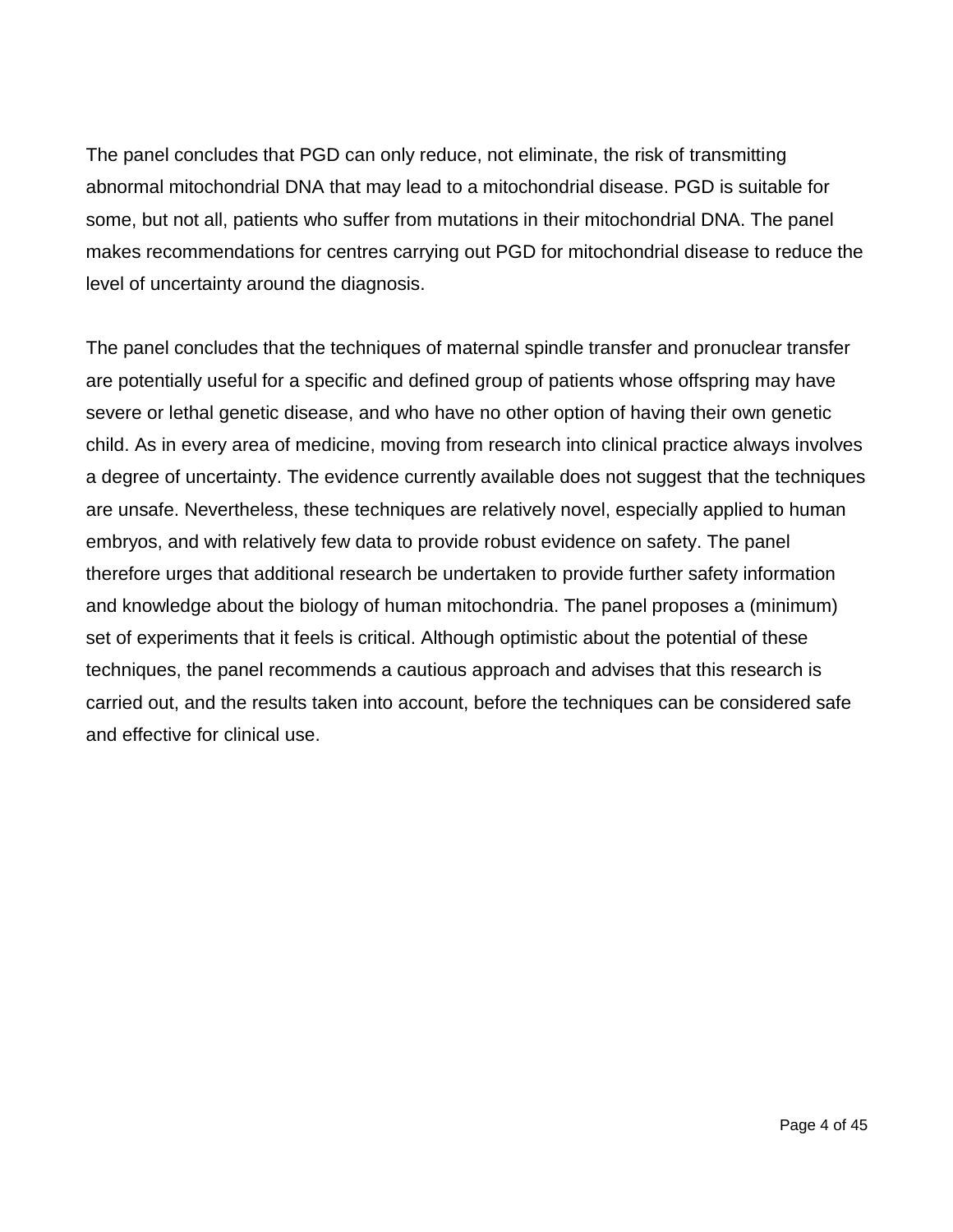#### **1. Introduction, scope and objectives**

#### **1.1 Introduction**

- **1.1.1** Mitochondrial malfunction has been recognised as the significant cause of a number of serious multi-organ diseases. The underlying defects can be due to mutations in nuclear DNA affecting gene products required within mitochondria, or to mutations in DNA carried within the mitochondria themselves. Table 1 at Annex A lists clinical disorders that are associated with mutations in mitochondrial DNA (mtDNA). Although relatively rare, the seriousness of these diseases and the unusual inheritance pattern of mtDNA mutations have made them a focus for research into preimplantation methods to reduce or avoid a disease in offspring.
- **1.1.2** Preimplantation genetic diagnosis (PGD) can be used to test embryos that might be carrying mutations in their nuclear DNA so that only unaffected embryos are selected for implantation. Unlike most nuclear DNA mutations, mtDNA is solely maternally inherited, and any mutations it acquires are therefore likely to be passed on to all offspring. This presents particular challenges when it comes to avoiding transmission of disease to subsequent generations. For some women who are known to carry mtDNA mutations, current methods of diagnosis including PGD, can reduce, but not eliminate, the risk of a child being born with mitochondrial disease. However, these methods are not applicable to all cases. Moreover, even if unaffected themselves, girls born after the use of this procedure may themselves still be at risk of having affected children, as some abnormal mitochondria may be present in their oocytes (eggs). It is against this backdrop that recent research has explored alternative methods of maternal spindle transfer (MST) and pronuclear transfer (PNT) that have the possibility of eliminating, and not just reducing, the risk of disease due to mtDNA mutations.

#### **1.2 Scope and objectives of this review**

**1.2.1** The terms of reference for the panel are "to collate and summarise the current state of expert understanding on the safety and efficacy of methods to avoid mitochondrial disease through assisted conception". Accordingly, this review focuses exclusively on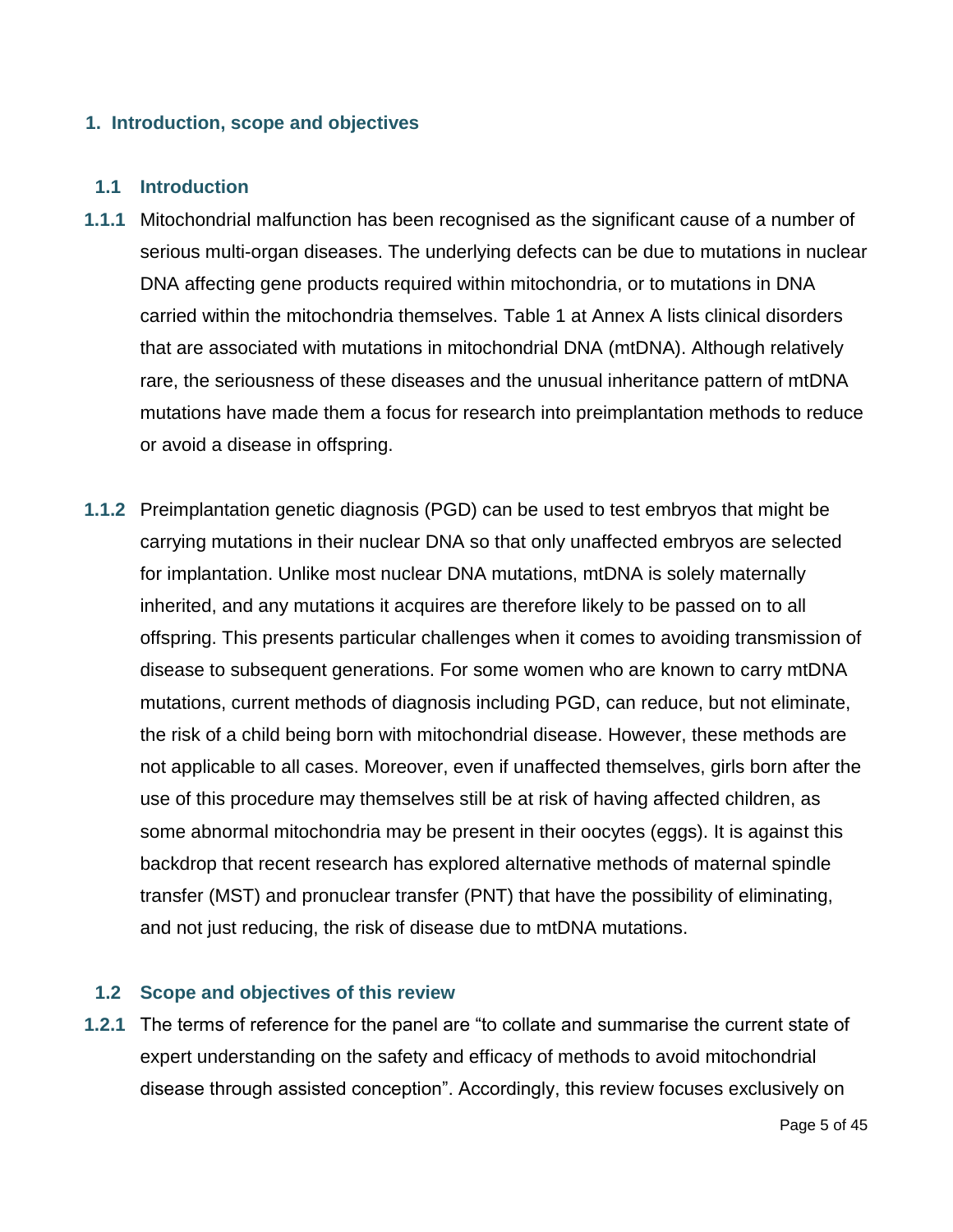the safety and effectiveness of these techniques, and does not consider the ethical and legal issues that are raised by such techniques.

- **1.2.2** The methodology of the review is set out at annex B and the evidence reviewed is listed at annex C. The panel looked in particular at the current use of PGD and the recent advances in MST and PNT research that may be applied to diseases caused by mtDNA mutations. The review focuses on mtDNA mutations and only peripherally on mitochondrial disease due to mutations in nuclear DNA, for which MST and PNT techniques are not relevant. However, the panel recognises that these are also serious diseases that deserve attention. The panel also recognises that oocyte donation can be used to avoid mtDNA associated mitochondrial disease and to eliminate it from descendants. However, this option is not one favoured by patients who desire to have their own genetic children and is beyond the scope of this scientific review.
- **1.2.3** This report is structured as follows: section 2 provides an overview of mitochondrial biology and disease; section 3 considers and makes recommendations on the use of PGD to avoid mitochondrial disease; sections 4 and 5 consider the effectiveness and safety of MST and PNT, and suggest further research. The review makes a number of conclusions and recommendations throughout, which have been highlighted in bold text. These are summarised in section 6 of the report. In addressing its terms of reference, the panel has tried to set out the issues in as clear manner as possible. However, as the biology of mitochondria is complex, the language used is necessarily technical in parts. A glossary is supplied at annex D.

## **2 Background information on mitochondrial biology and disease**

**2.1** Mitochondria are the energy-producing organelles in the cytoplasm of every mammalian cell. Mitochondria produce much of the energy in a cell, in the form of adenosine triphosphate (ATP) via oxidative phosphorylation reactions involving the electron transfer chain (ETC). Energy is required for cells to synthesise proteins and other molecules, to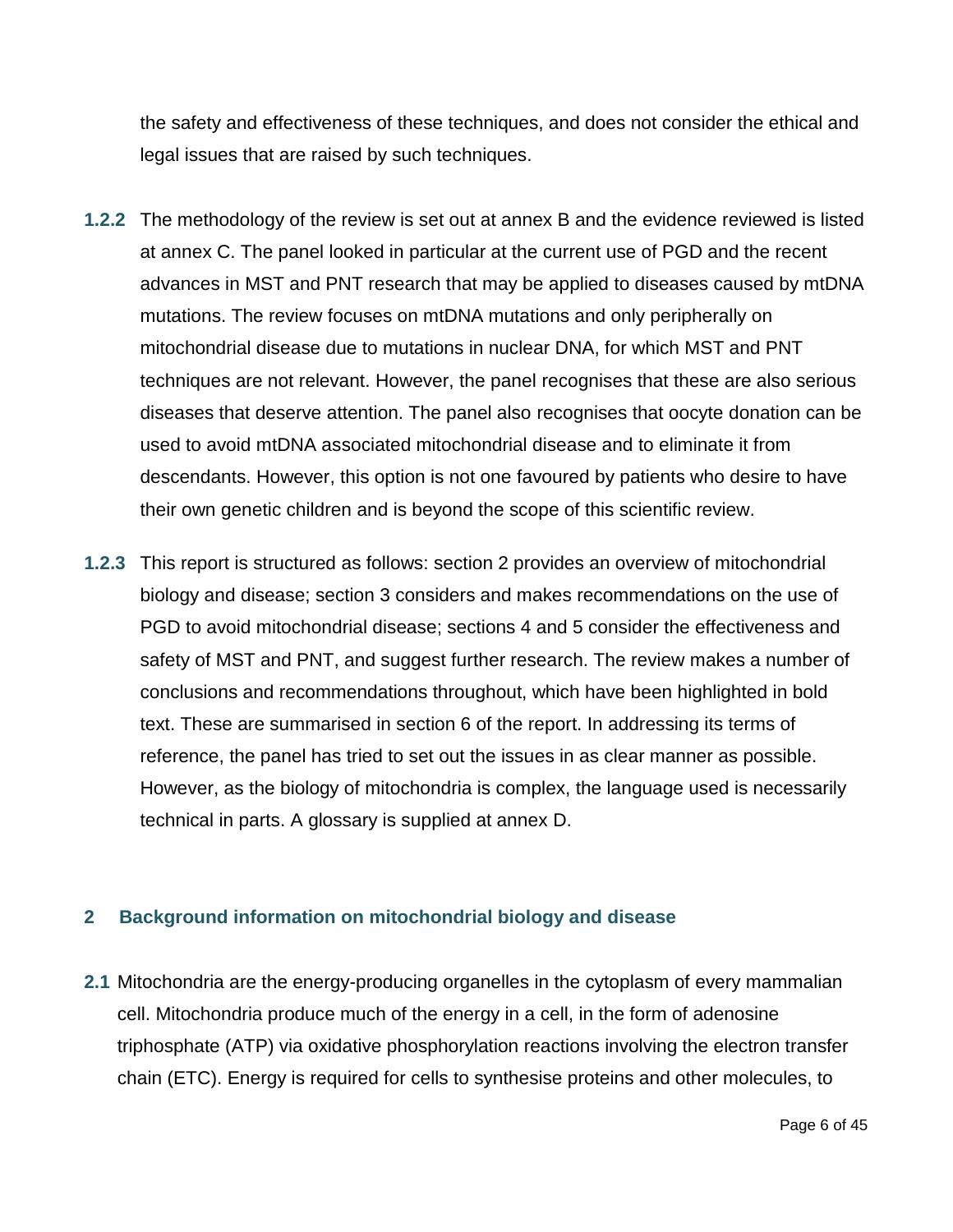move and to proliferate. Mitochondrial function and replication involves both DNA contained within the mitochondria (mtDNA) and within the nucleus. The small mtDNA genome encodes 13 genes essential for the ETC, the remaining components being encoded by about 67 genes residing on chromosomes in the nucleus. The mtDNA also carries transfer RNA (tRNA) genes required for mitochondrial protein synthesis. Mitochondria have other important roles in cellular physiology, notably in programmed cell death (apoptosis) and steroid synthesis, although these depend on genes encoded entirely within the nucleus.

- **2.2** Mutations in any of the 1500 nuclear genes required for mitochondrial function can lead to severe disease. These mutations are inherited in the same way as any other nuclear genetic traits. About 1 in 5000 births, and a likely higher proportion of fetuses, has a mtDNA mutation. The inheritance and regulation of mtDNA, however, is different from genetic information that is located on chromosomes within the nucleus of the cell. There are several compounding reasons for this:
- **2.2.1 Maternal inheritance:** mtDNA is transmitted solely from the mother via the cytoplasm of the oocyte<sup>1</sup>. In contrast, nuclear genes, apart from genes specific to the X and Y chromosomes, are inherited both maternally and paternally (one copy from the mother and one from the father).
- **2.2.2 mtDNA copy number:** The number of mitochondria varies dramatically between cell types during different stages of development. Adult (somatic) cells typically contain from a few hundred to several thousand mitochondria and this generally reflects demand for ATP in these cells. Tissues, such as muscle and brain, therefore have high numbers of mitochondria, and it is these tissues that tend to show the strongest phenotypes when mitochondria are defective. The numbers of mitochondria in the germ line varies according to the stage of development; thus oocytes have more than 100,000, each cell of a blastocyst has about 1000, and there may be as few as 10 per primordial germ cell

<sup>1</sup> Sperm contain an active mitochondrion, which is essential for their motility, but this is programmed for destruction immediately after fertilisation. There have been very rare cases noted where paternal mitochondria have persisted naturally, or after certain somatic cell nuclear transfer experiments, but these are sufficiently exceptional that the panel does not consider this to be a significant issue.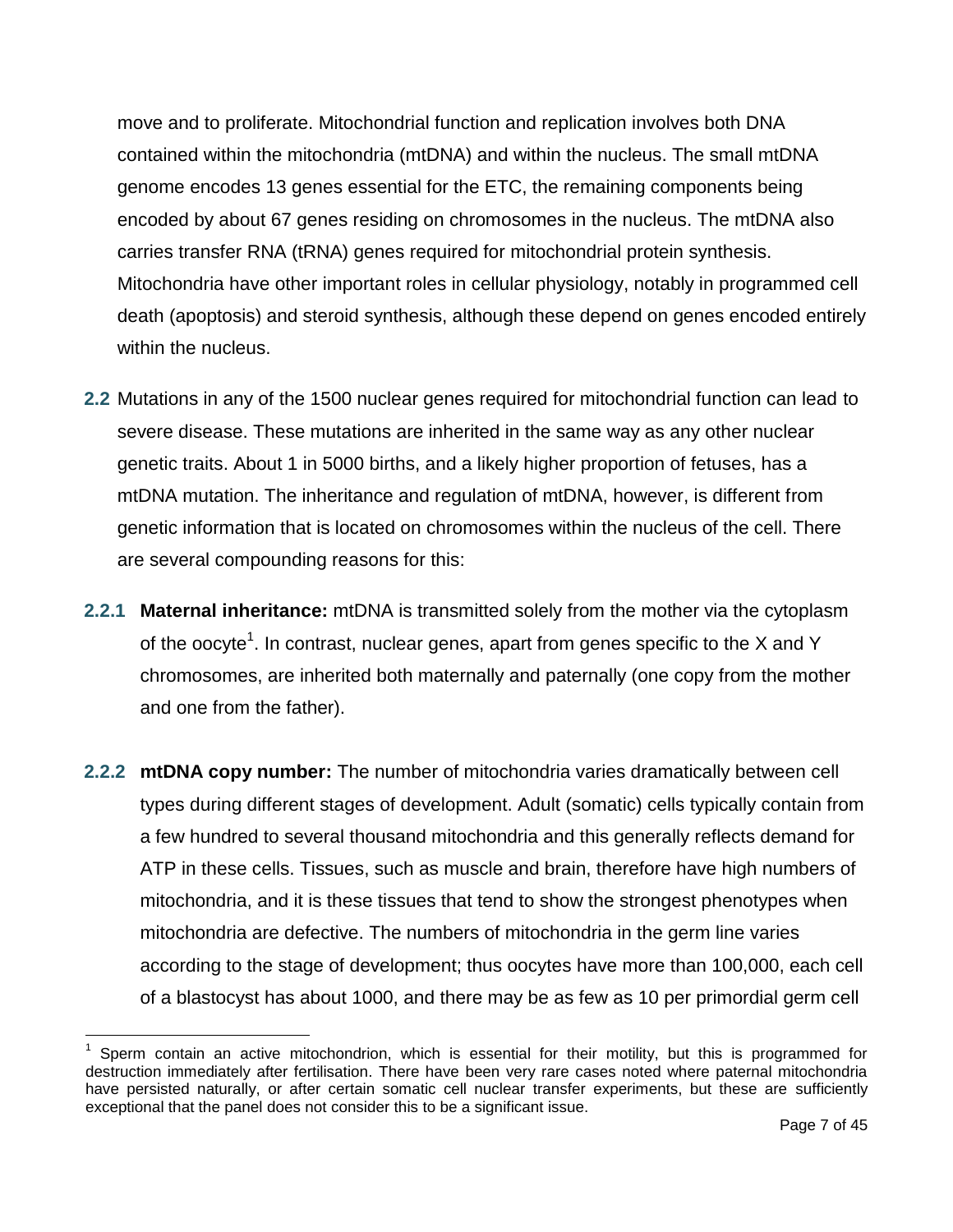during very early development of the embryo post implantation. Only after this do mtDNA copy numbers increase, in a cell type specific manner.

- **2.2.3 mtDNA replication:** mtDNA replication and transcription depend on regulatory proteins encoded by nuclear genes. It is not clear how mtDNA copy number is regulated, and whether this is strictly dependent on demand, as abnormal mtDNA that does not function properly can be replicated to the same degree as normal mtDNA. It is also apparent that mtDNA replication does not occur in the early preimplantation embryo, with some evidence in the mouse suggesting that it begins at the blastocyst stage. The high numbers of mitochondria in oocytes are almost certainly essential to enable embryonic cells to inherit sufficient numbers of mtDNA copies that will be needed at later stages of development.
- **2.2.4 Heteroplasmy:** Where abnormal mtDNA coexists in a cell with normal mtDNA, the cell is called heteroplasmic<sup>2</sup>. Where all copies of mtDNA in a cell are either all abnormal or all normal, the cell is called homoplasmic. The severity of most mitochondrial genetic diseases is dictated by the proportion of abnormal to normal mitochondria within the cells. The proportion may also change over time. Thus many of these diseases may manifest late or increase in severity with age. There may also be variations in heteroplasmy between tissues, perhaps resulting in specific manifestations of the disease according to the most affected organ or system. Homoplasmy for abnormal mtDNA is generally associated with more severe disease.
- **2.2.5 Mitochondrial bottleneck:** Where an early embryo is heteroplasmic, a mitochondrial "bottleneck" arises because of a combination of low mtDNA copy number per cell and small founding cell populations for each tissue type during early embryogenesis. This means that, simply by chance, it is likely that different cell types will have different proportions of abnormal and normal mtDNA. It is possible that replication of mtDNA can further skew the proportions in subsequent development, especially if one form has a

**ENECON CONCORDER**<br><sup>2</sup> Because of errors in replication, variant mtDNA sequences are common in all cells. Therefore heteroplasmy is the norm. However, most of these variants or polymorphisms will be benign. For this reason, the term heteroplasmy generally refers to situations where both disease-causing and normal mtDNA are present.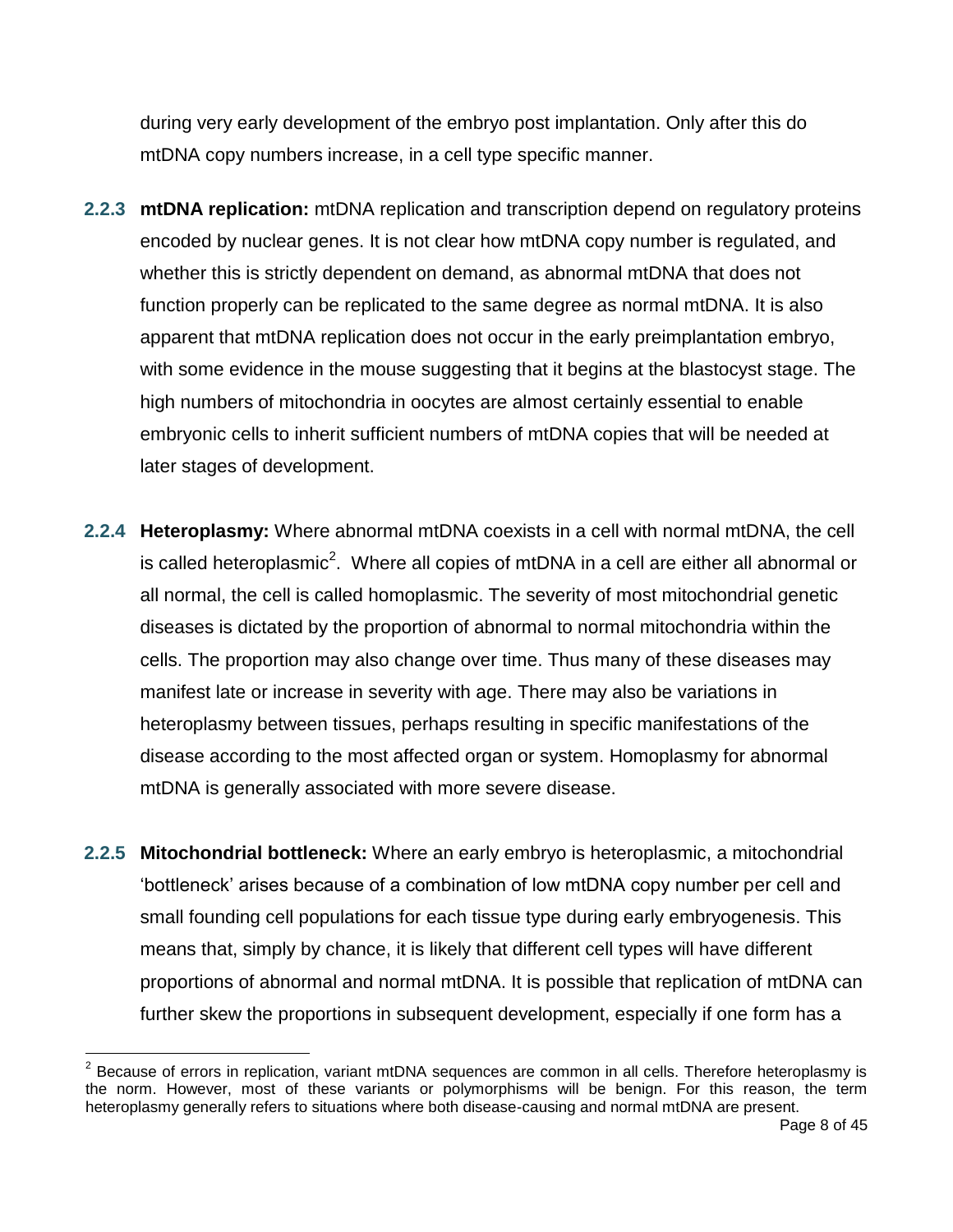replicative advantage<sup>3</sup>. A heteroplasmic mother can produce oocytes (and children) that have dramatically different proportions, from 0-100%, of normal and abnormal mtDNA, compared to each other and to her. This germline mosaicism occurs because the germline is thought to arise from very few cells at a time when mtDNA copy number is especially low. Some women carriers can have low or even undetectable heteroplasmy within their adult somatic tissues but very high abnormal loads or even homoplasmy in all their oocytes<sup>4</sup>. It is also possible that de novo mutations in mtDNA may occur in the germline at any stage.

- **2.2.6 Nuclear-mitochondrial interactions:** Mitochondrial dynamics and function depend on nuclear-encoded genes. Therefore defects in the interaction between nucleus and mitochondria can lead to defects in replication, transcription or activity of mitochondria, or perhaps to the triggering of apoptosis (programmed cell death) or autophagy (where the cell begins to digest part of itself). Any of these processes could also in theory contribute to altered segregation of abnormal and normal mitochondria. This incompatibility can explain why certain cytoplasmic hybrids, where the nuclear and mtDNA genomes within a cell are from different species, fail to thrive.
- **2.2.7 Differing phenotypes:** Specific disease-causing mtDNA mutations vary significantly in the degree of mitochondrial dysfunction, and therefore the severity of the phenotype they produce. This variation is further compounded by the degree of heteroplasmy and the possible differing levels of heteroplasmy in different tissues. There have been some reports that certain mtDNA mutations lead to preferential replication of abnormal mtDNA ie, there is selection for abnormal mtDNA even though it might be expected that they should be selected against. These instances are unusual and have only been noted for a few rare types of mtDNA mutation.

 $3$  For example, Certain D-loop mutations are likely to compromise replication efficiency.

<sup>4</sup> Similar bottlenecks can also explain why genotyping some tissues, notably blood, can be unreliable. At any one moment, the majority of blood cells may be derived from very few, or perhaps even a single haematopoietic (blood) stem cell.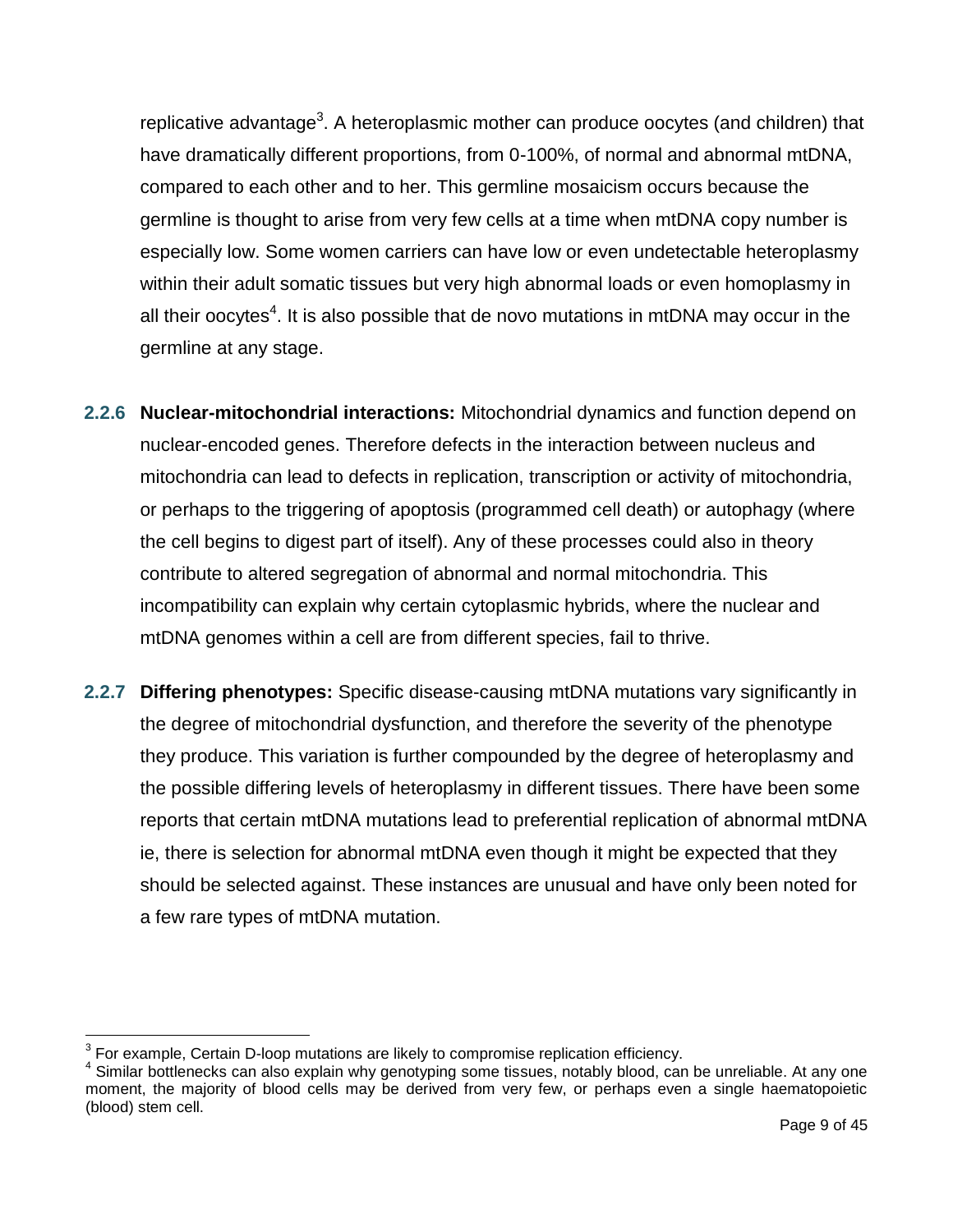**2.3 Much of the information on mtDNA copy number, replication and the bottleneck has been obtained from studying mouse and other animal embryos. Further research on mitochondrial biology in early human embryos, and in the germline in particular, is encouraged and should be supported by research funding agencies.** 

#### **3 Review of preimplantation genetic diagnosis to avoid mitochondrial disease**

#### **3.1 Background**

**3.1.1** Preimplantation genetic diagnosis (PGD) involves the removal of one or more cells from an early embryo as a biopsy for genetic diagnosis to identify those embryos that are suitable for transferring to the uterus in a treatment cycle. PGD is currently carried out to test for both nuclear DNA mutations and mtDNA mutations. However, nuclear mitochondrial disease and mtDNA disease have different modes of inheritance and therefore the benefits of PGD differ.

#### **3.2 Effectiveness and safety of PGD for nuclear mitochondrial disease**

**3.2.1** PGD for nuclear genetic diseases examines well-understood patterns of chromosomal inheritance. The presence or absence of a nuclear mutation will help to determine disease susceptibility. PGD is possible for mitochondrial diseases resulting from mutations in nuclear DNA, providing that the affected gene is known. Such nuclear mutations are responsible for about 80% of cases of mitochondrial diseases in childhood, but as they often lead to early death, their prevalence is only about 50% in adult cases. However, given the number of nuclear genes involved in mitochondrial function, accurate diagnosis of the nuclear mutation(s) causing the disease is still difficult and PGD is only possible if the causative mutations are known. Without knowing the nuclear gene, the possibility remains that the disease is due to a mutation in mtDNA; this may be the wrong diagnosis. Sequencing the whole mtDNA genome from the affected child or the mother could in principle exclude mtDNA mutations, though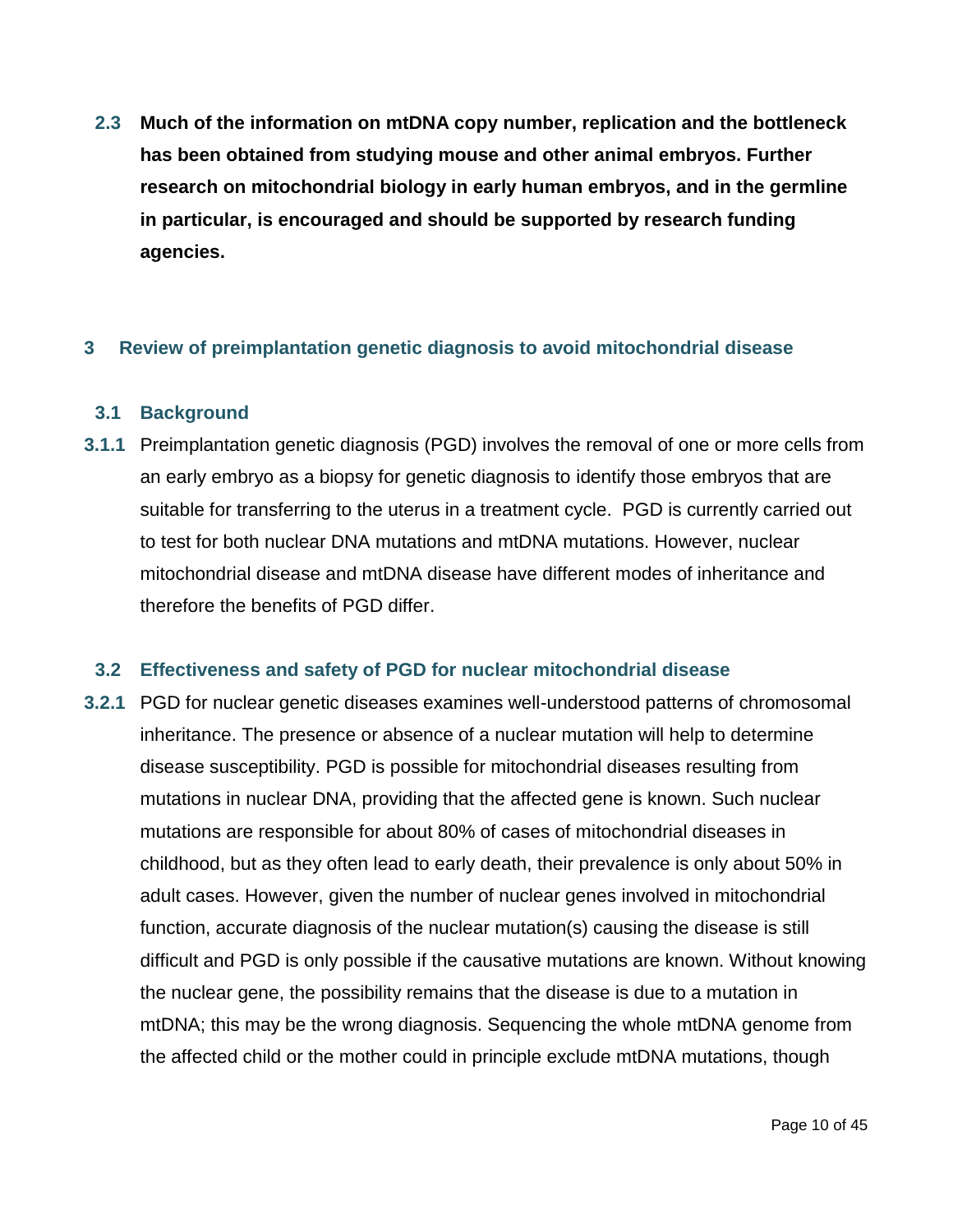heteroplasmy may make the results unclear. In addition, finding that the mtDNA is normal will not help identify the affected nuclear gene.

**3.2.2 Further work is required to develop reliable assays for mitochondrial disease caused by mutations in nuclear DNA, especially as PGD may be the preferred alternative for those who wish to prevent transmission of such diseases without having to consider prenatal diagnosis and possible termination of an affected pregnancy.** 

#### **3.3 Effectiveness and safety of PGD for mtDNA disease**

- **3.3.1** PGD can be used to select embryos with levels of abnormal mtDNA that are low enough to be unlikely to manifest a disease in the resulting child or adult. Again, the exact mutation will have had to be previously identified. However, even with this knowledge, PGD is not appropriate for all patients with abnormal mtDNA. It cannot be used where there is a high heteroplasmic or homoplasmic level of abnormal mtDNA, estimated to be present in about 20% of patients at risk. Where a mother is heteroplasmic, PGD cannot eliminate all abnormal mtDNA being passed on to the resulting child. It can only ever reduce the risk of the child having a mtDNA disorder by transferring embryos with as low a level of abnormal mtDNA as possible. Therefore the accuracy of the embryo biopsy and the level of abnormal mtDNA per embryo are important when assessing the effectiveness and safety of PGD for mtDNA disorders.
- **3.3.2 Embryo biopsy:** The available evidence suggests that mtDNA is not replicating during early division of cells in an embryo. Mitochondria are therefore likely to be partitioned between these early cells at random and, because there are many per cell at this stage, theory would suggest that one blastomere should be representative of all others. However concern about non-uniformity (mosaicism) found between cells tested for nuclear chromosome abnormalities in embryos<sup>5</sup> led to two cells being removed in initial clinical PGD procedures for mtDNA diseases in order to avoid misdiagnosis. So far,

<sup>&</sup>lt;sup>5</sup> L. Wilton, A. Thornhill, et al. (2009). "The causes of misdiagnosis and adverse outcomes in PGD." Hum. Reprod. 24(5): 1221-1228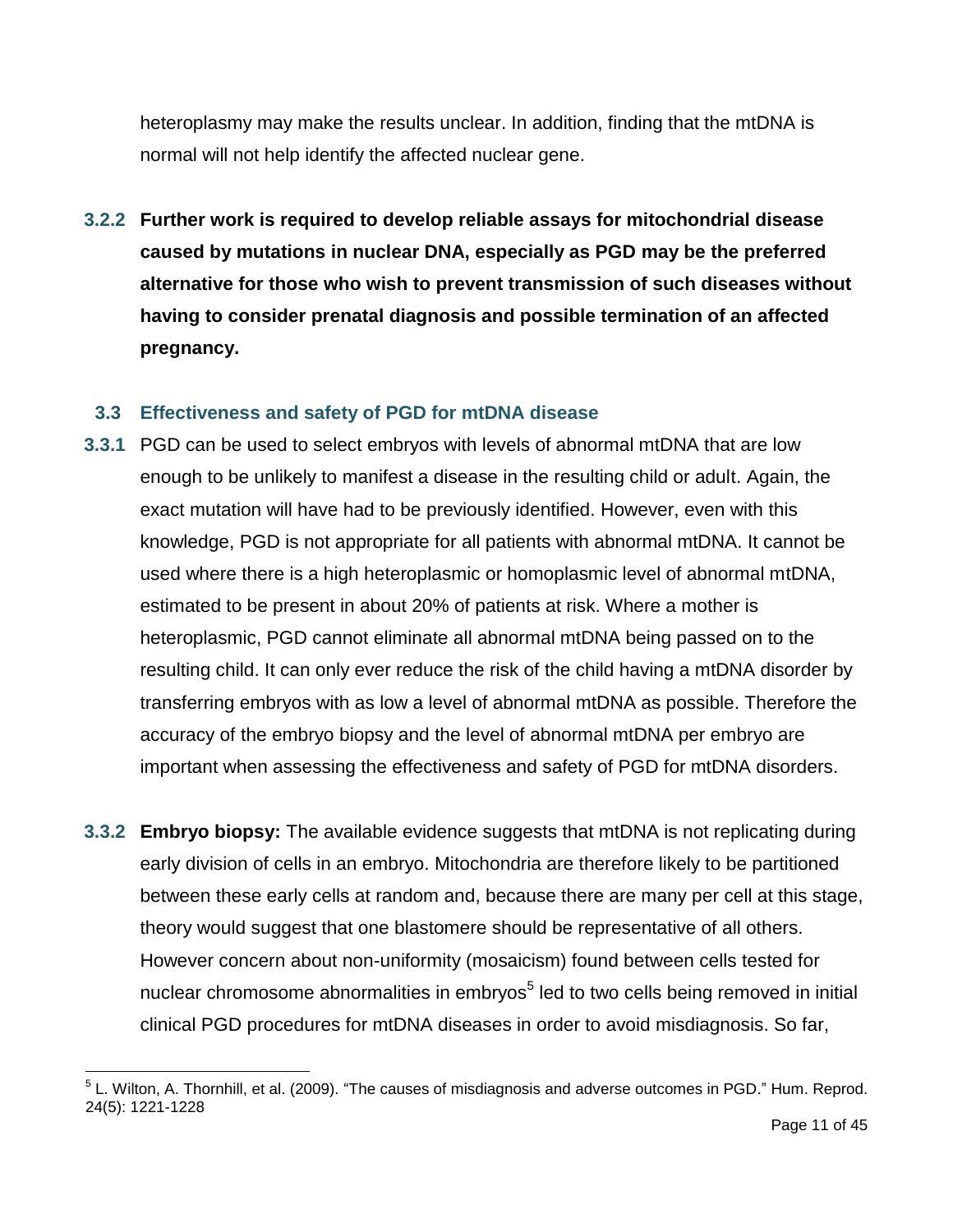data from these two cell biopsies has been reassuring $^6$ , as has analysis of each cell within non-replaced affected embryos, which suggests that mitochondrial mosaicism is unusual. However routine removal of two cells has been shown to compromise the chances of pregnancy following  $PGD<sup>7</sup>$ . An alternative, that has more cells available for testing, is to wait until the blastocyst stage (day 5 or 6 of embryo development) where a group of cells from the outer trophectoderm layer can be removed with higher chances of pregnancy. This method is not thought to compromise embryo viability, but any delay in genotyping may require the embryo to be frozen and then thawed before transferring at another time. Although the available evidence suggests that the proportion of abnormal mtDNA in trophectoderm cells is equivalent to that in the inner cell mass, the data are based on relatively few embryos.

**3.3.3 Threshold level of abnormal mtDNA:** PGD for mtDNA disorders does not result in embryos free from abnormal mtDNA; it identifies embryos that have a level of heteroplasmy that is unlikely to result in mitochondrial disease, which in some instances may be as high as 40%. A critical issue is the level of abnormal mtDNA, assessed at biopsy, which should exclude an embryo from being suitable for transfer. This needs to be set based on the best estimate of mitochondrial proportions associated with health rather than disease. This may differ for different mutations and different clinical presentations. It may not always be possible to set a precise proportion of heteroplasmy that will guarantee the offspring to be disease-free into adult life, whilst at the same time finding sufficient embryos that fulfill the criteria for safe replacement. The only embryos available may exceed the proportion previously agreed for safe transfer. In addition, any female born after this procedure, even without apparent mitochondrial disease, will be at risk of having affected children. This has led some to propose the idea of combining the PGD test for abnormal mtDNA with sex selection, so that only sons are born.

<sup>&</sup>lt;sup>6</sup> Professor Hubert Smeets, Maastrict UMC, oral presentation to panel

 $^7$  A. De Vos, C. Staessen, et al. (2009). "Impact of cleavage-stage embryo biopsy in view of PGD on human blastocyst implantation: a prospective cohort of single embryo transfers." Hum. Reprod. 24(12): 2988-2996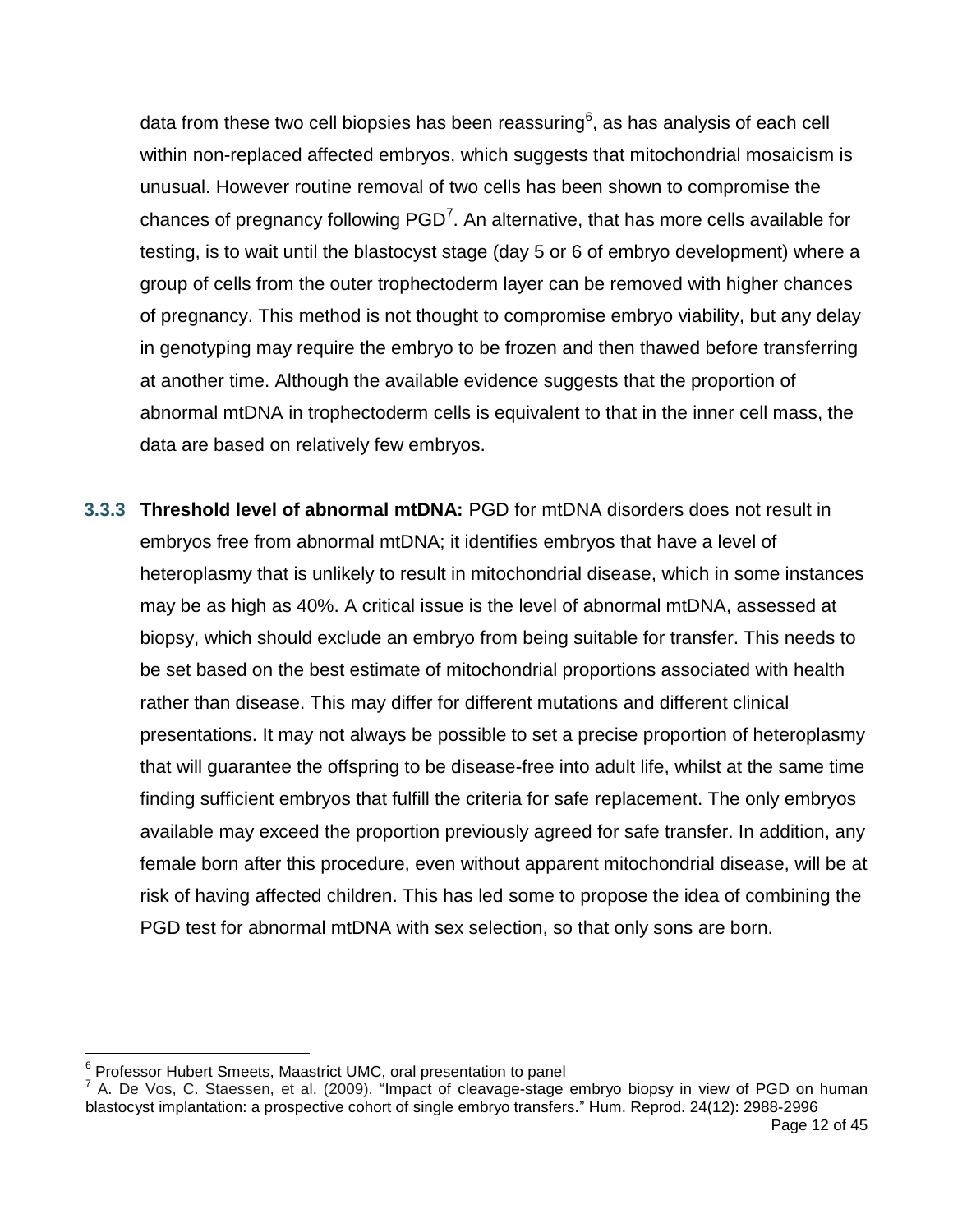- **3.3.4 Rather than aiming specifically at avoiding transmission of the mutation and thus disease prevention, PGD for mitochondrial heteroplasmy can only be aimed at risk reduction.**
- **3.3.5 Centres that carry out PGD for mtDNA disorders should:**
	- **offer prenatal diagnosis or PGD as the first option for patients who have an identified mutation and a low to medium level of heteroplasmy**
	- **have appropriate experience and expertise in the diagnosis and management of mtDNA disorders, knowledge of the different mutations and the proportion of heteroplasmy likely to lead adult disease**
	- **provide appropriate experienced genetic counselling, in order to decide upon and document the threshold level of abnormal mtDNA measured at PGD above which embryos would not be replaced in order to minimise the risk of the child being affected with the disorder**
	- **be encouraged to consider single embryo transfer to enable follow up of the fate of the embryo transferred<sup>8</sup>**
	- **encourage patients to consider prenatal testing following PGD, to assess the consistency in levels of heteroplasmy**
	- **record the levels of abnormal mtDNA in the woman, the embryo (trophectoderm or cleavage stage biopsy) and in the subsequent child to assess the degree of correlation**

# **4 Review of maternal spindle transfer and pronuclear transfer to avoid mitochondrial disease**

## **4.1 Background**

 $\overline{a}$ 

**4.1.1** In cases where PGD is not appropriate, such as cases where the woman has high levels of heteroplasmy or is homoplasmic, transmission of mtDNA disease can be

<sup>&</sup>lt;sup>8</sup> Using single embryo transfer will require centres to have an effective cryopreservation programme in order to freeze the remaining suitable embryos that were not transferred.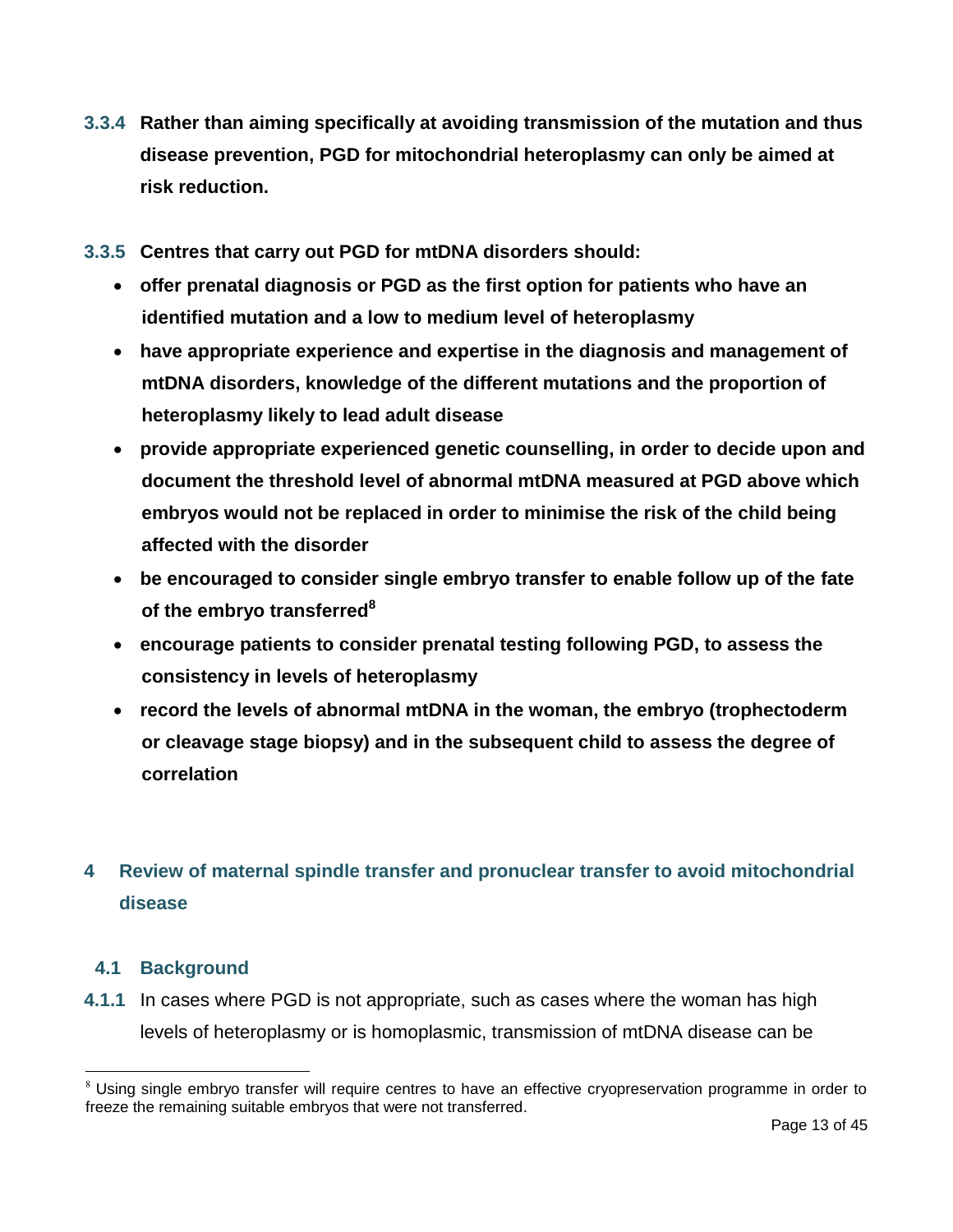avoided by using healthy donated oocytes. However, whilst this guarantees the disease is not transmitted, it also means that any resultant child will not be genetically related to the mother. The panel reviewed two other methods that allow the transmission of both parent"s nuclear DNA but involve replacing abnormal mitochondria with normal mitochondria: maternal spindle transfer (MST) and pronuclear transfer (PNT). A third technique, cytoplasmic transfer, where some ooplasm containing mitochondria from a donor oocyte is injected into an oocyte with compromised mitochondria, was attempted clinically more than a decade ago with the intention of improving development of embryos from poor quality oocytes, but not specifically to overcome mitochondrial disease. The technique has been discontinued $^{9}$ . In mitochondrial disease, it is unlikely to allow sufficient substitution of abnormal with normal mitochondria and the panel did not consider this possibility further as a method to avoid mtDNA disease.

**4.1.2** MST uses micromanipulation techniques to transfer the woman's nuclear genetic material (the spindle with chromosomes attached) from her oocyte into an enucleated oocyte donated by a woman with normal mtDNA (Figure 1). The reconstituted oocyte would then need to be fertilised with sperm from the patient's partner. PNT uses similar micromanipulation techniques to transfer the couple"s nuclear genetic material (the maternal and paternal derived pronuclei) from a fertilised oocyte (zygote) into an enucleated donor zygote with normal mtDNA (Figure 2). MST takes place between mature metaphase II oocytes. PNT takes place between fertilised oocytes, after the stage where the egg has been penetrated by sperm but prior to the first embryonic division. Both techniques are therefore carried out prior to the formation of an embryo with the maternal and paternal chromosomes together within the same nucleus<sup>10</sup>. With either method, any resulting child would inherit nuclear genetic material from both parents, while the mitochondria would be derived from the egg donor. If efficient, so that

<sup>&</sup>lt;sup>9</sup> There was concern about a US clinical trial on cytoplasmic transfer, which was halted as it seemed to be associated with a high frequency of chromosome abnormalities in resulting embryos. However, this could have been due to the age of the mothers, and to poor egg quality, etc, rather than the method itself. Several children were born, but it has not been possible to obtain information about their health. (From written evidence submitted to panel by Dr Jacques Cohen)

<sup>&</sup>lt;sup>10</sup> MST occurs pre-fertilisation and PNT occurs after syngamy but prior to the breakdown of the pronuclear membranes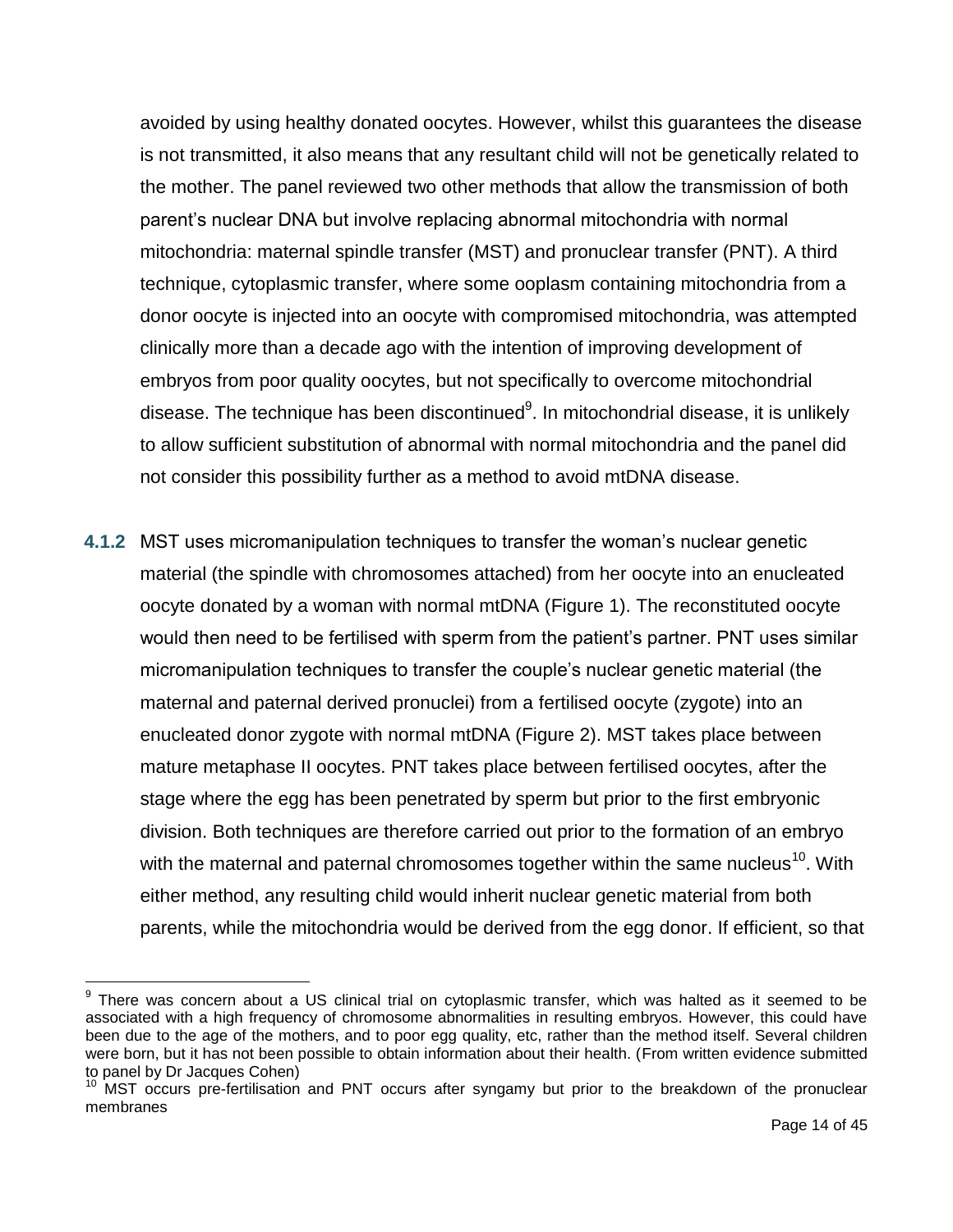there is little or no transfer of abnormal mtDNA, this method could avoid mitochondrial disease not just in the resulting child, but also in subsequent generations.







Figure 2. Pronuclear transfer technique<sup>11</sup>

 $11$  Bredenoord, A and P. Braude (2010) "Ethics of mitochondrial gene replacement: from bench to bedside" BMJ 341. Image reproduced with permission of Author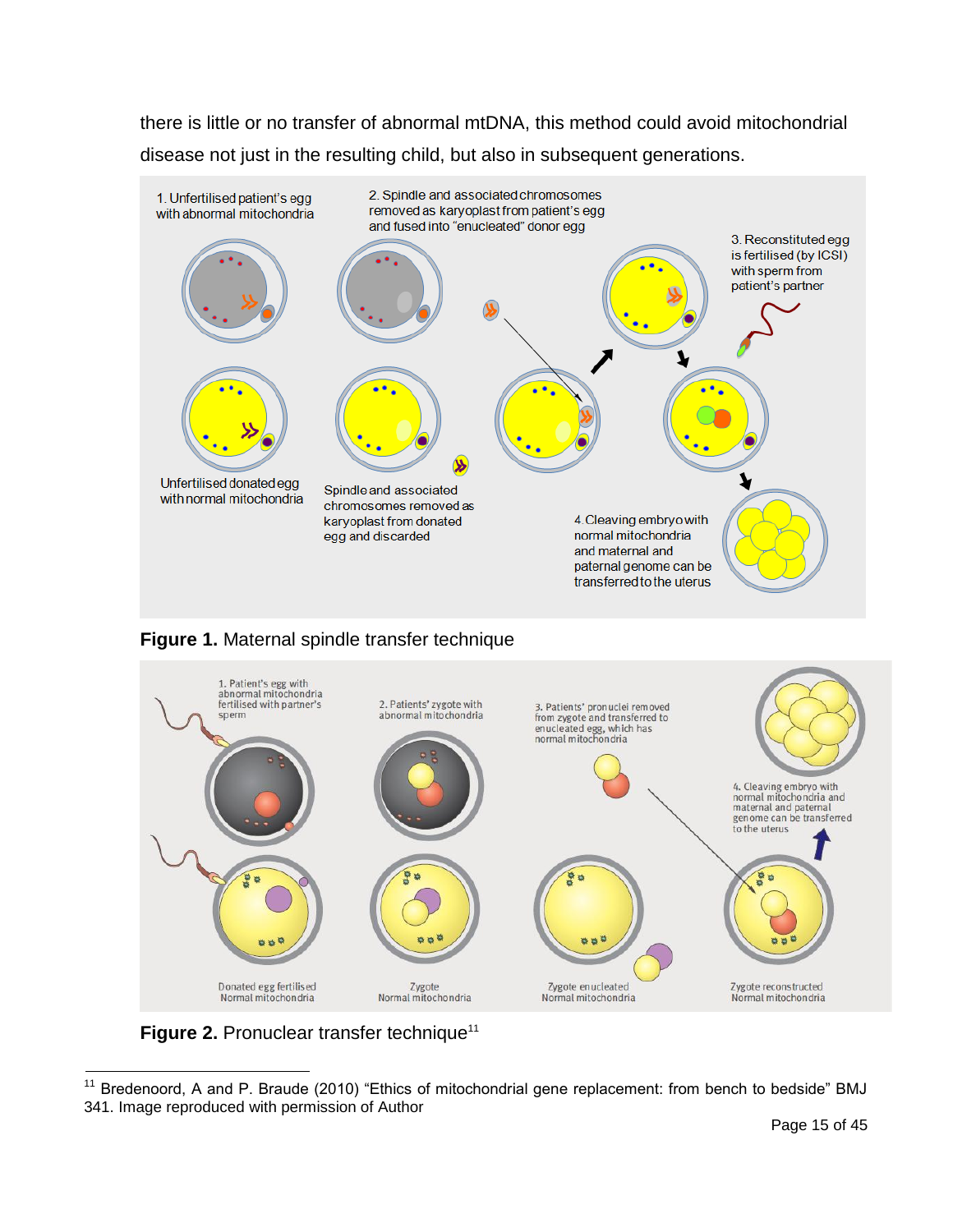**4.1.3** Although similar methodology is employed, it is important to stress that neither MST nor PNT is equivalent to reproductive cloning (somatic cell nuclear transfer, or SCNT). Any children resulting from MST or PNT would have arisen from fertilisation and be genetically unique. They would be the genetic child of the woman receiving treatment and her partner. MST and PNT do not involve reprogramming cells or nuclei as SCNT does, which is a relatively inefficient process and associated with significant risks of abnormal development $^{12}$ .

#### **4.2 Effectiveness of MST and PNT**

- **4.2.1** There have been many experiments conducted using MST and particularly PNT in animals. PNT has been carried out since the mid 1980s in mice. All the available evidence suggests that it is very efficient and reproducible when conducted with normally-fertilised zygotes, giving rates of normal development and offspring similar to those obtained with unmanipulated zygotes. MST has also been conducted as a control in some SCNT experiments in a wide range of animals, and again the evidence suggests that it is reasonably efficient.
- **4.2.2** Several proof of principle studies with respect to the possible use of MST and PNT methods for treating mitochondrial disease have been carried out using animal models, including mice and rhesus macaque monkeys, and with human oocytes and abnormal human zygotes. With the exception of one mouse study<sup>13</sup> these have not involved abnormal mitochondria; instead, researchers have used substrains or subspecies, or relied on the presence of different mtDNA haplogroups, so that sequence differences in

 $12$  The panel examined substantial evidence about SCNT, including studies on heteroplasmy where mitochondria in the somatic cell persisted, at sometimes high levels, in the cloned embryo and offspring. This was usually associated with fusion of the somatic cell with an enucleated oocyte. This can introduce significant numbers of mitochondria that are in an active and replicating state, together with associated mitochondrial replication factors made by the somatic cell nucleus. In contrast, these factors are probably absent in mitochondria in mature oocytes or zygotes, as these mitochondria do not replicate until later. MST and PNT do not involve somatic cells. <sup>13</sup> Sato A., T. Kono, et al. (2005). "Gene therapy for progeny for mito-mice carrying pathogenic mtDNA by nuclear transplantation." PNAS 102: 16765-16770. The study made use of a strain of mouse carrying mitochondria with a mtDNA deletion. They used PNT and showed that they could transfer PN from affected zygotes with minimal transfer of abnormal mtDNA and rescue the resulting offspring from defects in OxPhos.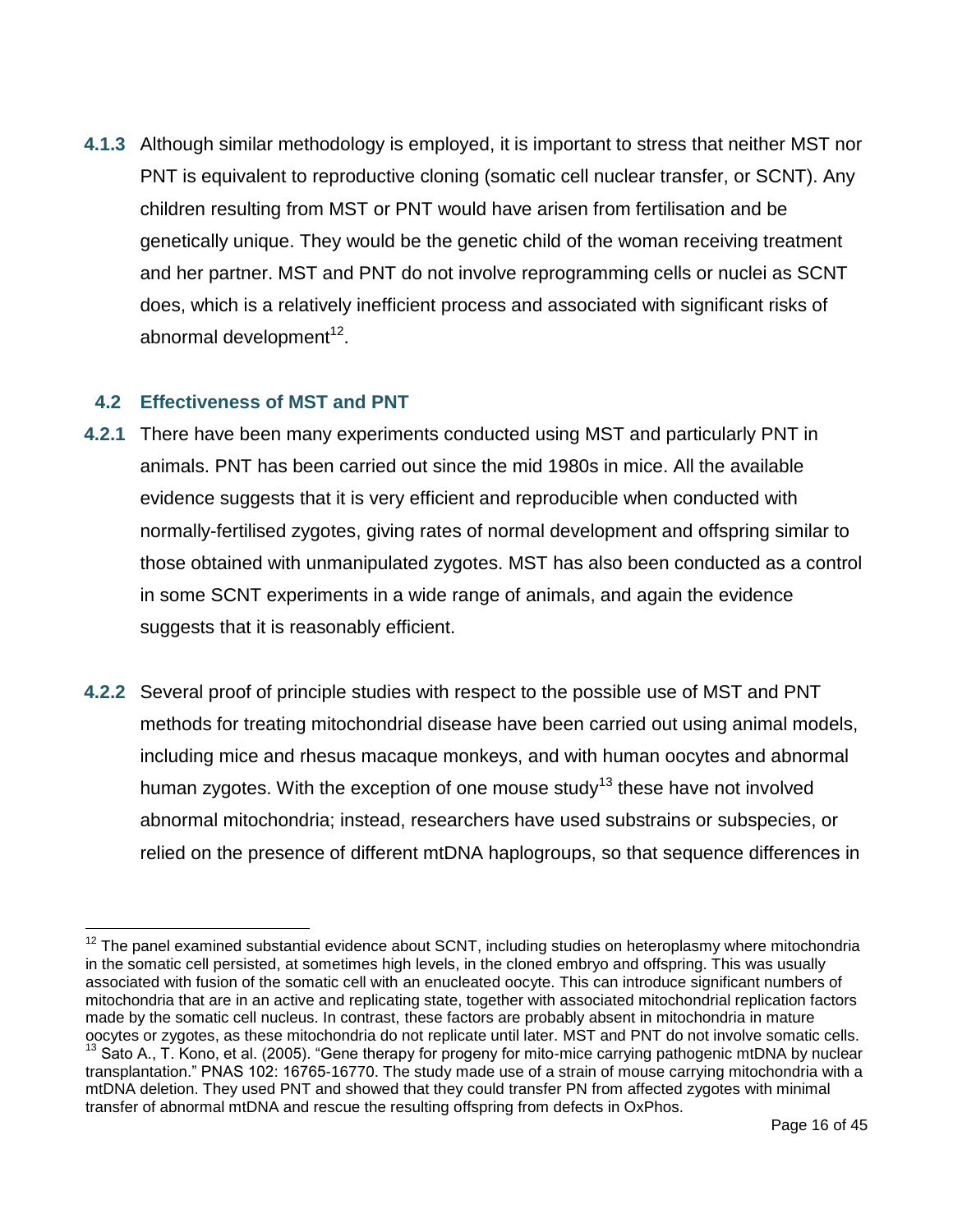mtDNA can be used to look at carryover and persistence of mtDNA with the spindle or pronucleus.

- **4.2.3** Studies in rhesus macaque monkeys<sup>14</sup> suggest that MST is efficient, allowing replacement of almost all mitochondria and the birth of four healthy offspring that show no abnormities after two years<sup>15</sup>. Rates of development to blastocyst stages and pregnancy rates were essentially the same as for control unmanipulated embryos.
- **4.2.4** Studies using PNT with human zygotes are more difficult to gauge. The published study to date<sup>16</sup> used only abnormally-fertilised human oocytes, for example those containing three pronuclei. Embryos were reconstituted so that they had a normal complement of one maternal and one paternal pronucleus. The efficiency of blastocyst formation was about half that of control blastocysts. However, as the control blastocysts were not always good quality embryos and the PNT embryos were from abnormally fertilised oocytes, it is difficult to assess the efficiency of blastocyst formation. Nevertheless, all evidence presented to the panel (both published and unpublished) suggested that the blastocysts obtained after PNT and MST were as normal as controls, including cell numbers in the trophoblast and inner cell mass, and markers of cell type and stage.
- **4.2.5** Overall MST appears less efficient than PNT, which may reflect problems in visualising the spindle and perhaps in transferring all the chromosomes. In mature metaphase II oocytes, the chromosomes are lined up attached to the spindle in preparation for the second meiotic division, rather than being enclosed in a pronuclear membrane, as is the case for PNT. Chromosomes may, therefore, be left behind, although this can be checked using fluorescent dyes that label DNA or chromatin. However, more recent studies have made use of new polarised light microscopy techniques, and these seem

<sup>&</sup>lt;sup>14</sup> Tachibana M., M. Sparman, et al. (2009) "Mitochondrial gene replacement in primate offspring and embryonic stem cells. Nature 461, 367-372; Tachibana et al. (2010) Chromosome transfer in mature oocytes." Nature Protocols, 5(6):1138-1147. Dr Mitalipov, Oregon University, oral presentation to panel.

<sup>&</sup>lt;sup>15</sup> Although the experimental numbers are small, it would be both costly and ethically unacceptable to extend these studies to many macaques.

<sup>&</sup>lt;sup>16</sup> Craven L., H. A. Tuppen, et al. (2010) "Pronuclear transfer in human embryos to prevent transmission of mitochondrial DNA disease." Nature 465(7294):82-5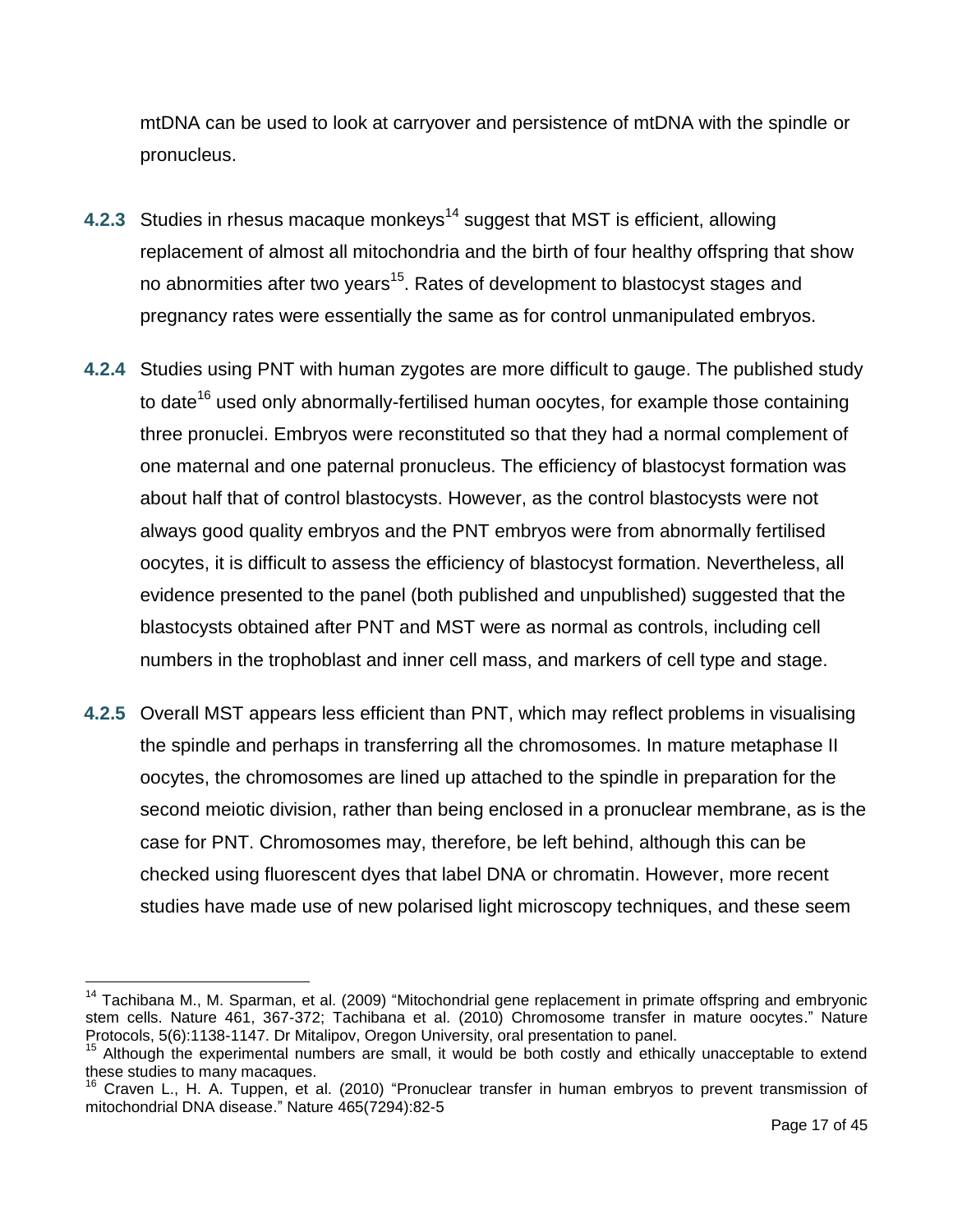to permit far more reliable visualisation and removal of the spindle, with all its associated chromosomes.

#### **4.3 Safety of MST and PNT**

- **4.3.1** The panel considered the following safety issues of the MST and PNT techniques: the carryover of mtDNA from the affected oocyte or zygote; the reagents used in the techniques; and the nuclear-mitochondrial interactions involved.
- **4.3.2 mtDNA carryover:** Carryover of mtDNA from the affected oocyte or zygote might be expected with both techniques as the spindle or pronuclei are enclosed in a "karyoplast" during the manipulation technique, that contains nuclear DNA, cell membrane and a small amount of surrounding cytoplasm. In theory, carryover of abnormal mtDNA may be an issue if abnormal mtDNA is preferentially replicated and if there is a marked difference in segregation across tissues. However evidence presented to the panel was reassuring<sup>17</sup>. Carryover was usually considerably less than 2% of the total mtDNA in the reconstituted embryos from both MST and PNT, with MST appearing to have a lower carryover than PNT. In several cases the level was undetectable (although the sensitivity of the methods used would not have detected very low amounts). The evidence suggests that the likelihood of preferential replication of abnormal mtDNA and marked differences in segregation across tissues is remote. The maximum levels of carryover of mtDNA in MST and PNT is markedly less than the level of abnormal mtDNA in an embryo that may be accepted for transfer following PGD. Nevertheless, without evidence from the use of MST or PNT in humans, the possibility of carryover of even a small percentage of abnormal mtDNA, means that any girls born from these techniques should be considered to have a (theoretically) low risk of transmitting the disease to their offspring.
- **4.3.3 Reagents:** To carry out the micromanipulation techniques in MST and PNT, it is necessary to use a number of reagents not used in conventional assisted conception or

<sup>&</sup>lt;sup>17</sup> Professor Doug Turnbull, Newcastle University, oral presentation to panel; Dr Mitalipov, Oregon University, oral presentation to panel.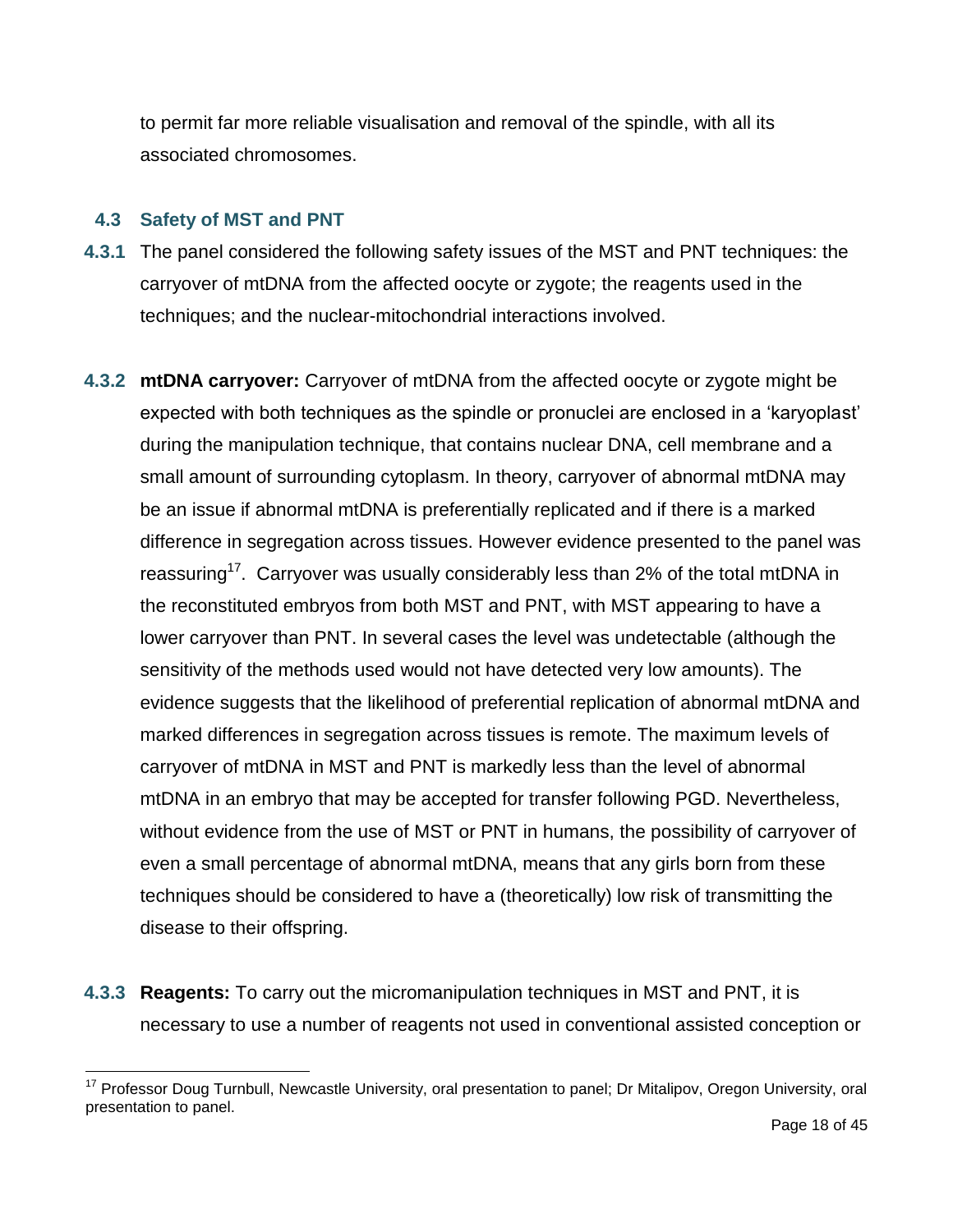PGD. Notably, these included nocadazole and cytochalasin B, which depolymerise microtubules and microfilaments, making the cytoplasm and cell membranes less rigid and therefore less prone to damage when removing karyoplasts. Both drugs can disrupt chromosome segregation and cell division. However the panel was reassured that there is substantial evidence to show that these agents wash out easily and, as long as that is done, they should not persist to stages that might be affected. To reintroduce the isolated karyoplasts into the enucleated recipient oocyte or zygote, it is necessary to use cell fusion. Inactivated Sendai virus, which is both gentler and more efficient than other methods<sup>18</sup>, was found to be necessary in both the rhesus macaque monkey and human studies. It is essential that the Sendai virus is properly inactivated and that this procedure is performed in a separate facility. As long as care is taken, the use of this fusogen should be entirely safe. Prior to MST or PNT methods being used clinically, the safety of all the procedures will need to be subject to proper safety and risk assessment, as with any similar procedure.

**4.3.4 Nuclear-mitochondrial interactions:** A concern has been raised that there might be a failure of correct nuclear-mitochondrial interaction following MST or PNT because the donor mtDNA may be of a haplogroup different from that with which the maternal nuclear genome has been functioning. Mitochondria from separate human lineages can be classified according to similarities or differences in their DNA sequence into many different haplogroups. The more evolutionary distant the separation of two maternal lineages, the greater the differences between mitochondrial haplogroups. This is as typified by comparisons between European and African mtDNA. However, there is no evidence for any mismatch between the nucleus and any mtDNA haplogroup, at least within a species. Fifty per cent of nuclear genes are paternally inherited and are consequently alien to the mtDNA; backcrossing can replace the nuclear DNA entirely in a few generations. Furthermore, mitochondrial disease has not been noted to be more frequent amongst mixed-race children. However, if further concerns were raised, it would be possible to match mtDNA haplogroups from the egg donor and the mother.

<sup>&</sup>lt;sup>18</sup> A variety of electrical and chemical methods (electrofusion or polyethylene glycol) are typically employed in similar experiments involving rodents and domestic animals. However, the original method as developed in mice by McGrath and Solter made use of inactivated Sendai virus.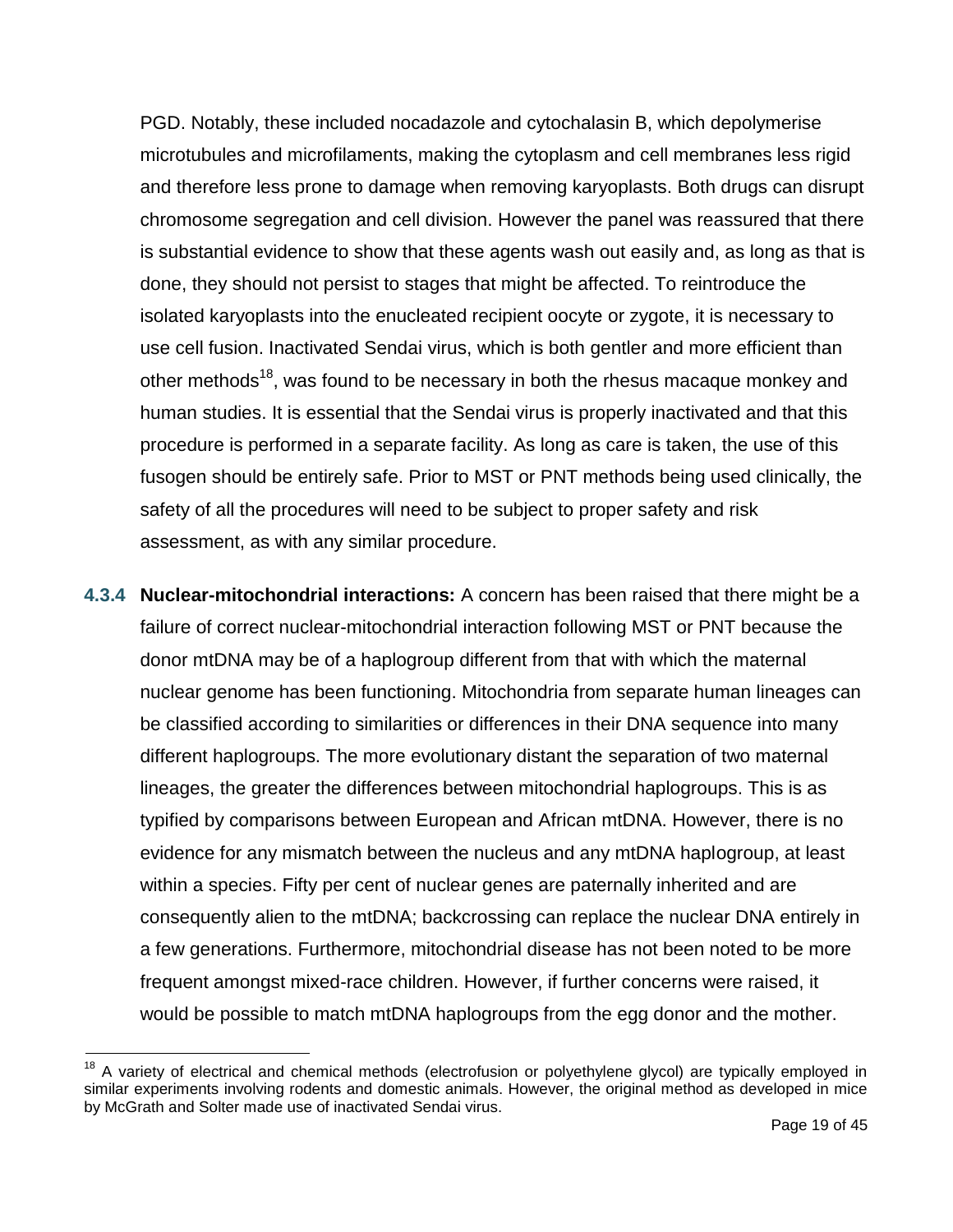- **4.3.5 MST and PNT have the potential to be used for all patients with mtDNA disorders, which may make them preferential to PGD in the future**. **In patients with homoplasmy or high levels of heteroplasmy, these are the only techniques that would make it possible for them to have a genetically related unaffected child.**
- **4.3.6 There is currently insufficient evidence to recommend one transfer technique over the other.**
- **4.3.7 Although potentially useful clinical techniques, further safety experiments need to be done before introducing them into clinical practice.**
- **4.3.8 Once assessed as safe to use in clinical practice, the panel strongly recommends that permission is sought from the parents of the children born from MST and PNT to be followed up for an extensive period.**

#### **5 Further research**

- **5.1** From the evidence received, the panel has not identified anything that indicates that the MST and PNT methods are unsafe. Nevertheless, these techniques are relatively novel, especially as applied to human embryos, and with relatively few data. The panel therefore recommends that additional studies be undertaken both on basic research to improve the knowledge about the biology of human mitochondria and on research aimed specifically at providing further safety information on MST and PNT.
- **5.2** Basic research is needed into how the mitochondrial bottleneck functions and the critical parameters involved in the segregation of normal and any specific abnormal mitochondria amongst cell types in humans, as this is generally not well understood. For example, in the long term it may eventually be possible to influence or control replication of abnormal mtDNA in the early embryo to affect its segregation or inheritance in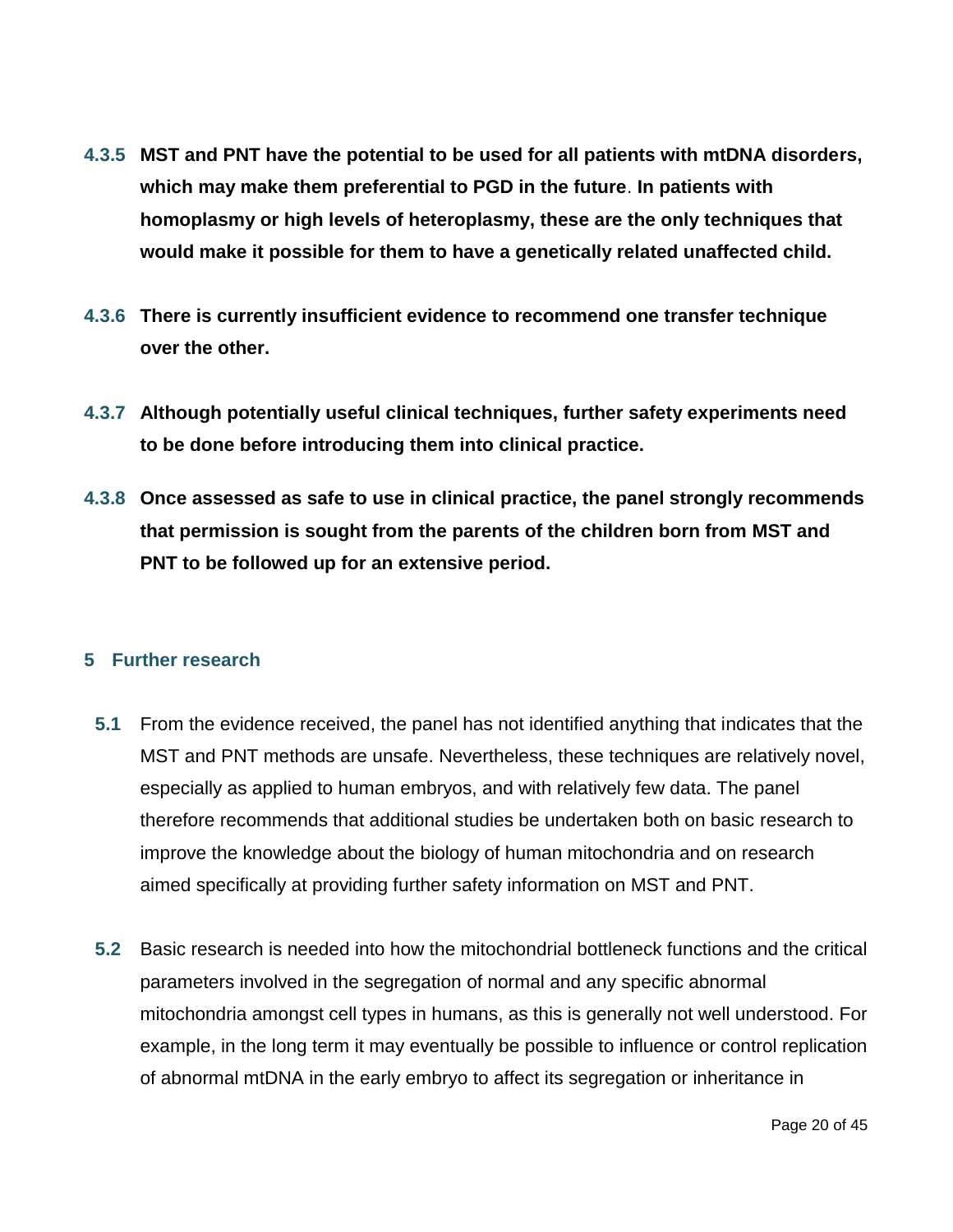subsequent development. This research may aid decisions about threshold levels when carrying out PGD, although it may be less relevant when considering the use of PNT or MST.

- **5.3** The panel categorised experiments that it feels are critical to assessing the effectiveness and safety of MST and PNT techniques (paragraph 5.4) and experiments that will provide useful information on MST and PNT or mitochondria and disease (paragraph 5.5). The former research will also inform which of the two techniques is likely to be the most appropriate for clinical use. Many of the latter experiments, whilst of potential importance for basic research and for possibly exploring alternative methods whereby abnormal mtDNA can be selected against, will not necessarily inform the decision as to whether it is safe to proceed to clinical application of MST and PNT methods.
- **5.4 The following (minimum) set of experiments is critical. These experiments should be undertaken and the results taken into account before MST and PNT techniques can be assessed as safe to use clinically:**
	- **MST using human oocytes that are then fertilised (not activated)**
	- **PNT using normally-fertilised human oocytes and development compared to normal ICSI-fertilised human oocytes**
	- **PNT in a non-human primate model, with the demonstration that the offspring derived are normal**
- **5.5** The following additional research is recommended to provide useful information on mitochondrial disease and the MST and PNT techniques:
	- Removing the spindle or pronuclei and replacing them back into the same oocyte/zygote to better identify the impact of the manipulation technique
	- Karyotype analysis and comparative genomic hybridisation/copy number variation arrays of embryos derived from MST or PNT
	- Detailed analysis of epigenetic modifications and gene expression, with a range of markers for blastocyst cell types or embryos derived from MST or PNT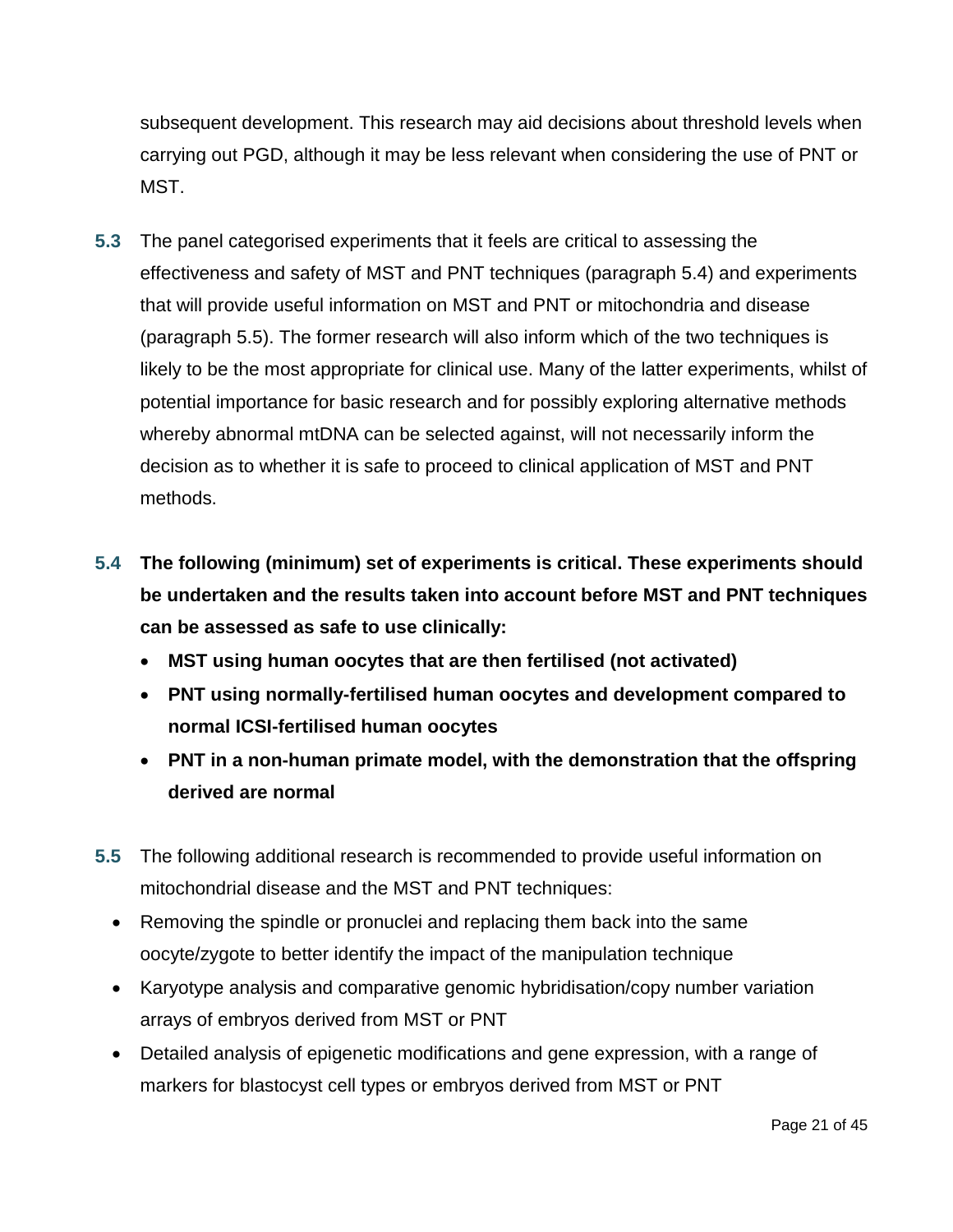- MST on unfertilised human oocytes that have abnormal mtDNA
- PNT on fertilised oocytes that have abnormal mtDNA
- Studies on human embryonic stem (ES) cells derived from blastocysts that are heteroplasmic for abnormal mtDNA and blastocysts created through MST and PNT, where the oocytes had abnormal mtDNA<sup>19</sup>
- Similar experiments using induced pluripotent stem (iPS) cells derived from patients carrying different mtDNA mutations<sup>20</sup>
- Further studies on the mtDNA carryover in a non-human primate model into the possible heteroplasmy of tissues in the fetus. The possibility of carryover of even a small percentage of abnormal mtDNA, means that any girls born from MST or PNT should be considered at risk of transmitting the disease to their offspring
- Further studies on vitrifying zygotes created through PNT

# **6 Conclusions**

- **6.1** This section summarises the conclusions made in the report.
- **6.2** Much of the information on mtDNA copy number, replication and the bottleneck has been obtained from studying mouse and other animal embryos. Further research on mitochondrial biology in early human embryos, and in the germline in particular, is encouraged and should be supported by research funding agencies.
- **6.3** Further work is required to develop reliable assays for mitochondrial disease caused by mutations in nuclear DNA, especially as PGD may be the preferred alternative for those who wish to prevent transmission of such diseases without having to consider prenatal diagnosis and possible termination of an affected pregnancy.

 $\overline{a}$ <sup>19</sup> ES cells have a low number of mitochondria that do not need to function. Differentiated cells derived from the ES cells, such as muscle, can have high numbers of mitochondria. These can be put in conditions requiring oxidative phosphorylation. It is also possible to derive primordial germ cells *in vitro* to explore aspects of the mitochondrial bottleneck and whether certain abnormal mtDNA have a replication advantage.

<sup>&</sup>lt;sup>20</sup> It is not possible for iPS cells to provide information on mitochondrial behaviour in the early embryo.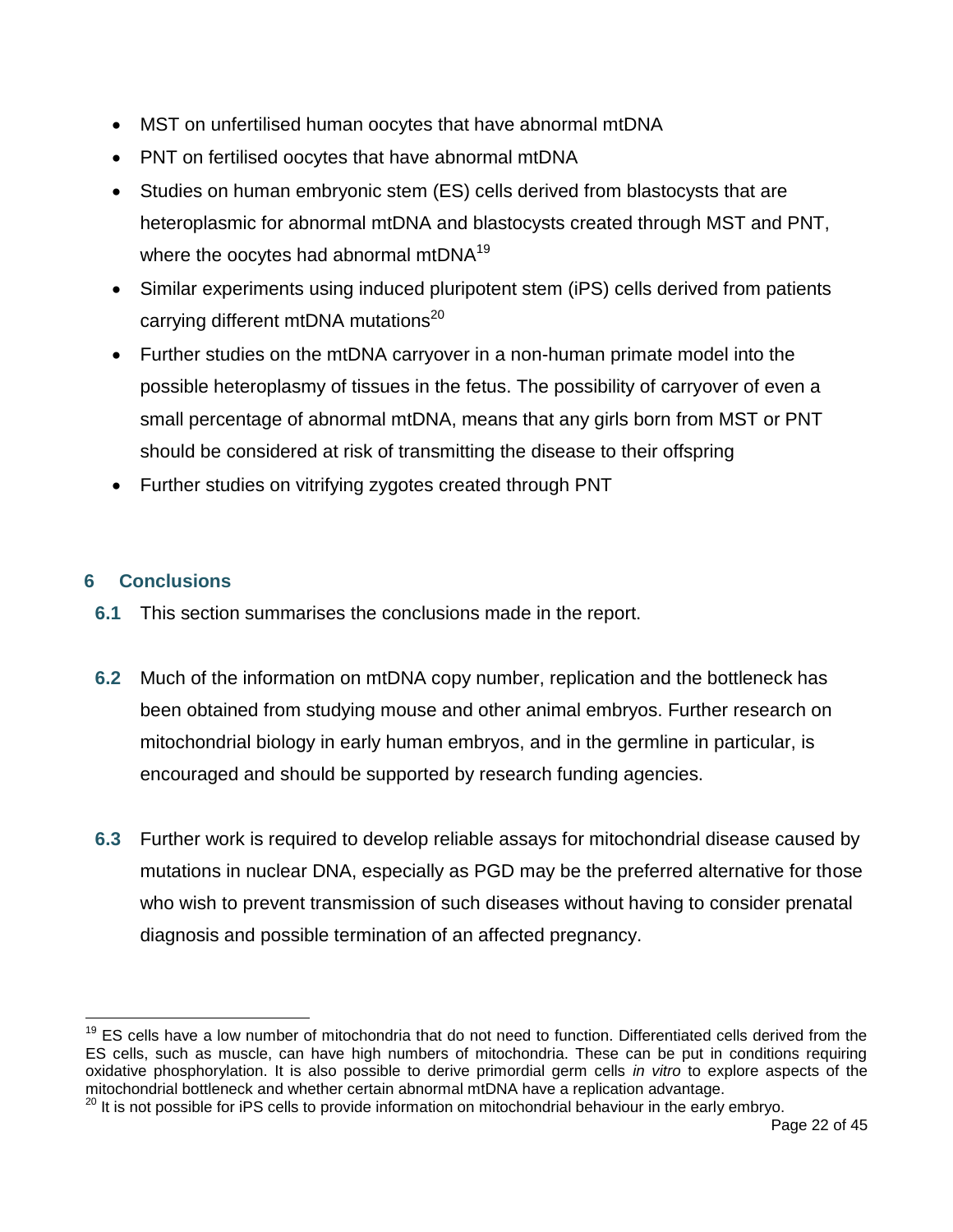- **6.4** Rather than aiming specifically at avoiding transmission of the mutation and thus disease prevention, PGD for mitochondrial heteroplasmy can only be aimed at risk reduction.
- **6.5** Centres that carry out PGD for mtDNA disorders should:
	- offer prenatal diagnosis or PGD as the first option for patients who have an identified mutation and a low to medium level of heteroplasmy
	- have appropriate experience and expertise in the diagnosis and management of mtDNA disorders, knowledge of the different mutations and the proportion of heteroplasmy likely to lead adult disease
	- provide appropriate experienced genetic counselling, in order to decide upon and document the threshold level of abnormal mtDNA measured at PGD above which embryos would not be replaced in order to minimise the risk of the child being affected with the disorder
	- be encouraged to consider single embryo transfer to enable follow up of the fate of the embryo transferred $21$
	- encourage patients to consider prenatal testing following PGD, to assess the consistency in levels of heteroplasmy
	- record the levels of abnormal mtDNA in the woman, the embryo (trophectoderm or cleavage stage biopsy) and in the subsequent child to assess the degree of correlation
- **6.6** MST and PNT have the potential to be used for all patients with mtDNA disorders, which may make them preferential to PGD in the future. In patients with homoplasmy or high levels of heteroplasmy, these are the only techniques that would make it possible for them to have a genetically related unaffected child.
- **6.7** There is currently insufficient evidence to recommend one transfer technique over the other.

<sup>&</sup>lt;sup>21</sup> Using single embryo transfer will require centres to have an effective cryopreservation programme in order to freeze the remaining suitable embryos that were not transferred.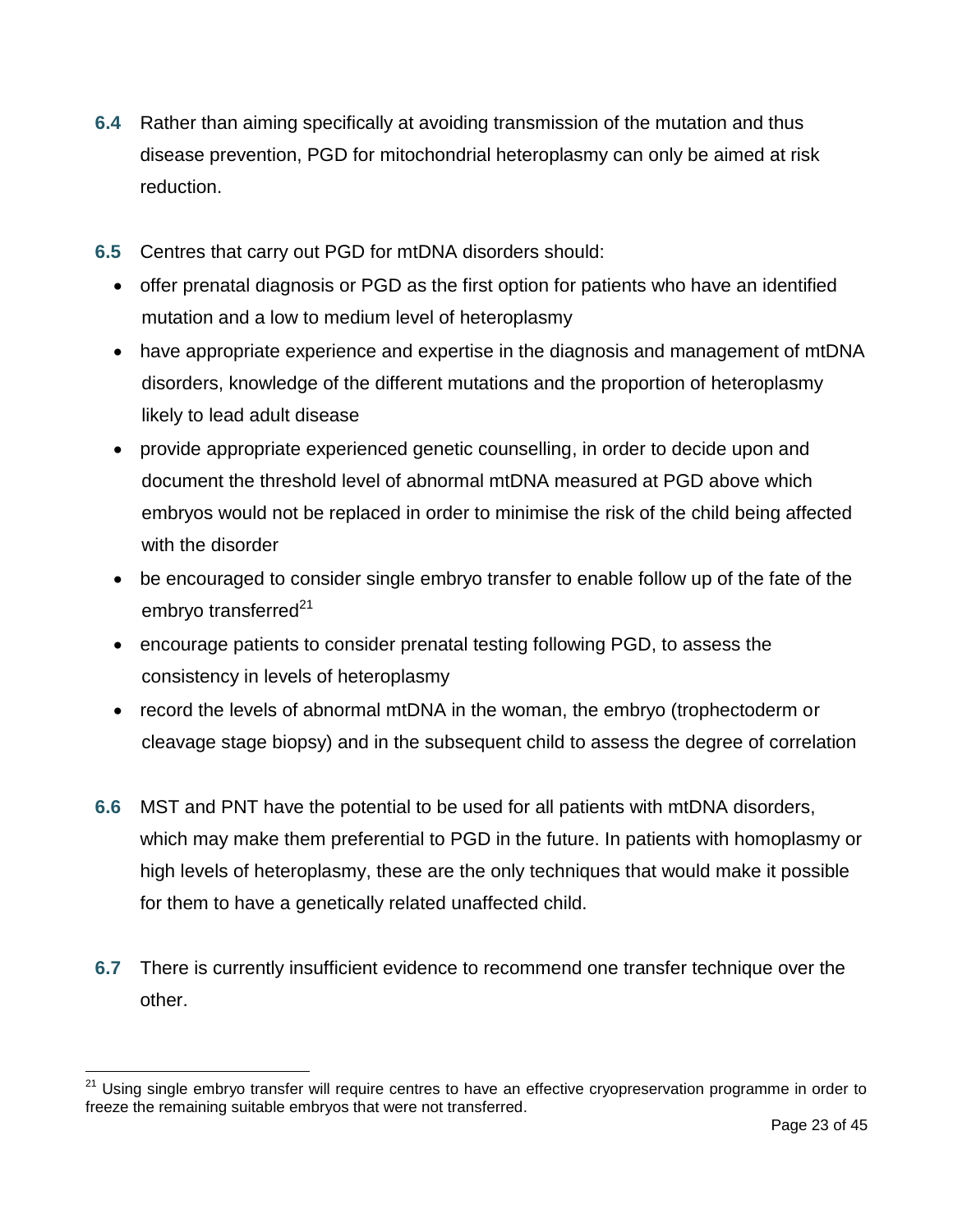- **6.8** Although potentially useful clinical techniques, further safety experiments need to be done before introducing them into clinical practice.
- **6.9** Once assessed as safe to use in clinical practice, the panel strongly recommends that permission is sought from the parents of the children born from MST and PNT to be followed-up for an extensive period.
- **6.10** The following (minimum) set of experiments is critical. These experiments should be undertaken and the results taken into account before MST and PNT techniques can be assessed as safe to use clinically:
	- MST using human oocytes (eggs) that are then fertilised (not activated)
	- PNT using normally-fertilised human oocytes and development compared to normal ICSI-fertilised human oocytes
	- PNT in a non-human primate model, with the demonstration that the offspring derived are normal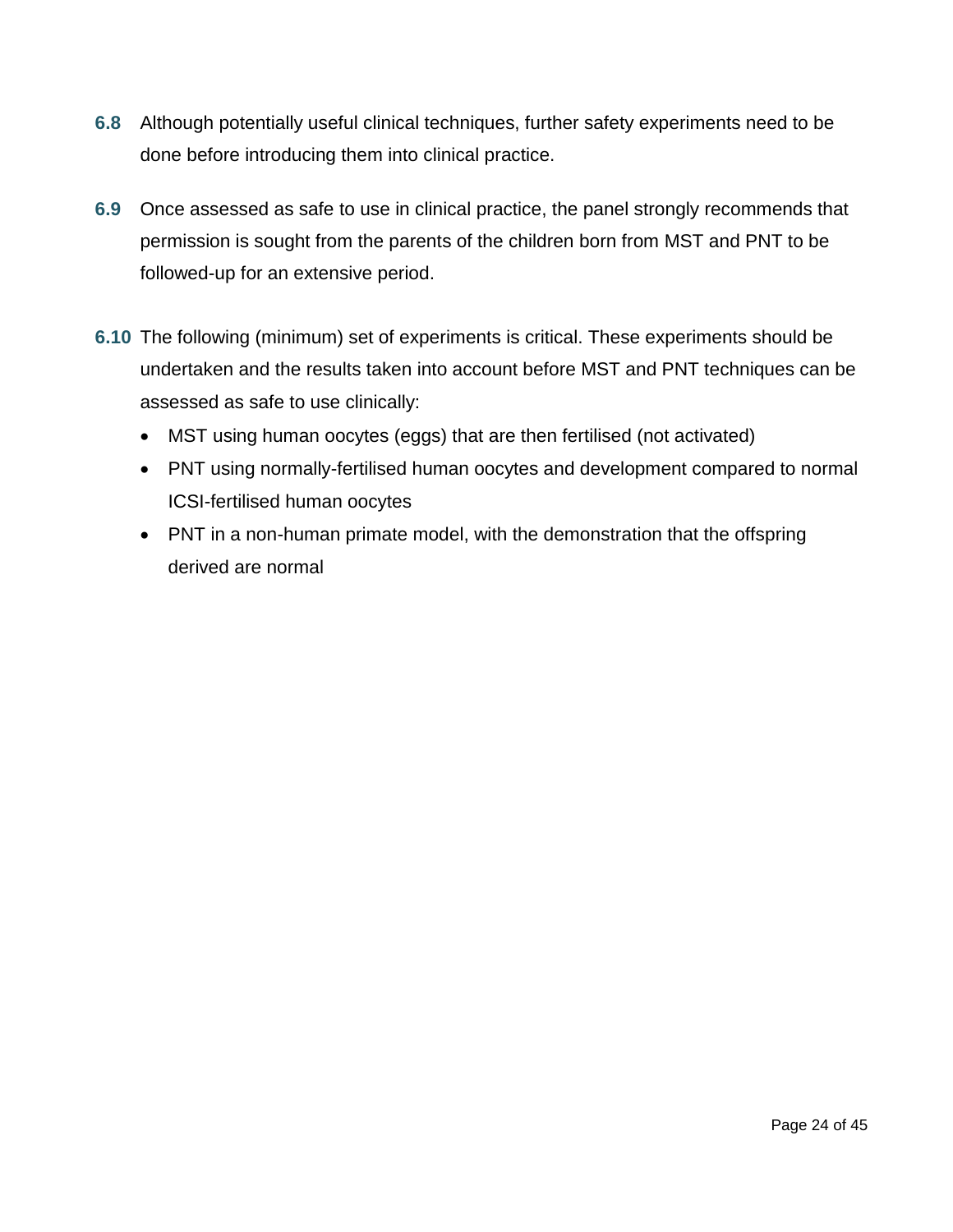# **Annex A: Clinical disorders due to mutations in mtDNA**

| <b>Mitochondrial</b> | <b>Clinical</b>     | <b>mtDNA</b> | <b>Affected</b> | <b>Status</b> | <b>Inheritance</b> |
|----------------------|---------------------|--------------|-----------------|---------------|--------------------|
| <b>DNA</b> disorder  | phenotype           | mutation     | gene            |               |                    |
| Kearns-Sayre         | Progressive         | A single     | Several         | Heteroplasmic | <b>Usually</b>     |
| syndrome             | myothapy,           | large        |                 |               | sporadic           |
|                      | cardiomyopathy,     | deletion     |                 |               |                    |
|                      | opthalmoplegia      |              |                 |               |                    |
| <b>CPEO</b>          | Opthalmoplegia      | A single     | Several         | Heteroplasmic | <b>Usually</b>     |
|                      |                     | large        |                 |               | sporadic           |
|                      |                     | deletion     |                 |               |                    |
| Pearson              | Pancytopoenia,      | A single     | Several         | Heteroplasmic | <b>Usually</b>     |
| syndrome             | lactic acidosis     | large        |                 |               | sporadic           |
|                      |                     | deletion     |                 |               |                    |
| <b>MELAS</b>         | Myopathy,           | 3243A>G      | TRNL1           | Heteroplasmic | Maternal           |
|                      | encephalopathy,     | 3271T>C      |                 |               |                    |
|                      | lactic<br>acidosis, | Individual   | ND1,            |               |                    |
|                      | stroke-like         | mutations    | ND <sub>5</sub> |               |                    |
|                      | episodes            |              |                 |               |                    |
| <b>MERFF</b>         | Myoclonic           | 8344A>G      | <b>TRNK</b>     | Heteroplasmic | Maternal           |
|                      | epilepsy,           | 8356T>C      |                 |               |                    |
|                      | myopathy            |              |                 |               |                    |
| <b>NARP</b>          | Neuropathy,         | 8993T>G      | ATP6            | Heteroplasmic | Maternal           |
|                      | ataxia, retinitis   |              |                 |               |                    |
|                      | pigmentosa          |              |                 |               |                    |
| <b>MILS</b>          | Progressive         | 8993T>C      | ATP6            | Heteroplasmic | Maternal           |
|                      | brain-stem          |              |                 |               |                    |
|                      | disorder            |              |                 |               |                    |
| <b>MIDD</b>          | Diabetes,           | 3243A>G      | TRNL1           | Heteroplasmic | Maternal           |

**TABLE 1**. Clinical disorders due to mutations in mtDNA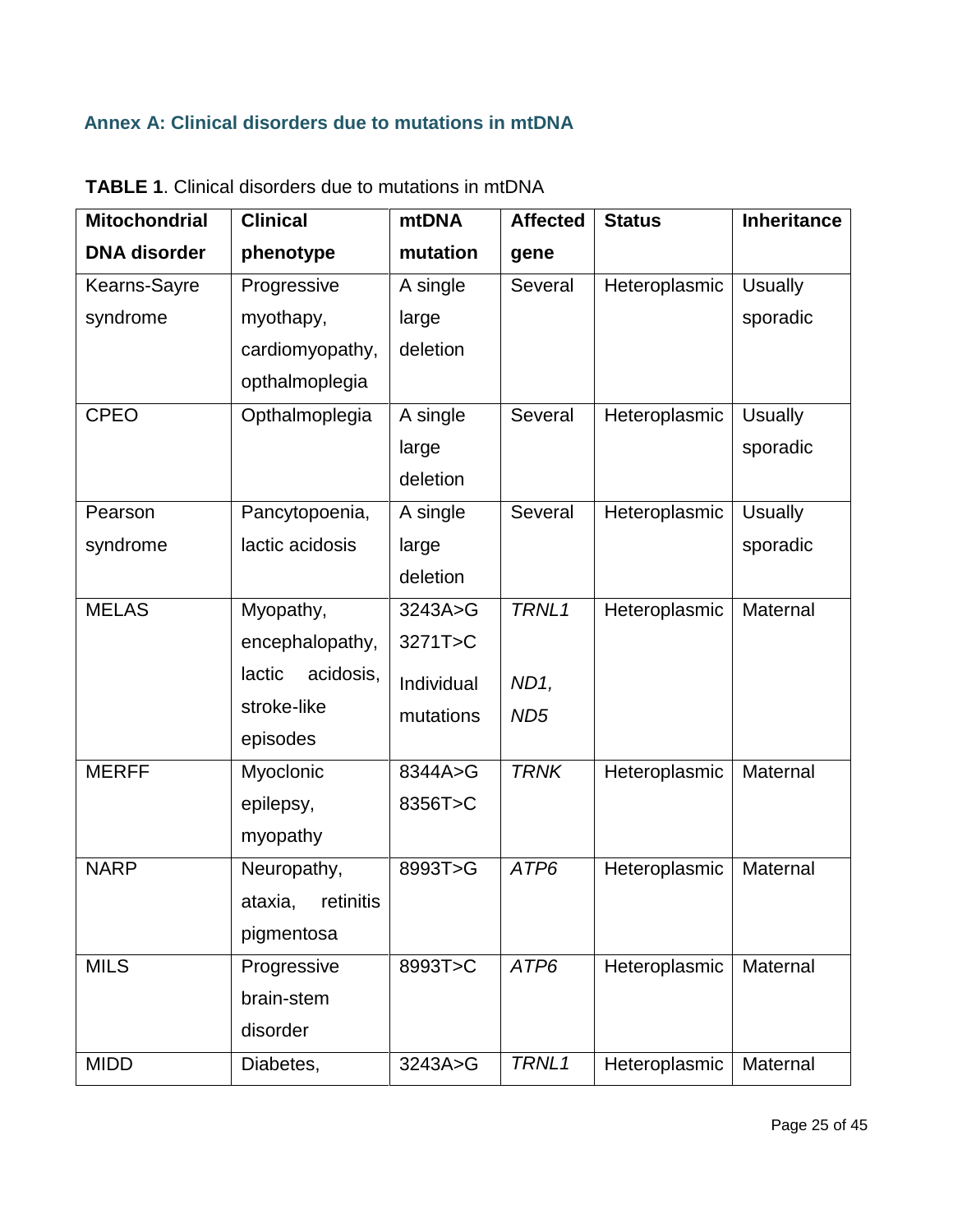|                  | deafness           |                |                  |                      |          |
|------------------|--------------------|----------------|------------------|----------------------|----------|
| <b>LHON</b>      | Optic              | 3460G>A        | ND <sub>1</sub>  | Heteroplasmic        | Maternal |
|                  | neuropathy         | 11778G>A       | ND4              | <b>or</b>            |          |
|                  |                    | 14484T>C       | ND <sub>6</sub>  | homoplasmic          |          |
| Myopathy and     | Myopathy,          | 14709T>C       | <b>TRNE</b>      | Hetero-<br><b>or</b> | Maternal |
| diabetes         | weakness,          |                |                  | homoplasmic          |          |
|                  | diabetes           |                |                  |                      |          |
| Sensorineural    | <b>Deafness</b>    | 1555A>G        | RNR <sub>1</sub> | Homoplasmic          | Maternal |
| hearing loss     |                    | Individual     | TRNS1            | Hetero-<br>$\alpha$  |          |
|                  |                    | mutations      |                  | homoplasmic          |          |
| Exercise         | Fatigue,<br>muscle | Individual     | <b>CYB</b>       | Heteroplasmic        | Sporadic |
| intolerance      | weakness           | mutations      |                  |                      |          |
| Fatal, infantile | Encephalopathy,    | $10158T > C$ ; | ND <sub>3</sub>  | Heteroplasmic        | Sporadic |
| encephalopathy;  | lactic acidosis    | 10191T>C       |                  |                      |          |
| Leigh/Leigh-like |                    |                |                  |                      |          |
| syndrome         |                    |                |                  |                      |          |

CPEO, chronic progressive external opthalmoplegia; MELAS, mitochondrial myopathy, encephalopathy, lactic acidosis and stroke-like episodes; MERFF, myoclonic epilepsy and ragged-red fibres; NARP, neurogenic weakness, ataxia and retinitis pigmentosa; MILS, maternally inherited Leigh syndrome; MIDD maternally-inherited diabetes and deafness; LHON, Leber hereditary optic neuropathy. TRN genes encode tRNAs; RNR1 encodes 12S ribosomal RNA, all other genes encode proteins required for OxPhos.

Adapted from Taylor and Turnbull (2005)<sup>22</sup>

 $\overline{a}$  $^{22}$  R. Taylor and D. Turnbull (2005) "Mitochondrial DNA mutations in human disease." Nat Rev Genet. 6(5): 389– 402 Author manuscript; available in PMC 2007 January 4.6(5):389-402.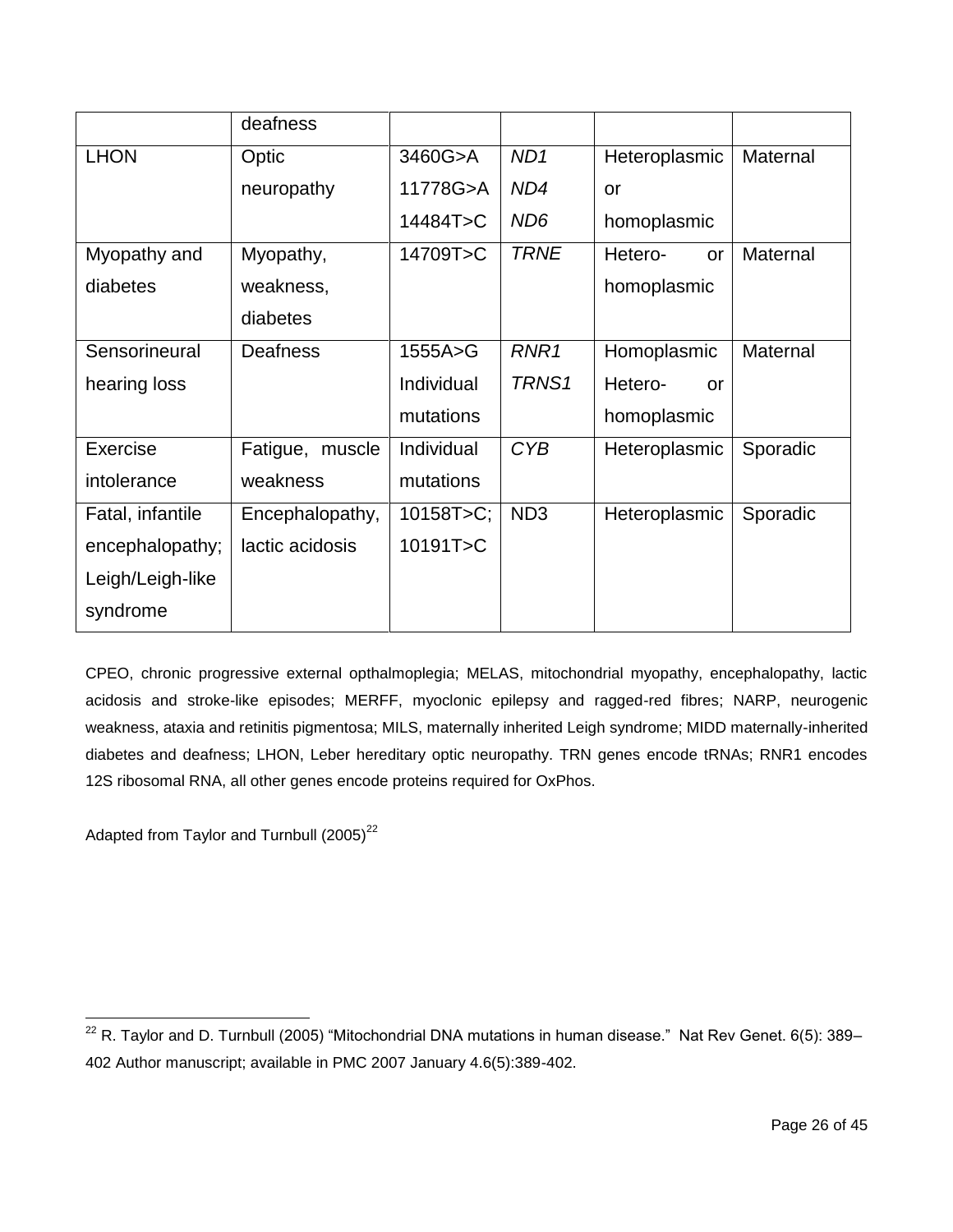#### **Annex B: Methodology of review**

- **1.** The Human Fertilisation and Embryology Authority (HFEA) agreed on 16 February 2011 to a request from the Secretary of State for Health to carry out a scientific review to scope "expert views on the effectiveness and safety of mitochondrial transfer".
- **2.** In order to carry out this review, the HFEA established a small panel to collate and summarise the current state of expert understanding on the safety and efficacy of methods to avoid mitochondrial disease through assisted conception. Panel members were selected for their broad-ranging scientific and clinical expertise, and for having no direct interests in the outcome of the review.
- **3.** Membership of the panel:
	- Professor Neva Haites (co-chair), University of Aberdeen
	- Dr Robin Lovell-Badge (co-chair), Medical Research Council National Institute for Medical Research
	- Professor Peter Braude, Kings College London
	- Professor Keith Campbell, University of Nottingham
	- Professor Sir Richard Gardner
	- Professor Anneke Lucassen, Human Genetics Commission
- **4.** The panel put out a call for evidence on 28 February 2011. It asked for scientific evidence on the safety and effectiveness of methods to avoid mitochondria disease through assisted conception from experts in any relevant field by 15 March 2011. The call for evidence was sent directly to more than 30 experts in the field and to 25 professional bodies. Recipients were invited to circulate the call to colleagues. The call for evidence was also published on the HFEA website $^{23}$ .
- **5.** When submitting evidence, individuals were asked to indicate whether they were interested in discussing their evidence with the panel. Any researcher who expressed interest was

 $\overline{a}$ <sup>23</sup> http://www.hfea.gov.uk/6372.html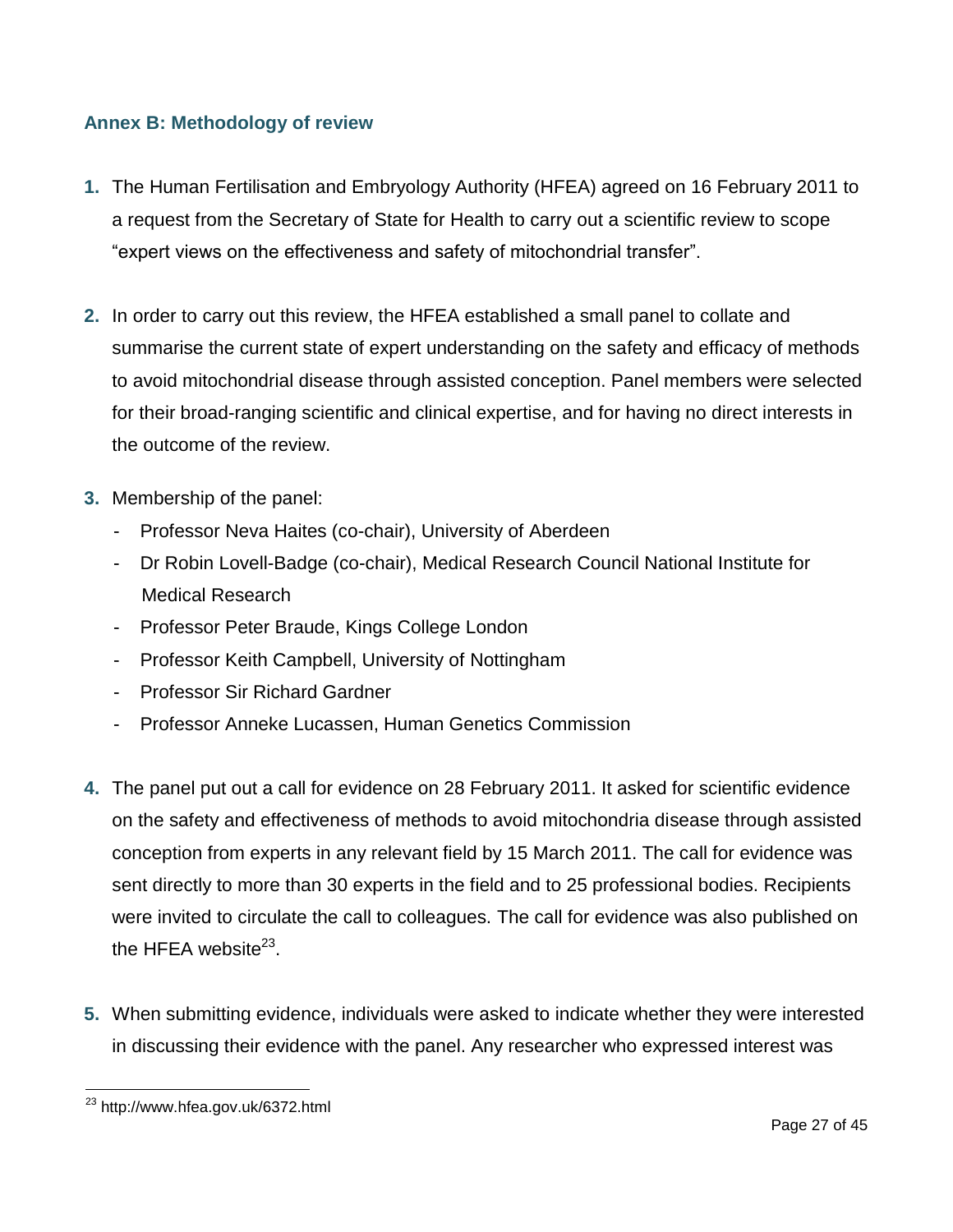invited to present their evidence. Places were limited to a maximum of two people per submission.

- **6.** The following people presented evidence to the panel at a workshop on 25 March 2011:
	- Dr Mary Herbert and Professor Douglas Turnbull, Newcastle University
	- Dr Rhiannon Lloyd, Institute of Zoology, Zoological Society of London
	- Dr Shoukhrat Mitalipov, Oregon Health and Science University
	- Professor Joanna Poulton, Nuffield Department of Obstetrics & Gynaecology, John Radcliffe Hospital, Oxford
	- Dr Shamima Rahman, National Commissioning Group for Rare Mitochondrial Disease of Adults and Children, National Hospital for Neurology, University College London **Hospital**
	- Professor Hubert Smeets, Department of Clinical Genetics, Maastricht UMC
- **7.** The presentations were followed by an open discussion with all the participants. The panel reviewed the submissions of written evidence and the evidence presented at the workshop. The panel requested additional information and clarifications from researchers as necessary.
- **8.** Annex C lists the written evidence reviewed by the panel.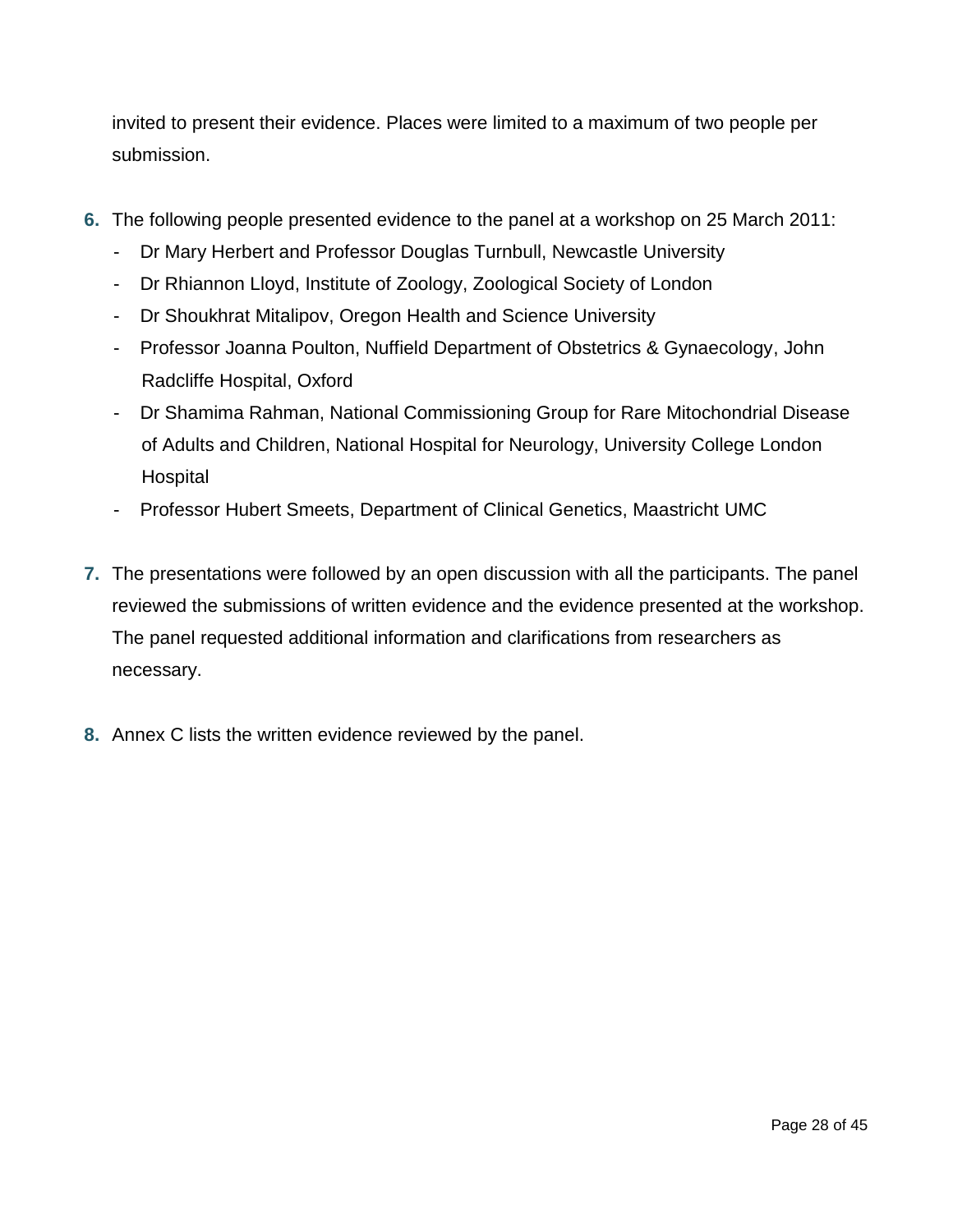#### **Annex C: Evidence reviewed**

#### **1. Statements/letters**

- A statement (with reference to literature) from Dr Rhiannon Lloyd, Leverhulme Early Career Research Fellow, Zoological Society of London
- A letter from Dr David King, Director of Human Genetics Alert
- A letter from David Thorburn, Head of Mitochondrial Research Group, Murdoch Children"s Research Institute, Victoria, Australia
- A statement from Dr Shamima Rahman & Professor Michael Hanna (National Commissioning Group funded service for Diagnosis and Management of Rare Mitochondrial Diseases in Adults and Children, Centre for Neuromuscular Diseases, National Hospital for Neurology, UCLH) and Professor Peter Clayton & Professor Francesco Muntoni (Great Ormond Street Hospital and the UCL Institute of Child Health, London)
- A statement from Dr Marita Pohlschmidt, Research Director, Muscular Dystrophy Campaign
- A statement from Dr Robert McFarland and Professor Robert Taylor, NCG Rare Mitochondrial Diseases Service, Newcastle University
- Summary of evidence (including slides presented to the HFEA Scientific and Clinical Advances Advisory Committee in May 2010) from Lyndsey Craven, Laura Irving, Alison Murdoch, Mary Herbert, Doug Turnbull, Newcastle University
- A statement from Nathan Treff with reference to four published papers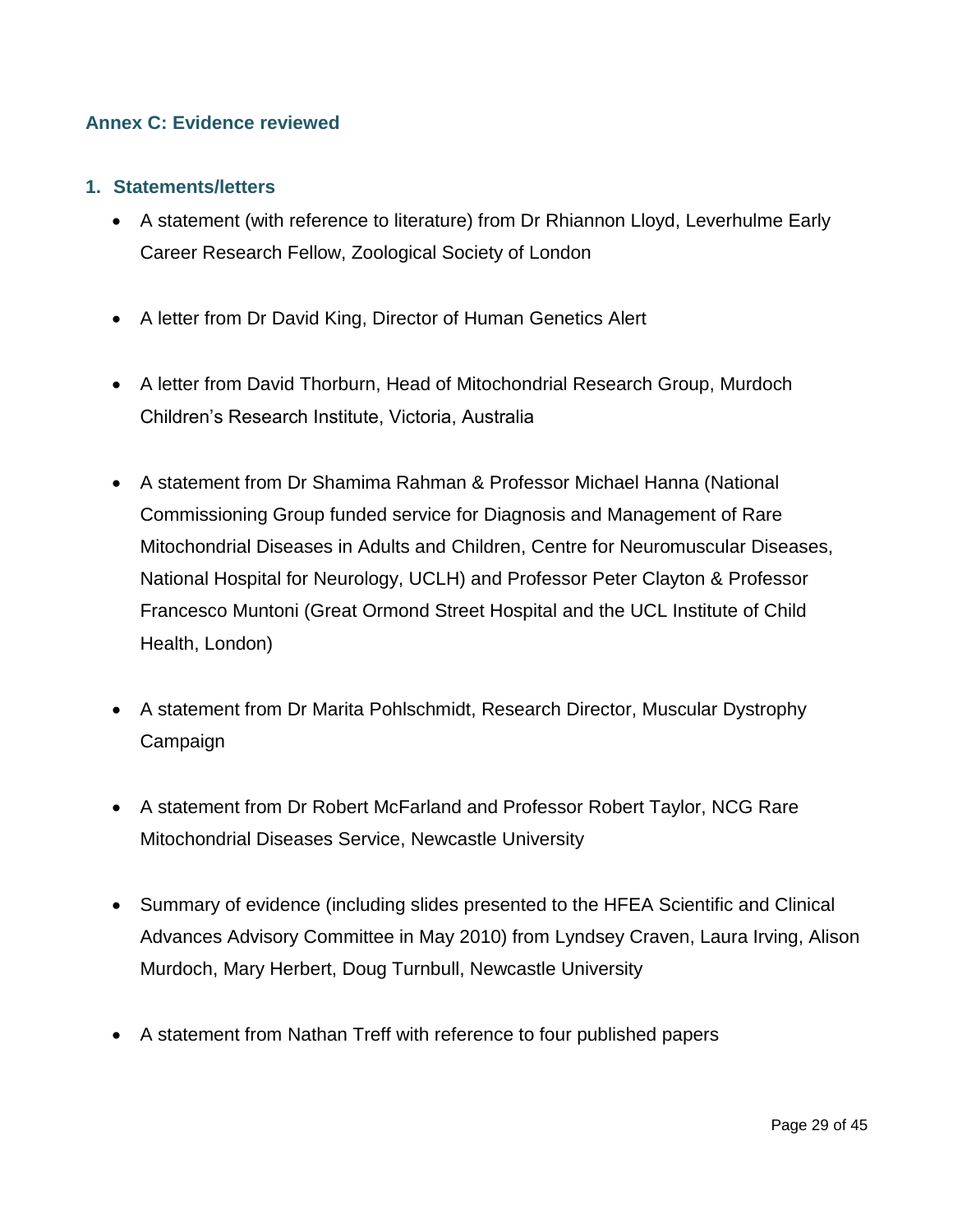- A confidential statement (with reference to literature) from Professor Joanna Poulton and Dr Dagan Wells, Nuffield Department Obstetrics & Gynaecology John Radcliffe Hospital, Oxford
- A statement about the use of cytochalasin and nocodazole from Professor Martin Johnson, Professor of Reproductive Sciences, University of Cambridge
- A statement from the Medicine and Healthcare Products Regulatory Agency (MHRA) on cytochalasin B
- A statement from researchers at Newcastle University providing further information about the agents and techniques used in their research
- A statement on cytoplasmic transfer from Dr Marcos Chiaratti, Universidade de São Paulo, Brazil
- A statement from Dr Jacques Cohen about cytoplasmic transfer
- Information from the Clinical Molecular Genetics Society on the number of prenatal tests carried out for mtDNA disease

## **2. Unpublished abstracts and manuscripts**

- Confidential manuscript on the feasibility of PGD for mtDNA disorders Professor Hubert Smeets, Professor in Clinical Genomics, Department of Clinical Genetics, Maastricht UMC
- Confidential manuscript (with supplementary tables and figures) Transfer of the meiotic metaphase II spindle between human oocytes shows potential to prevent transmission of mitochondrial DNA disease – Newcastle University and collaborators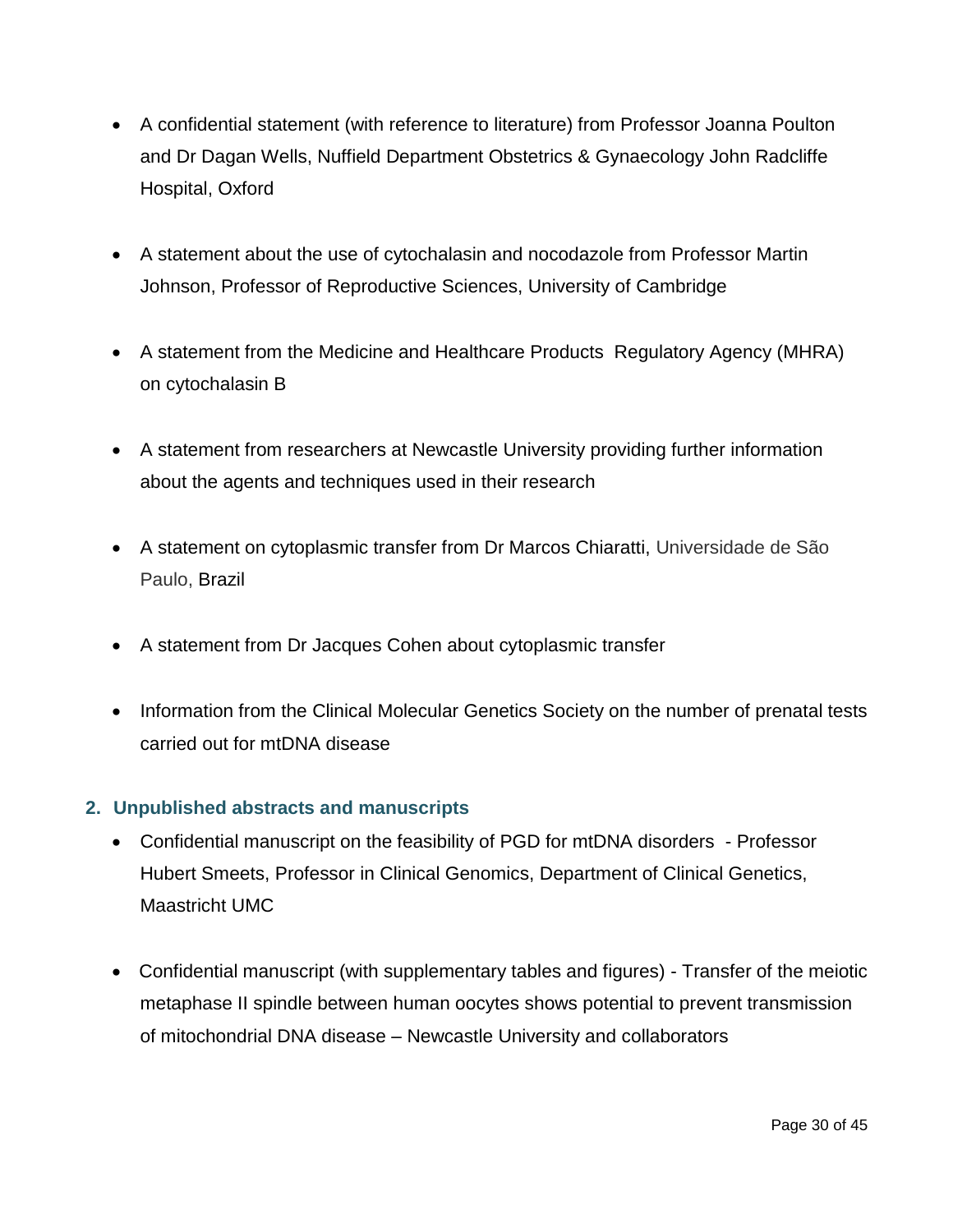- Abstract Mitochondrial DNA replacement in a primate model Dr Shoukhrat Mitalipov, Division of Reproductive Sciences, Oregon National Primate Research Center, Oregon Stem Cell Center and Departments of Obstetrics & Gynecology and Molecular & Medical Genetics, Oregon Health & Science University
- Abstract Pre-implantation Genetic Diagnosis for the mitochondrial DNA m.8993T>G mutation yields a healthy child and evidence of selection for germ cells with high abnormal loads – Professor David Thorburn, Head of Mitochondrial Research Group, Murdoch Childrens Research Institute, Victoria, Australia
- Abstract Successful application of preimplantation genetic diagnosis to reduce the transgenerational risk of transmitting a mitochondrial DNA disorder – Dr Nathan Treff, Director of Molecular Biology Research, Reproductive Medicine Associates of New Jersey

#### **3. Published articles and reports**

- Report of 2010 MRC and Californian Institute of Regenerative Medicine joint workshop on SCNT:<http://www.mrc.ac.uk/Utilities/Documentrecord/index.htm?d=MRC007577>
- Barrientos, A., L. Kenyon, et al. (1998). "Human xenomitochondrial cybrids. Cellular models of mitochondrial complex I deficiency." J Biol Chem 273(23): 14210-7
- Barrientos, A., S. Muller, et al. (2000). "Cytochrome c oxidase assembly in primates is sensitive to small evolutionary variations in amino acid sequence." Mol Biol Evol 17(10): 1508-19
- Baudouin, S. V., D. Saunders, et al. (2005). "Mitochondrial DNA and survival after sepsis: a prospective study." Lancet 366(9503): 2118-21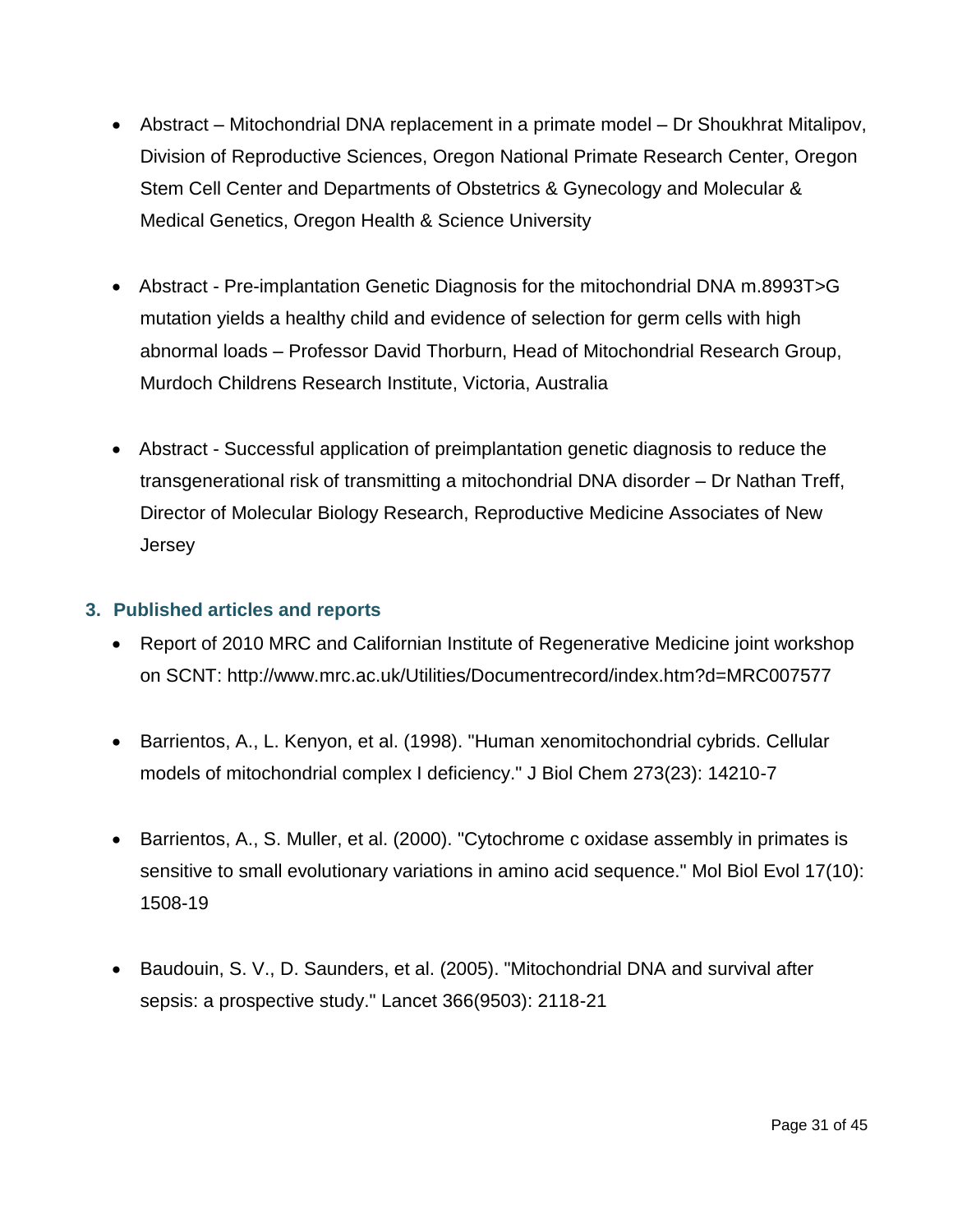- Bowles, E. J., K. H. Campbell, et al. (2007). "Nuclear transfer: preservation of a nuclear genome at the expense of its associated mtDNA genome(s)." Curr Top Dev Biol 77: 251-90
- Bredenoord, A., W. Dondorp, et al. (2008). "PGD to reduce reproductive risk: the case of mitochondrial DNA disorders" Human reproduction 23(11): 2392-2401
- Bredenoord, A and P. Braude (2010). "Ethics of mitochondrial gene replacement: from bench to bedside" BMJ 341
- Chang, K. H., J. M. Lim, et al. (2003). "Blastocyst formation, karyotype, and mitochondrial DNA of interspecies embryos derived from nuclear transfer of human cord fibroblasts into enucleated bovine oocytes." Fertil Steril 80(6): 1380-7
- Chen, Y., Z. X. He, et al. (2003). "Embryonic stem cells generated by nuclear transfer of human somatic nuclei into rabbit oocytes." Cell Research 13(4): 251-263
- Craven L., H. A. Tuppen, et al. (2010). "Pronuclear transfer in human embryos to prevent transmission of mitochondrial DNA disease." Nature 465(7294):82-5
- De Sousa, P.A., J. R. Dobrinsky, et al. (2002). "Somatic cell nuclear transfer in the pig: control of pronuclear formation and interpretation with improved methods for activation and maintenance of pregnancy." Biol Reprod 66(3): 642-50
- De Vos, A., C. Staessen, et al. (2009). "Impact of cleavage-stage embryo biopsy in view of PGD on human blastocyst implantation: a prospective cohort of single embryo transfers." Hum Reprod 24(12): 2988-2996
- Dey, R., A. Barrientos, et al. (2000). "Functional constraints of nuclear-mitochondrial DNA interactions in xenomitochondrial rodent cell lines." J Biol Chem 275(40): 31520-7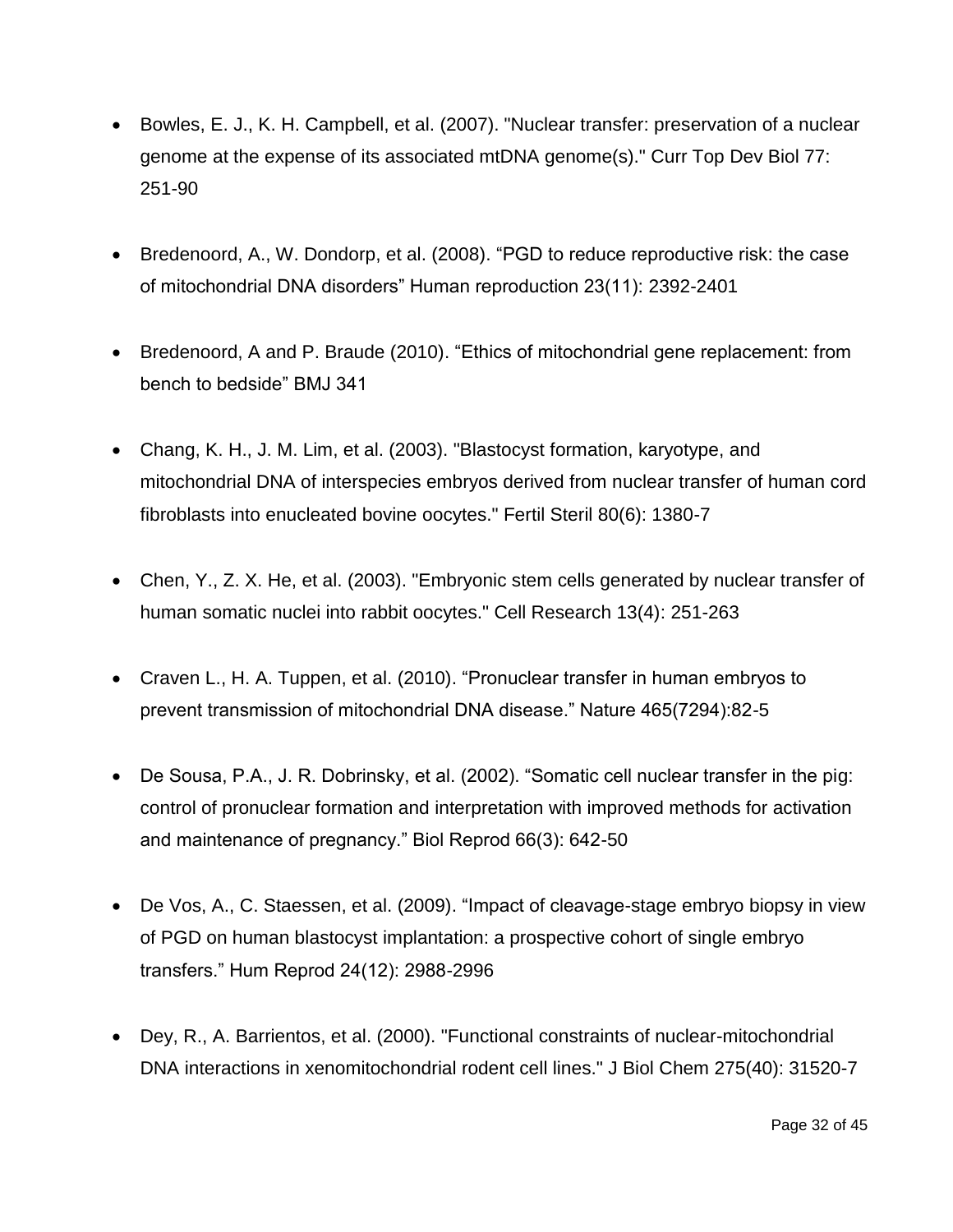- Do, J. T., J. W. Lee, et al. (2002). "Fate of donor mitochondrial DNA in cloned bovine embryos produced by microinjection of cumulus cells." Biol Reprod 67(2): 555-60
- Generoso, W. M., M. Katoh, et al. (1989). "Chromosome malsegregation and embryonic lethality induced by treatment of normally ovulated mouse oocytes with nocodazole." Mutat Res 210(2): 313-22
- Han, Z. M., D. Y. Chen, et al. (2004). "Mitochondrial DNA heteroplasmy in calves cloned by using adult somatic cell." Mol Reprod Dev 67(2): 207-14
- Hiendleder, S., S. M. Schmutz, et al. (1999). "Transmitochondrial differences and varying levels of heteroplasmy in nuclear transfer cloned cattle." Mol Reprod Dev 54(1): 24-31
- Inoue, K., N. Ogonuki, et al. (2004). "Tissue-specific distribution of donor mitochondrial DNA in cloned mice produced by somatic cell nuclear transfer." Genesis 39(2): 79-83
- Lee at al. (2010). "Generation of mtDNA Homoplasmic Cloned Lambs." Cellular Reprogramming 12(3):347-355
- Lloyd, R. E., J. H. Lee, et al. (2006). "Aberrant nucleo-cytoplasmic cross-talk results in donor cell mtDNA persistence in cloned embryos." Genetics 172(4): 2515-27
- McKenzie, M., M. Chiotis, et al. (2003). "Functional respiratory chain analyses in murid xenomitochondrial cybrids expose coevolutionary constraints of cytochrome b and nuclear subunits of complex III." Mol Biol Evol 20(7): 1117-24
- McKenzie, M. and I. Trounce (2000). "Expression of Rattus norvegicus mtDNA in Mus musculus cells results in multiple respiratory chain defects." J Biol Chem 275(40): 31514-9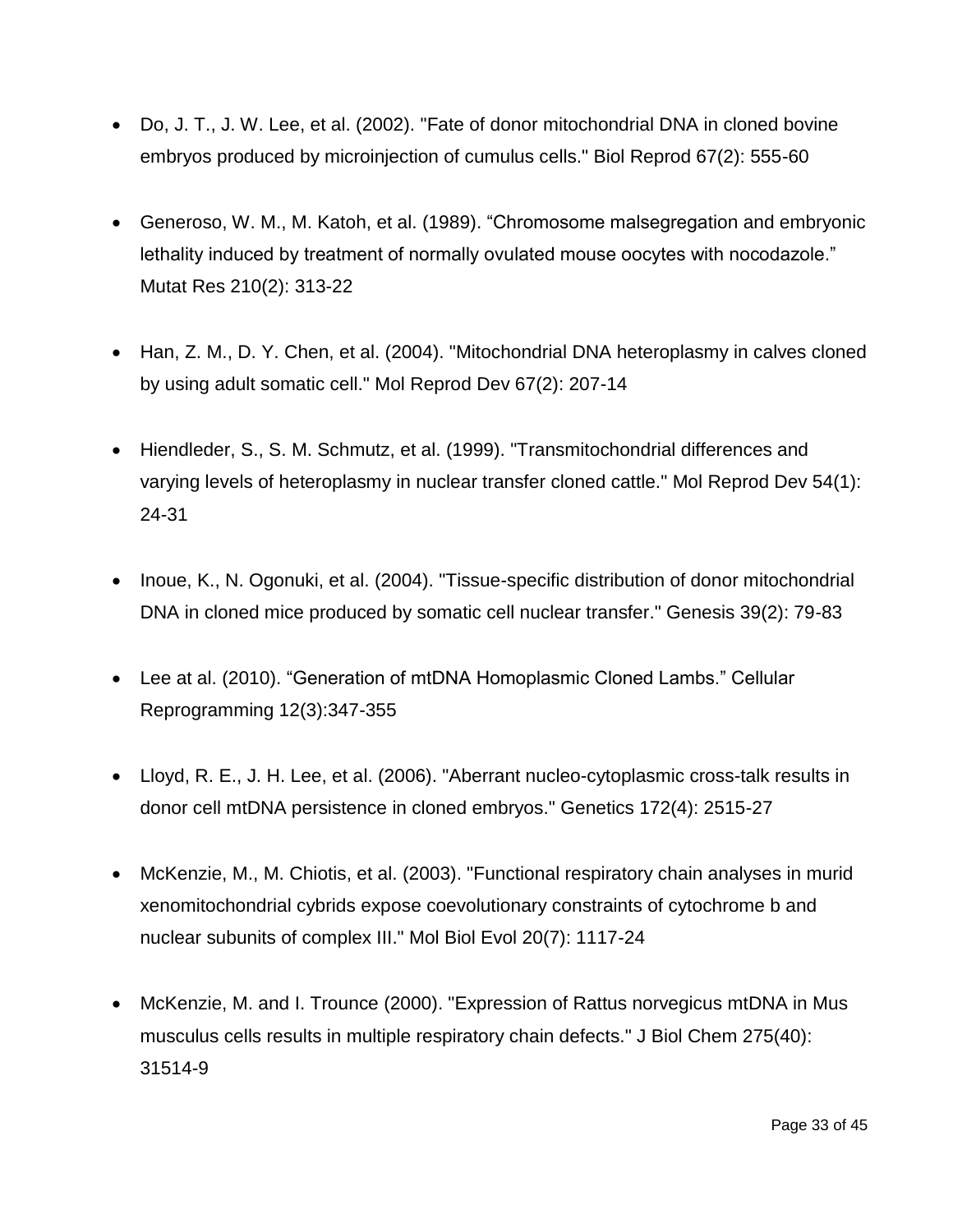- Meirelles, F. V., and L. C. Smith (1998). "Mitochondrial genotype segregation during preimplantation development in mouse heteroplasmic embryos" Genetics 148: 877-84.
- Monnot, S. et al (2011). "Segregation of mtDNA throughout human embryofetal development: m.3243A>G as a model system." Hum Mutat. 2011 Jan;32(1):116-25
- Montiel-Sosa, F., E. Ruiz-Pesini, et al. (2006). "Differences of sperm motility in mitochondrial DNA haplogroup U sublineages." Gene 368: 21-7
- Moraes, C. T., L. Kenyon, et al. (1999). "Mechanisms of human mitochondrial DNA maintenance: the determining role of primary sequence and length over function." Mol Biol Cell 10(10): 3345-56
- Poulton, J. and Bredennoord, S. (2010). 174th ENMC international workshop: Applying pre-implantation genetic diagnosis to mtDNA diseases: implications of scientific advances 19-21 March 2010, Naarden, The Netherlands. Neuromuscul Disord. 20(8):559-63
- Rahman S, Hanna MG. (2009). "Diagnosis and therapy in neuromuscular disorders: diagnosis and new treatments in mitochondrial diseases." J Neurol Neurosurg Psychiatry. 80(9):943-53
- Sato A., T. Kono, et al. (2005). "Gene therapy for progeny for mito-mice carrying pathogenic mtDNA by nuclear transplantation." PNAS 102: 16765-16770
- Steffann J, Frydman N, Gigarel N, Burlet P, Ray PF, Fanchin R, Feyereisen E, Kerbrat V, Tachdjian G, Bonnefont JP et al. (2006). "Analysis of mtDNA variant segregation during early human embryonic development: a tool for successful NARP preimplantation diagnosis." J Med Genet 43, 244-7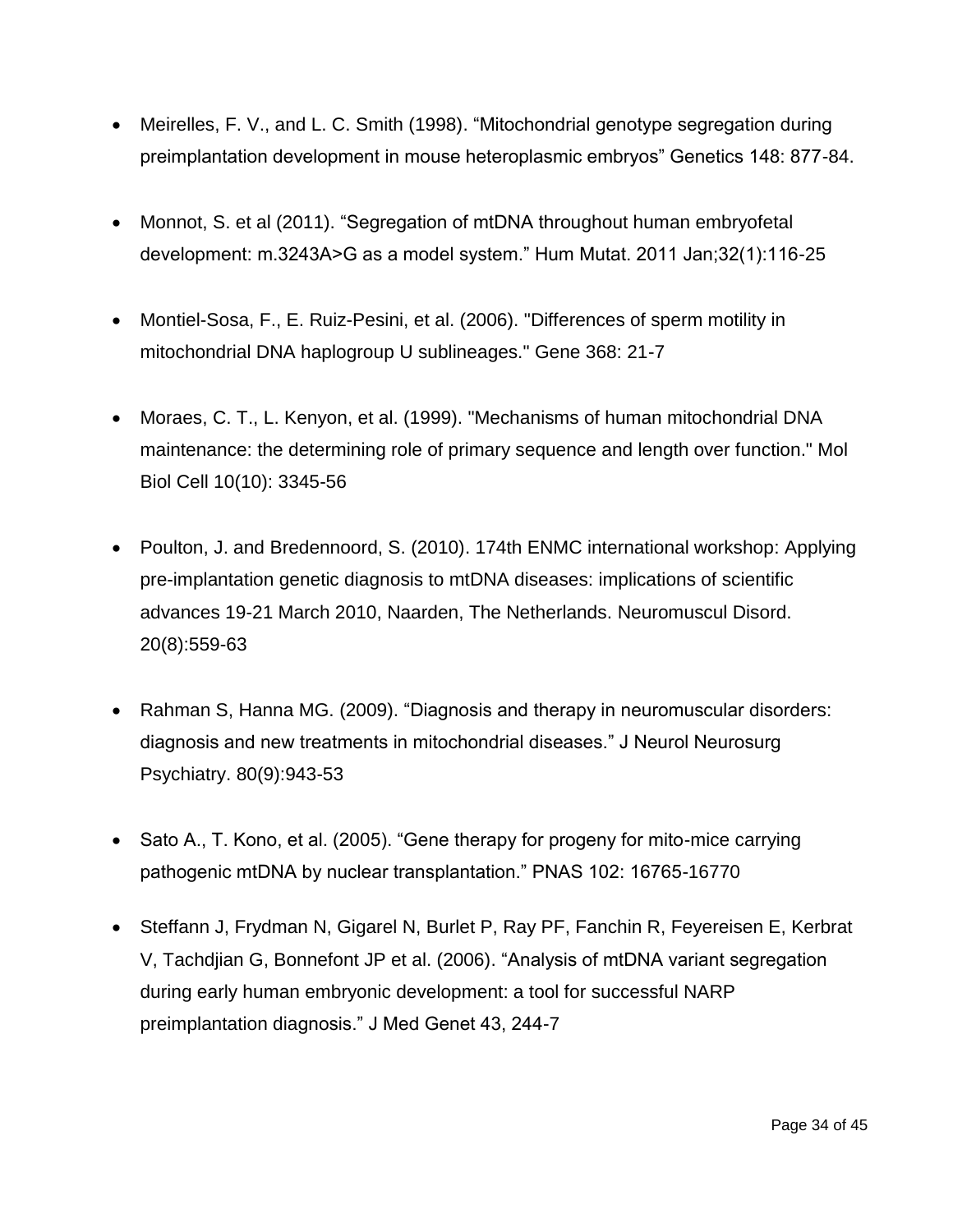- Steinborn, R., P. Schinogl, et al. (2002). "Coexistence of Bos taurus and B. indicus mitochondrial DNAs in nuclear transfer-derived somatic cattle clones." Genetics 162(2): 823-9
- Steinborn, R., P. Schinogl, et al. (2000). "Mitochondrial DNA heteroplasmy in cloned cattle produced by fetal and adult cell cloning." Nat Genet 25(3): 255-7
- Steinborn, R., V. Zakhartchenko, et al. (1998). "Composition of parental mitochondrial DNA in cloned bovine embryos." FEBS Lett 426(3): 352-6
- Steinborn, R., V. Zakhartchenko, et al. (1998). "Non-balanced mix of mitochondrial DNA in cloned cattle produced by cytoplast-blastomere fusion." FEBS Lett 426(3): 357-61
- St John, J. C. and K. H. S. Campbell (2010). "The battle to prevent the transmission of mitochondrial DNA disease: Is karyoplast transfer the answer?" Gene therapy 17: 147-9
- St. John, J. C. and R. Lovell-Badge (2007). "Human-animal cytoplasmic hybrid embryos, mitochondria, and an energetic debate." Nature Cell Biology 9: 988-992
- St. John, J. C., R. Lloyd, et al. (2004). "The potential risks of abnormal transmission of mtDNA through assisted reproductive technologies." Reprod Biomed Online 8(1): 34-44
- St. John, J. C., R. E. Lloyd, et al. (2004). "The consequences of nuclear transfer for mammalian foetal development and offspring survival. A mitochondrial DNA perspective." Reproduction 127(6): 631-41
- St. John, J. C. and G. Schatten (2004). "Paternal mitochondrial DNA transmission during nonhuman primate nuclear transfer." Genetics 167(2): 897-905
- Tachibana M., M. Sparman, et al. (2009). "Mitochondrial gene replacement in primate offspring and embryonic stem cells." Nature 461, 367-372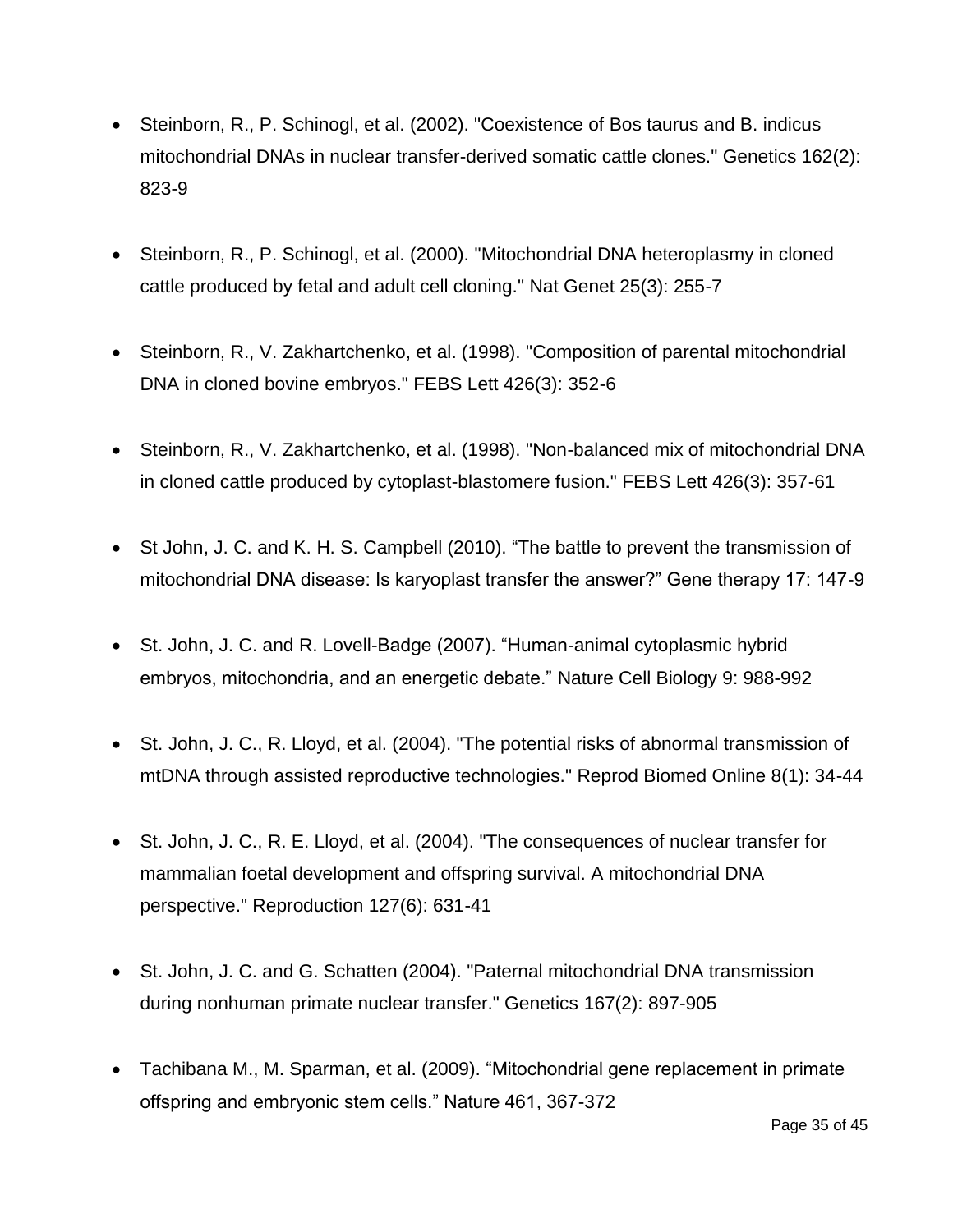- Tachibana M., M. Sparman, et al. (2010). "Chromosome transfer in mature oocytes." Nature Protocols, 5(6):1138-1147
- Takeda, K., S. Akagi, et al. (2003). "Proliferation of donor mitochondrial DNA in nuclear transfer calves (Bos taurus) derived from cumulus cells." Mol Reprod Dev 64(4): 429-37
- Tao X, Campos J, Ferry K, Levy B, Treff N, Scott Jr. R (2010). "First clinical application of simultaneous preimplantation mitochondrial DNA mutation load and 24 chromosome aneuploidy screening." Fertility and Sterility 94, S126
- Taylor R. and D. Turnbull (2005). "Mitochondrial DNA mutations in human disease." Nat Rev Genet. 6(5): 389–402 Author manuscript; available in PMC 2007 January 4.6(5):389-402.
- Thorburn D, Wilton L, Stock-Myer S (2009). "Healthy baby girl born following preimplantation Genetic diagnosis for mitochondrial DNA m.8993t>g" Mutation. Mol Genet Metab 98: 5–6
- Thorburn, D. (2006). "Mitochondrial reproductive medicine." In: DiMauro, S., M. Hirano, and E. Schon. Mitochondrial Medicine. Taylor & Francis. P.241-259.
- Thorburn D. R., Rahman S. "Mitochondrial DNA-Associated Leigh Syndrome and NARP." 2003 Oct 30 [updated 2011 Feb 8]. In: Pagon RA, Bird TD, Dolan CR, Stephens K, editors. GeneReviews [Internet]. Seattle (WA): University of Washington, Seattle; 1993
- Van Stekelenburg-Hamers A.E., W. G. Van Inzen, et al. (1993). "Nuclear transfer and electrofusion in bovine in vitro-matured/in vitro-fertilized embryos: effect of media and electrical fusion parameters. Mol Reprod Dev 36(3): 307-12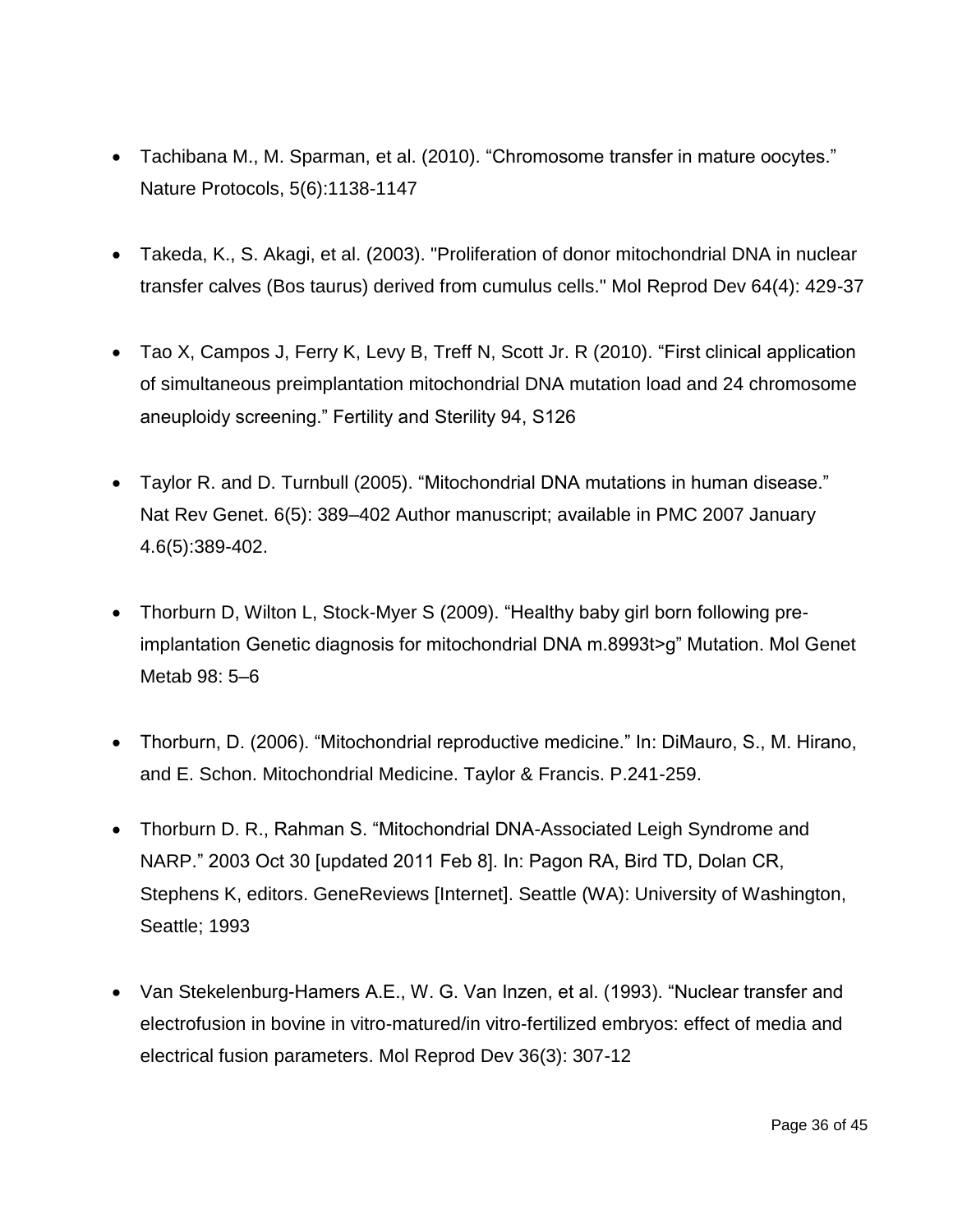- Van der Walt, J. M., K. K. Nicodemus, et al. (2003). "Mitochondrial polymorphisms significantly reduce the risk of Parkinson disease." Am J Hum Genet 72(4): 804-11
- Wilton, L., A. Thornhill, et al. (2009). "The causes of misdiagnosis and adverse outcomes in PGD." Hum Reprod 24(5): 1221-1228
- Yamaoka, M., K. Isobe, et al. (2000). "Complete repopulation of mouse mitochondrial DNA-less cells with rat mitochondrial DNA restores mitochondrial translation but not mitochondrial respiratory function." Genetics 155(1): 301-7
- Yang, C. X., Z. H. Kou, et al. (2004). "Quantitative analysis of mitochondrial DNAs in macaque embryos reprogrammed by rabbit oocytes." Reproduction 127(2): 201
- Yang, C. X., Z. M. Han, et al. (2003). "In vitro development and mitochondrial fate of macaca-rabbit cloned embryos." Mol Reprod Dev 65(4): 396-401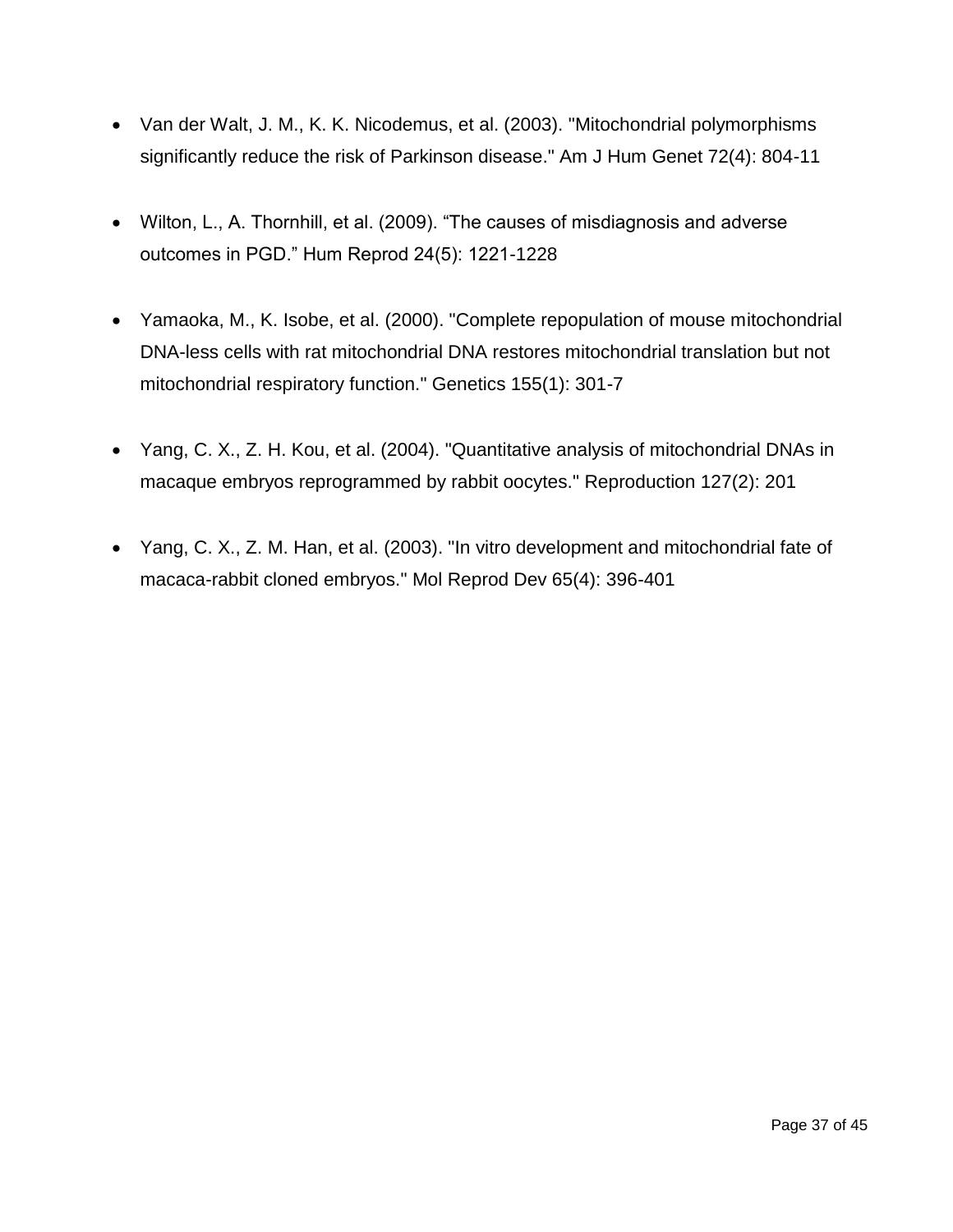# **Annex D: Glossary**

| <b>Activate</b>                     | To artificially trigger the processes that occur when an egg<br>is fertilised                                                                                                                   |
|-------------------------------------|-------------------------------------------------------------------------------------------------------------------------------------------------------------------------------------------------|
| <b>Adenosine triphosphate (ATP)</b> | Molecule which transports energy in cells. It is involved in<br>reactions of the electron transfer chain (ETC)                                                                                  |
| <b>Apoptosis</b>                    | Programmed cell death                                                                                                                                                                           |
| <b>Autophagy</b>                    | Where a cell begins to digest part of itself                                                                                                                                                    |
| <b>Backcross</b>                    | Formally, breeding a hybrid individual with one of its<br>parents. In this context, where a hybrid or mixed race<br>individual breeds with one of its parental types, such as<br>race or strain |
| <b>Biopsy</b>                       | Procedure of obtaining cells eg, from an embryo, in order<br>to test them                                                                                                                       |
| <b>Blastocyst</b>                   | A 5-6 day old embryo, with both an outer trophectoderm<br>cell layer and an inner cell mass                                                                                                     |
| <b>Blastomere</b>                   | A cell of an embryo prior to the blastocyst stage                                                                                                                                               |
| <b>Chromatin</b>                    | The combination of DNA and other proteins in the nucleus,<br>which packages the chromosomes                                                                                                     |
| <b>Chromosome</b>                   | Structure in a nucleus that carries DNA                                                                                                                                                         |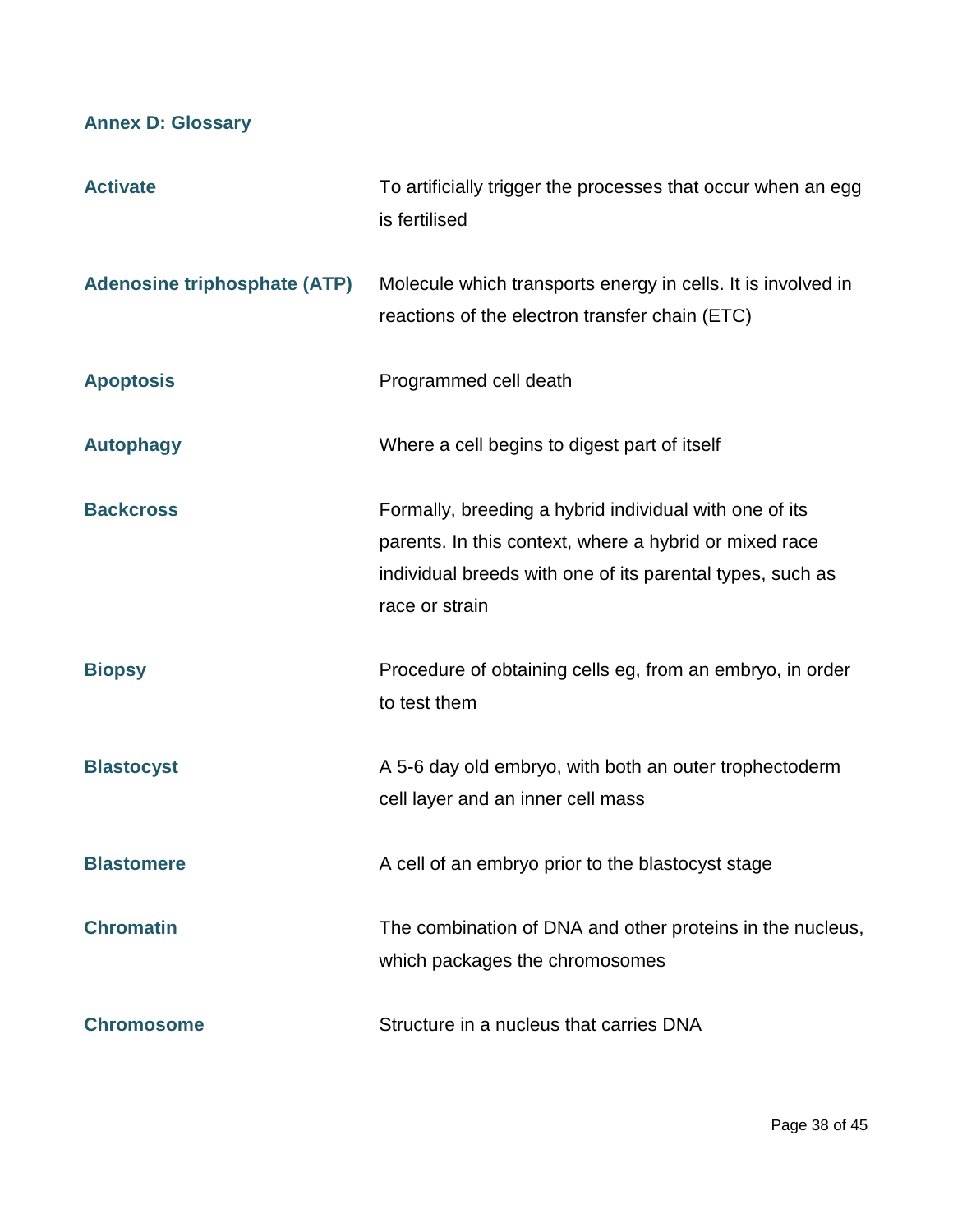| <b>Chromosomal inheritance</b>                    | The process for passing on the DNA in the nucleus to<br>subsequent generations                                                                |
|---------------------------------------------------|-----------------------------------------------------------------------------------------------------------------------------------------------|
| <b>Comparative genomic</b><br>hybridisation array | Screening method to detect abnormal chromosomes                                                                                               |
| <b>Cytoplasm</b>                                  | The jelly-like substance that fills a cell and contains the<br>structures within it, including mitochondria                                   |
| <b>Cytoplasmic hybrids</b>                        | An adult cell or nucleus that has been fused to a cell with<br>its nucleus removed. The cells can be from different<br>individuals or species |
| <b>Cytoplasmic transfer</b>                       | The technique of injecting cytoplasm from a donor egg into<br>a recipient egg, for example one that has compromised<br>mitochondria           |
| De novo mutation                                  | A spontaneous new mutation (as opposed to one that is<br>inherited)                                                                           |
| <b>Depolymerise</b>                               | To break a polymer, composed of many similar molecules<br>(whether chemicals or proteins), into its constituent parts                         |
| <b>Electron transfer chain (ETC)</b>              | The chain of chemical reactions that produce energy in a<br>mitochondrion                                                                     |
| <b>Embryogenesis</b>                              | The process by which an embryo forms and develops                                                                                             |
| <b>Embryonic stem (ES) cells</b>                  | Cells, derived from an embryo and cultured in a laboratory,<br>that have the potential to form all different cell/tissue types                |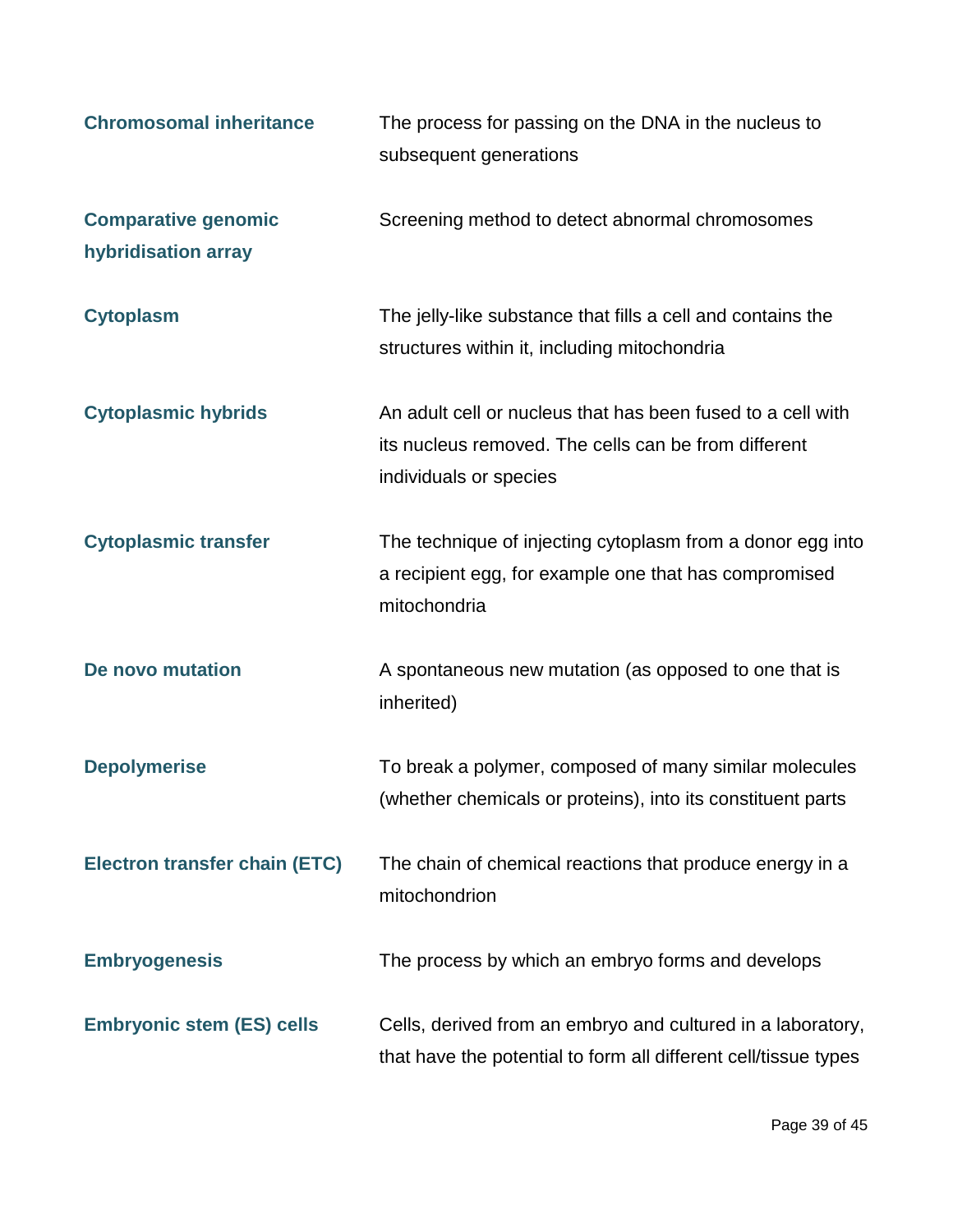|                            | in an animal or human and can replicate themselves<br>indefinitely                                                                                                       |
|----------------------------|--------------------------------------------------------------------------------------------------------------------------------------------------------------------------|
| <b>Epigenetic</b>          | Changes in phenotype that can be inherited, but are not<br>caused by the underlying DNA                                                                                  |
| <b>Founding cells</b>      | The small number of cells that give rise to a larger number<br>of cells/tissues later in development                                                                     |
| <b>Gene expression</b>     | The process by which a gene results in a phenotype                                                                                                                       |
| <b>Genetic counselling</b> | The process that helps individuals, couples, or families to<br>understand genetic information and issues that may have<br>an impact on them                              |
| <b>Germ cells</b>          | Any cell that will give rise to sperm or egg cells                                                                                                                       |
| <b>Germline</b>            | The sequence of cells that give rise to sperm or egg cells<br>that will pass genetic information on to a child                                                           |
| <b>Germline mosaicism</b>  | A difference in the mutations within germ cells, compared<br>to the individuals adult cells. This may lead to a disease in<br>offspring where the mother is not affected |
| <b>Heteroplasmy</b>        | Where two or more different mtDNA types coexist in a<br>single cell, commonly used (as in this report) where one<br>type is abnormal, and the other normal               |
| <b>Homoplasmy</b>          | Where all the mitochondria in a cell contain the same<br>mtDNA, which can either be all abnormal or all normal                                                           |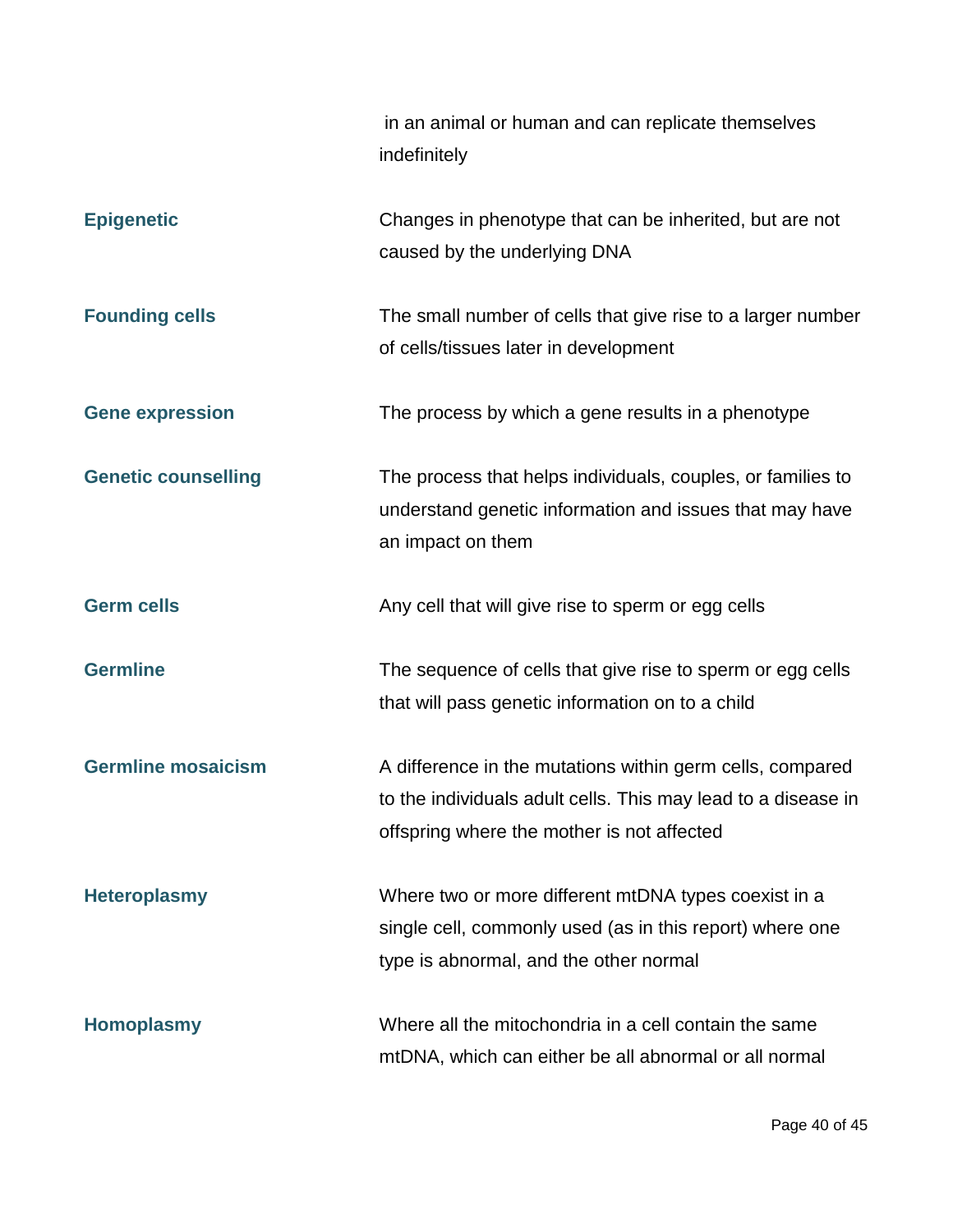| Induce pluripotent stem (iPS)<br>cells    | Adult cells that have been reprogrammed to act like<br>embryonic stem cells                                                                                                                                 |
|-------------------------------------------|-------------------------------------------------------------------------------------------------------------------------------------------------------------------------------------------------------------|
| <b>Inner cell mass</b>                    | The mass of cells contained within a blastocyst stage<br>mammalian embryo that will give rise to all cell and tissues<br>types of the fetus                                                                 |
| <b>Karyoplast</b>                         | A structure made up of the nuclear genetic material,<br>surrounded by a small amount of cytoplasm, enclosed in a<br>cell membrane, used to transfer a spindle or pronuclei<br>during MST or PNT experiments |
| <b>Karyotype</b>                          | The number and appearance of chromosomes in a cell                                                                                                                                                          |
| <b>Lineage</b>                            | Term used to describe cells with a common ancestor                                                                                                                                                          |
| <b>Maternal spindle transfer</b><br>(MST) | Technique to transfer the nuclear genetic material from a<br>woman's egg into a donated egg with its genetic material<br>removed                                                                            |
| <b>Meiotic division</b>                   | Type of cell division necessary for sexual reproduction                                                                                                                                                     |
| <b>Metaphase II oocytes</b>               | Mature oocytes or unfertilised eggs (that have undergone<br>the first meiotic cell division)                                                                                                                |
| <b>Microfilaments</b>                     | Thin protein structures that contribute to the 'skeleton' and<br>to the dynamics (movement) of the cytoplasm                                                                                                |
| <b>Micromanipulation</b>                  | Use of physical techniques to add or remove cellular<br>components                                                                                                                                          |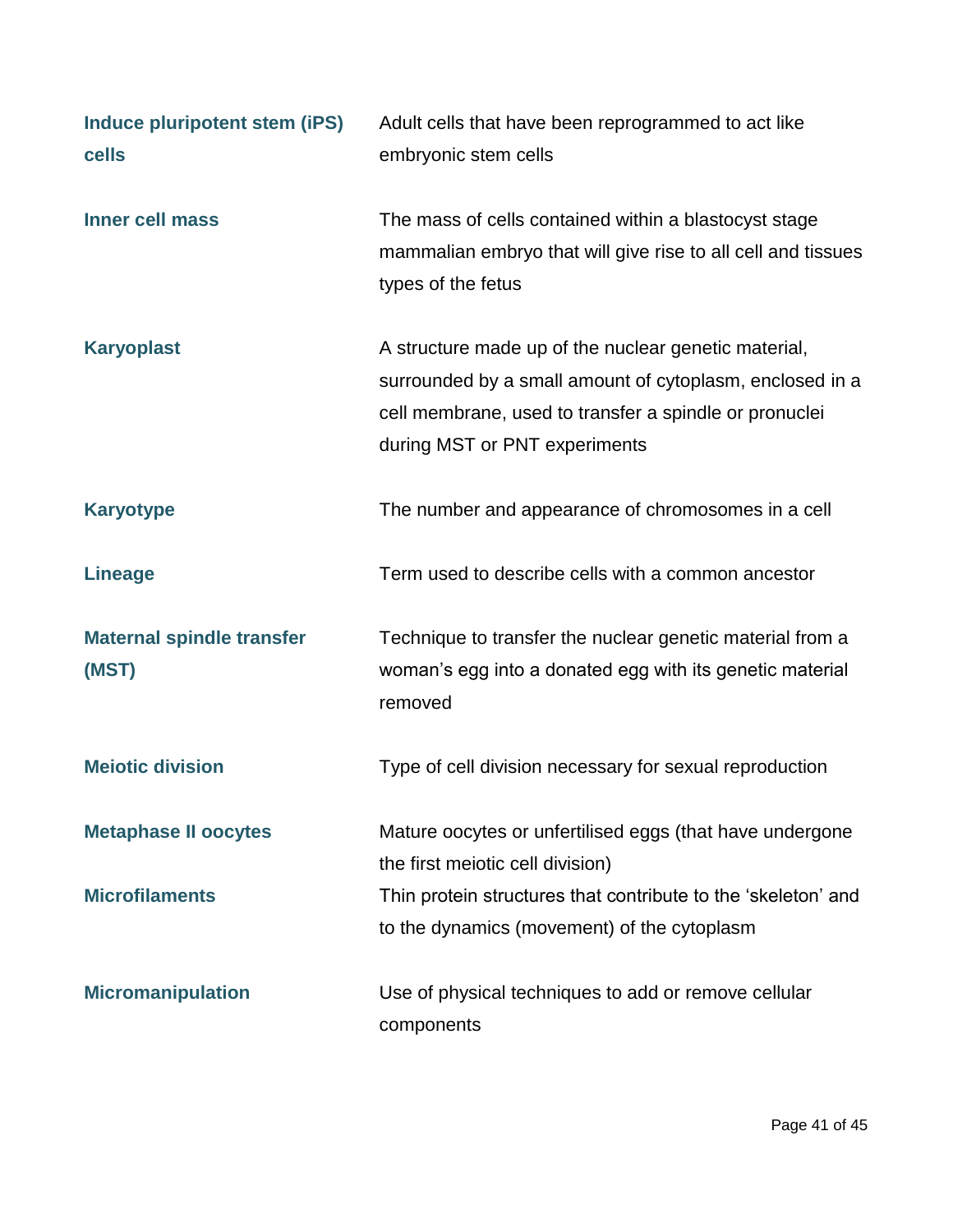| <b>Microtubules</b>              | Structural components of the cytoplasm, contributing to its<br>'skeleton' and involved in many cellular processes<br>including cell division                                                                                                                                                           |
|----------------------------------|--------------------------------------------------------------------------------------------------------------------------------------------------------------------------------------------------------------------------------------------------------------------------------------------------------|
| <b>Mitochondria</b>              | Small structures present in cells that produce the cell's<br>energy (see Introduction)                                                                                                                                                                                                                 |
| <b>Mitochondrial bottleneck</b>  | The term describing how, during the development of the<br>embryo, the low number of mitochondria per cell and the<br>small number of cells that go on to form each tissue type<br>means that by chance different cell types will have different<br>proportions of mitochondrial DNA of different types |
| Mitochondria carryover           | The proportion of mitochondria that is carried over from the<br>original egg or zygote during MST or PNT                                                                                                                                                                                               |
| <b>Mitochondrial DNA (mtDNA)</b> | The genetic material contained within the mitochondria                                                                                                                                                                                                                                                 |
| <b>Mitochondrial haplogroup</b>  | A group of similar mitochondrial DNA types as defined by<br>DNA sequence                                                                                                                                                                                                                               |
| <b>Mosaicism</b>                 | When cells within the same individual have a different<br>genetic makeup                                                                                                                                                                                                                               |
| <b>Mutation</b>                  | A permanent, heritable change in the DNA sequence                                                                                                                                                                                                                                                      |
| <b>Nuclear DNA</b>               | The vast majority of the cell's genetic information, which is<br>contained in the nucleus of the cell                                                                                                                                                                                                  |
| <b>Oocyte</b>                    | An egg                                                                                                                                                                                                                                                                                                 |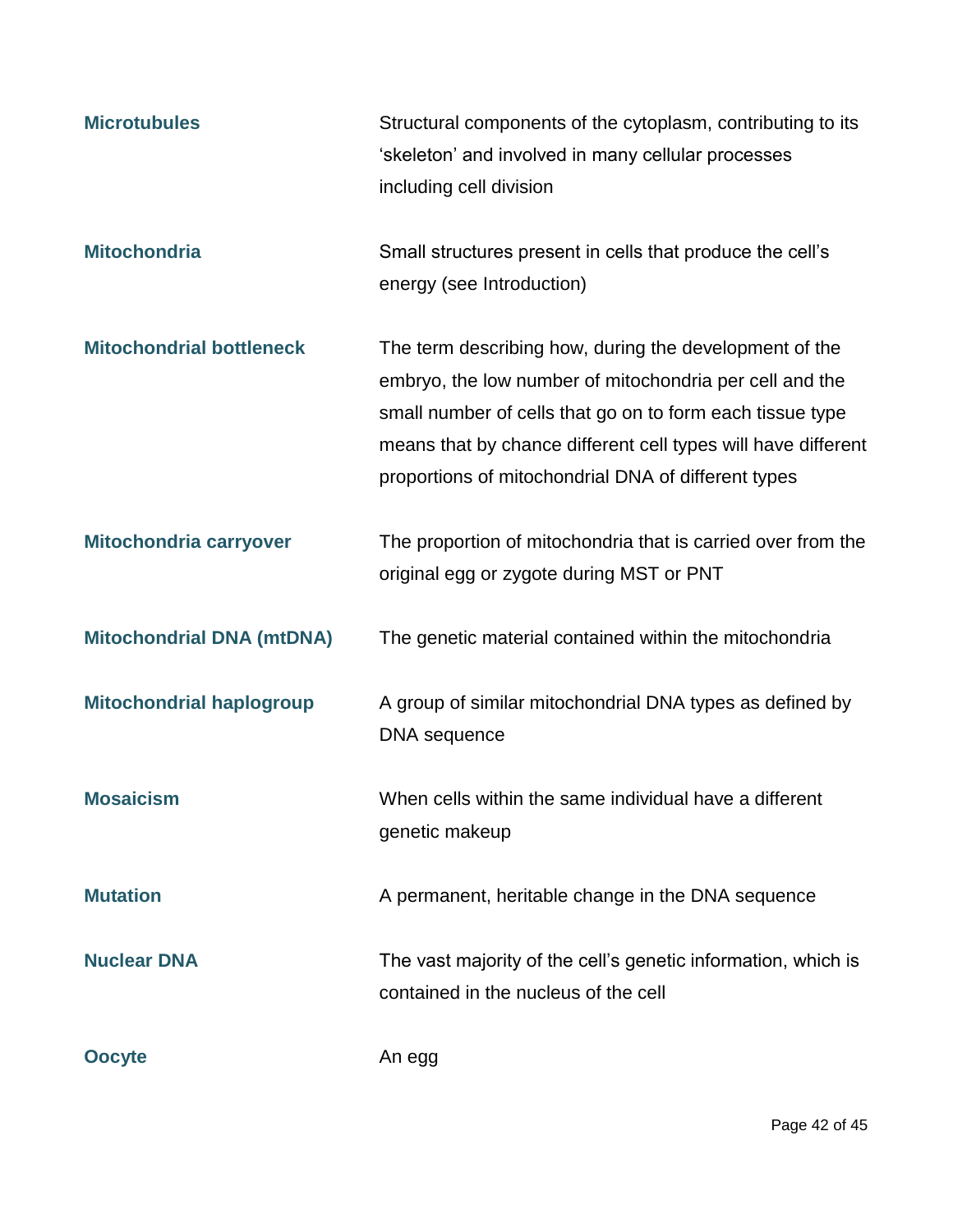| <b>Ooplasm</b>                                    | Cytoplasm contained in an egg                                                                                                                                                                                                                                         |
|---------------------------------------------------|-----------------------------------------------------------------------------------------------------------------------------------------------------------------------------------------------------------------------------------------------------------------------|
| <b>Organelle</b>                                  | Small structure within a cell                                                                                                                                                                                                                                         |
| <b>Oxidative phosphorylation</b><br>(OxPhos)      | The reaction that produces ATP to generate energy in the<br>cell                                                                                                                                                                                                      |
| <b>Phenotype</b>                                  | Any observable characteristic in an organism, including a<br>disease                                                                                                                                                                                                  |
| <b>Preimplantation genetic</b><br>diagnosis (PGD) | A technique that removes and examines one or more cells<br>from an early embryo to identify those embryos that are<br>unlikely to develop a genetic disease                                                                                                           |
| <b>Prenatal diagnosis</b>                         | Testing for diseases or conditions in a fetus before it is<br>born                                                                                                                                                                                                    |
| <b>Primordial germ cell</b>                       | A specialised cell, formed at early stages of development,<br>that is destined to give rise to egg or sperm cells                                                                                                                                                     |
| <b>Pronuclei</b>                                  | The independent nuclei derived from the sperm and egg<br>during the process of fertilisation, as distinct from the<br>nucleus formed from the combination of the maternal and<br>paternal genomes that is present in every cell type from<br>the 2-cell stage onwards |
| <b>Pronuclear transfer (PNT)</b>                  | Technique to transfer a couple's nuclear genetic material<br>from a fertilised egg (zygote) into an donor zygote with its<br>nuclear genetic material removed                                                                                                         |
| <b>Reagents</b>                                   | Chemicals used in experiments                                                                                                                                                                                                                                         |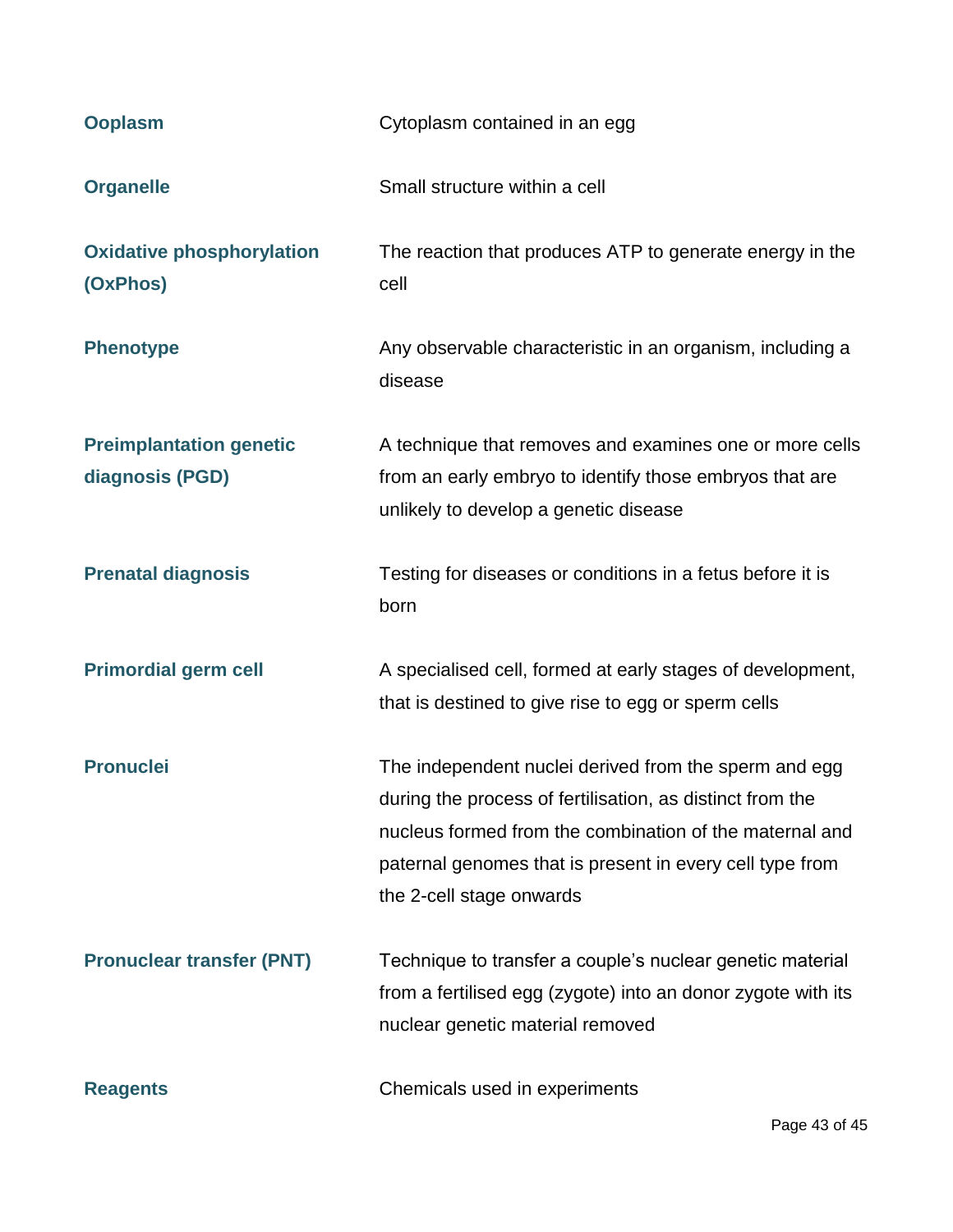| <b>Reproductive cloning</b>             | Using somatic cell nuclear transfer (see below) to create a<br>genetically identical organism      |
|-----------------------------------------|----------------------------------------------------------------------------------------------------|
| <b>Segregation</b>                      | The process that determines the genetic information<br>present in different tissues or organisms   |
| <b>Selection</b>                        | The process by which particular entities, such as genes, or<br>cells, are favoured                 |
| <b>Sequencing</b>                       | Method for determining the order of chemicals that make<br>up DNA in an individual                 |
| <b>Sex selection</b>                    | Selecting an embryo of a particular sex to avoid passing<br>on a serious sex-linked condition      |
| Single embryo transfer                  | Transferring just one embryo into the uterus of a woman<br>during a cycle of treatment             |
| <b>Somatic cell</b>                     | Any cell of an embryo or adult that is not a germline cell                                         |
| Somatic cell nuclear transfer<br>(SCNT) | Fusion of an adult (somatic) cell with an egg that has had<br>its nucleus removed                  |
| <b>Spindle</b>                          | A structure in a cell, made up of microtubules, that move<br>the chromosomes when the cell divides |
| <b>Syngamy</b>                          | The fusion of an egg and sperm                                                                     |